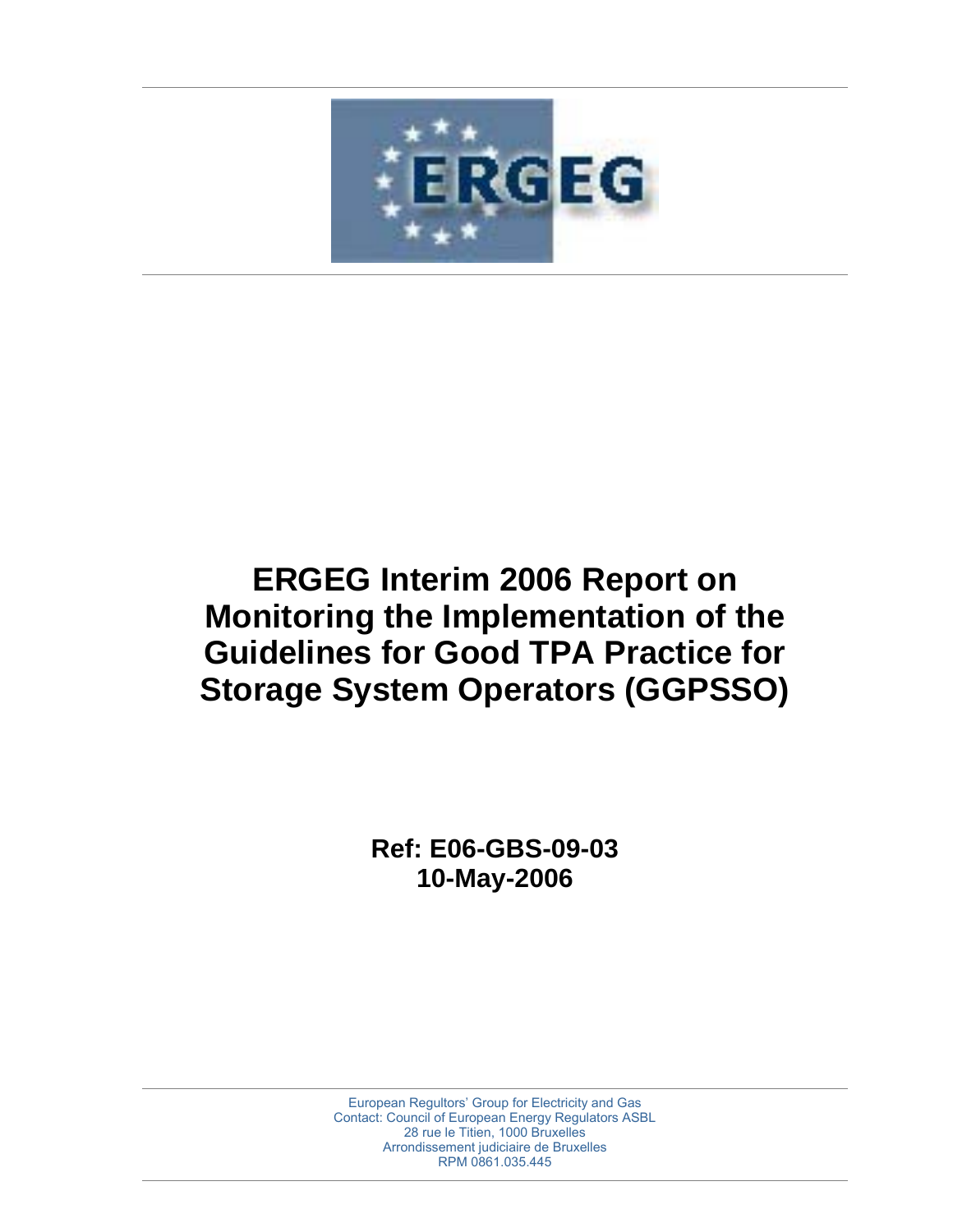

# **Table of Contents**

| 1            |                                                                                  |  |
|--------------|----------------------------------------------------------------------------------|--|
|              |                                                                                  |  |
|              |                                                                                  |  |
| $\mathbf{2}$ |                                                                                  |  |
|              |                                                                                  |  |
|              |                                                                                  |  |
|              |                                                                                  |  |
|              |                                                                                  |  |
|              |                                                                                  |  |
| 3            | BACKGROUND - OVERVIEW OF STORAGE MARKETS AND REGULATION IN THE EU 10             |  |
|              |                                                                                  |  |
|              |                                                                                  |  |
|              |                                                                                  |  |
|              | 3.4 Conflicts between the requirements of the GGPSSO and national legislation 12 |  |
|              |                                                                                  |  |
|              |                                                                                  |  |
|              |                                                                                  |  |
| 4            |                                                                                  |  |
|              |                                                                                  |  |
|              |                                                                                  |  |
|              |                                                                                  |  |
|              |                                                                                  |  |
|              |                                                                                  |  |
|              |                                                                                  |  |
|              | 4.7 Overall assessment of compliance – Confidentiality requirements  23          |  |
|              |                                                                                  |  |
| 5            |                                                                                  |  |
|              |                                                                                  |  |
|              |                                                                                  |  |
|              |                                                                                  |  |
|              |                                                                                  |  |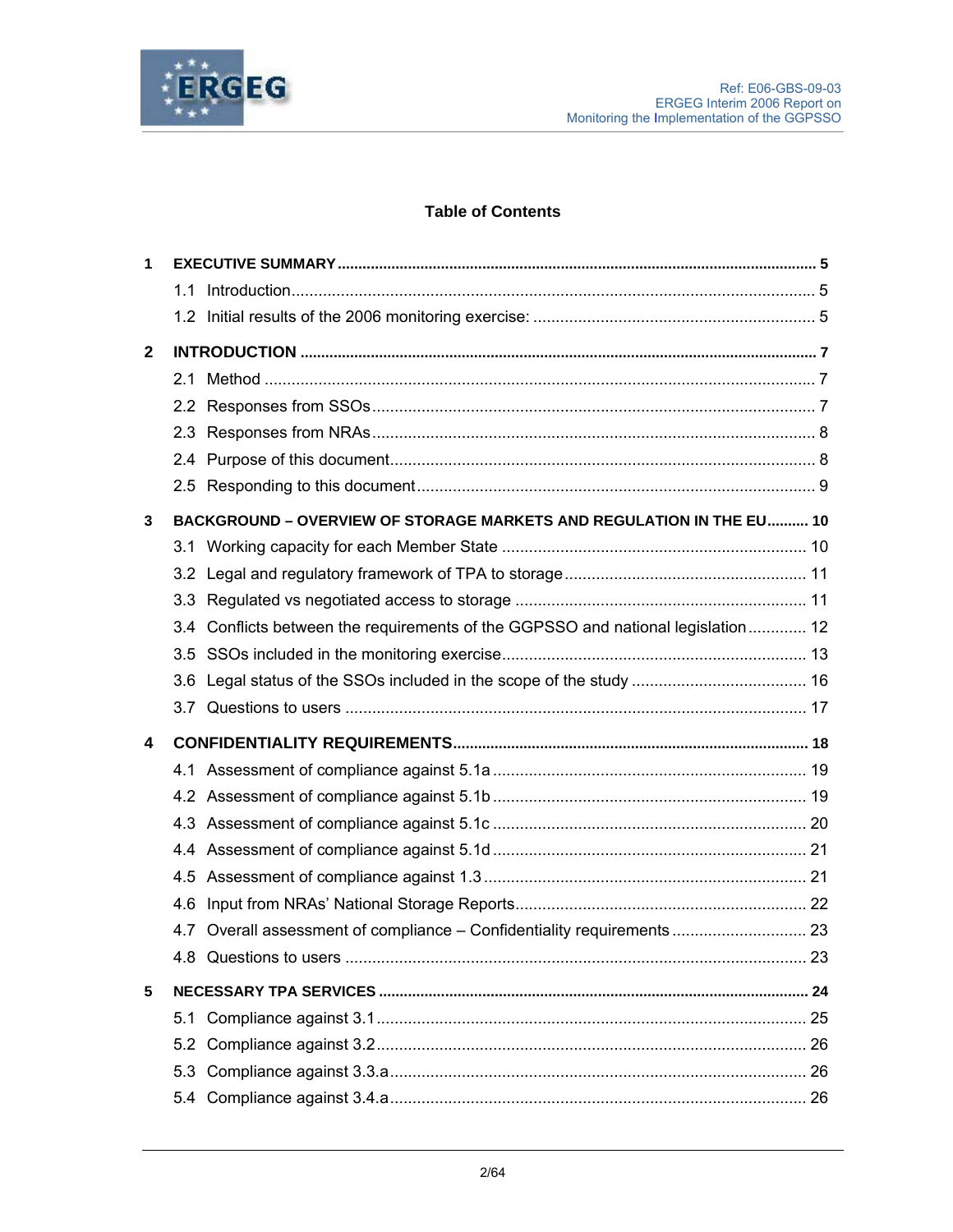

|   | 5.6 |                                                                                                   |  |
|---|-----|---------------------------------------------------------------------------------------------------|--|
|   |     |                                                                                                   |  |
|   |     |                                                                                                   |  |
|   | 5.9 |                                                                                                   |  |
|   |     |                                                                                                   |  |
|   |     | 5.11 Overall assessment of compliance - Necessary TPA services  31                                |  |
|   |     |                                                                                                   |  |
| 6 |     | STORAGE CAPACITY ALLOCATION AND CONGESTION MANAGEMENT  32                                         |  |
|   |     |                                                                                                   |  |
|   |     |                                                                                                   |  |
|   |     |                                                                                                   |  |
|   |     | 6.2.1                                                                                             |  |
|   |     | 6.2.2                                                                                             |  |
|   |     | 6.2.3                                                                                             |  |
|   |     | 6.3 Measures to facilitate re-utilisation and trade of storage capacity and preventing capacity   |  |
|   |     | 6.3.1 Assessment of compliance against 4.4 (related to the offer on an interruptible              |  |
|   |     |                                                                                                   |  |
|   |     | 6.5 Overall assessment of compliance - Storage capacity allocation and congestion                 |  |
|   |     |                                                                                                   |  |
| 7 |     |                                                                                                   |  |
|   |     |                                                                                                   |  |
|   |     | Assessment of compliance against 6.4 (tariffs and main commercial conditions<br>7.1.1             |  |
|   |     | 7.1.2 Assessment of compliance against 6.5c (tariffs calculator) 44                               |  |
|   |     |                                                                                                   |  |
|   |     |                                                                                                   |  |
|   |     | Assessment of compliance against 6.5.a (capacity data published)  45<br>7.2.1                     |  |
|   |     | Assessment of compliance against 6.5.b (aggregated inflows and outflows and<br>7.2.2              |  |
|   |     | 7.2.3 Assessment of compliance against 6.8 (publication of all planned maintenance<br>periods) 47 |  |
|   |     |                                                                                                   |  |
|   |     | 7.3.1                                                                                             |  |
|   |     | 7.3.2<br>Overall assessment of compliance - Transparency requirements 49<br>7.3.3                 |  |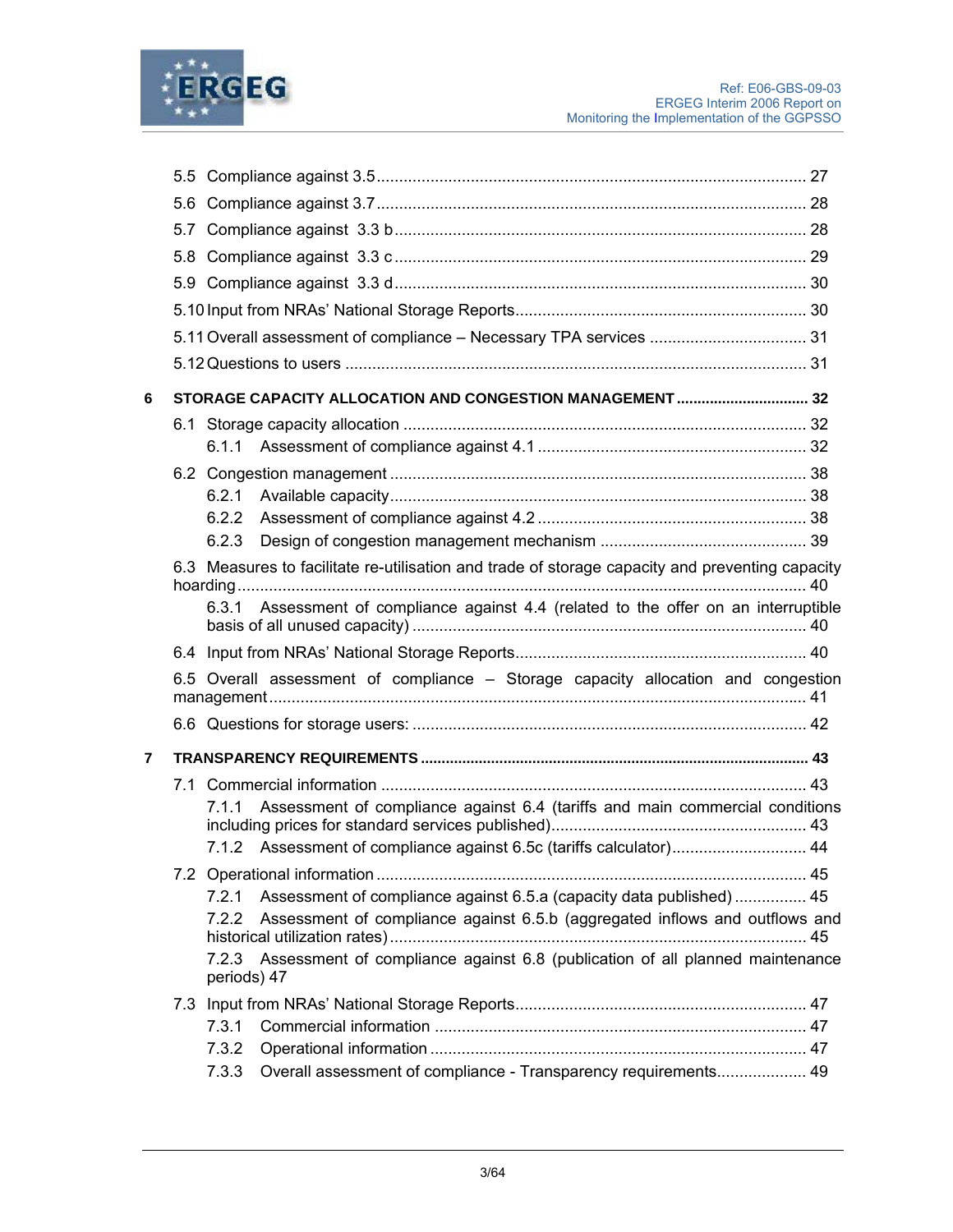

| 8 |                                                                          |       |                                                                                          |  |  |  |  |
|---|--------------------------------------------------------------------------|-------|------------------------------------------------------------------------------------------|--|--|--|--|
|   |                                                                          |       | 8.1 Assessment of compliance against 9.1 (allow and facilitate bundled and unbundled     |  |  |  |  |
|   |                                                                          | 8.1.1 |                                                                                          |  |  |  |  |
|   |                                                                          | 8.1.2 |                                                                                          |  |  |  |  |
|   |                                                                          | 8.1.3 |                                                                                          |  |  |  |  |
|   |                                                                          | 8.1.4 |                                                                                          |  |  |  |  |
|   |                                                                          | 8.1.5 |                                                                                          |  |  |  |  |
|   |                                                                          |       | 8.2 Assessment of compliance against 9.2 (implementation of an electronic platform or a  |  |  |  |  |
|   |                                                                          |       | 8.3 Assessment of compliance against 9.4 (full implementation of the other provisions to |  |  |  |  |
|   |                                                                          |       |                                                                                          |  |  |  |  |
|   |                                                                          |       |                                                                                          |  |  |  |  |
|   |                                                                          |       |                                                                                          |  |  |  |  |
|   |                                                                          |       |                                                                                          |  |  |  |  |
|   | ANNEX 1 - IMPLEMENTATION OF THE GGPSSO BY OTHER SSOS NOT INCLUDED IN THE |       |                                                                                          |  |  |  |  |
|   |                                                                          |       |                                                                                          |  |  |  |  |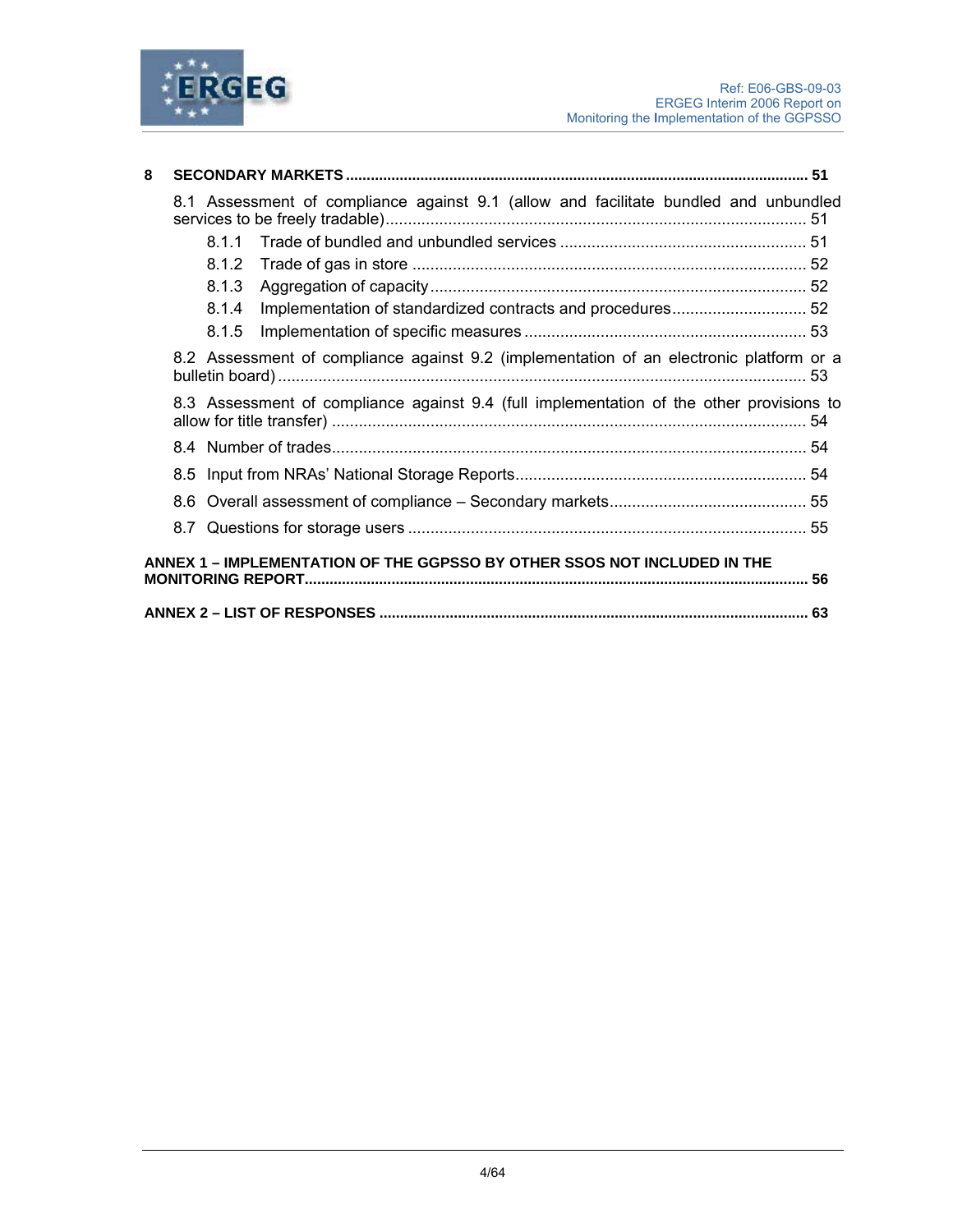

# **1 Executive Summary**

## **1.1 Introduction**

On 18 March 2005, the Joint Working Group of the Madrid Forum agreed to adopt, from 1 April 2005, ERGEG's voluntary Guidelines for Good Practice for Gas Storage System Operators (GGPSSO). The Guidelines were developed through extensive and transparent public consultation and are aimed at setting out the **minimum requirements** for the provision of fair and non-discriminatory access to storage facilities and services in line with the Gas Directive<sup>1</sup>.

The European Commission requested that ERGEG monitor implementation of the GGPSSO. ERGEG published its final report of the first monitoring study in December 2005 after an initial draft was presented at the  $10<sup>th</sup>$  Madrid Forum on 15 and 16 September 2005 and after all interested parties were consulted.

The results from ERGEG's monitoring work last year were disappointing. In particular, there were some key areas where the level of implementation was not sufficient:

- some basic requirements of the Gas Directive which were reflected in the GGPSSO had not been implemented by some SSOs;
- the majority of SSOs had not fully implemented the requirements relating to transparency and secondary markets; and
- in some countries, it was unclear how much storage capacity was excluded from TPA.

ERGEG's monitoring work also showed that assessing compliance against some specific requirements of the GGPSSO needed further investigation, possibly at national level (i.e. those on confidentiality, and congestion management and capacity allocation mechanisms).

ERGEG proposed to undertake a second monitoring exercise in 2006 assessing the effectiveness of the GGPSSO, and the functioning of the market for storage services. The initial results of this work are presented in this report.

#### **1.2 Initial results of the 2006 monitoring exercise:**

The initial results of the monitoring work for 2006 indicate that compliance in the key areas identified as problematic last year has improved but remains insufficient.

- Transparency: there has been some progress but the level of compliance is not adequate and raises concerns given the importance of storage as a flexibility tool – for example:
	- $\circ$  there are still a few cases where commercial information including prices is not published;
	- $\circ$  data on the aggregate use of storage is not being published in some cases.
- TPA services: there has been progress in this area as well, particularly regarding services that need to be provided from 1 April 2006, but problems remain:
	- $\circ$  it is stil not clear in many cases how much storage capacity is excluded from TPA;
	- o some large SSOs still do not offer all required services in particular interruptible services;

 $\frac{1}{1}$  In accordance with Articles 2(9) and (19) of the European Directive 2003/55/EC (the 2<sup>nd</sup> Gas Directive).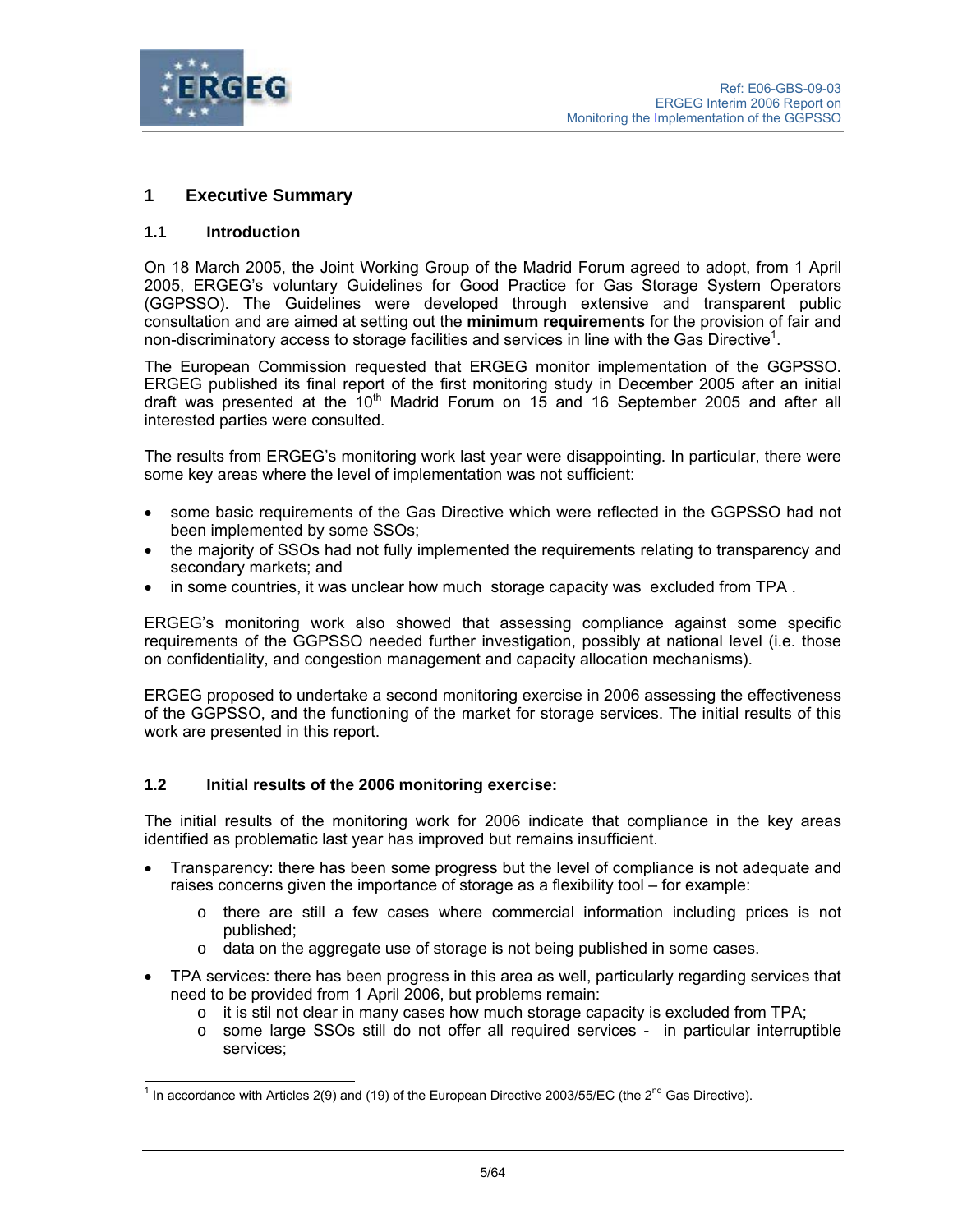

- $\circ$  in many cases consultation processes are not open enough to ensure that users' needs are adequately taken into account.
- Secondary markets: many SSOs have not taken the necessary steps to facilitate the development of secondary markets - for example, the implementation of an electronic platform or bulletin board.

There are also problems in two other broad areas:

- Confidentiality: there has been some progress but some SSOs have not yet taken sufficient steps to ensure confidentiality of information (e.g. confidentiality measures are not monitored, there are no separate databases).
- Capacity allocation and congestion management mechanisms:
	- o the majority of SSOs continue to use first-come-first-served or first-committed-firstserved capacity allocation mechanisms; given the importance of storage as a flexibility tool and the fact that there is only limited storage capacity availability<sup>2</sup> in Europe, in several cases on a long-term basis, these mechanisms must be accompanied by efficient congestion mechanism; however in almost all of these cases pro-rata mechanisms are applied, which are designed by SSOs and it is not clear whether they are effective;
	- $\circ$  an additional concern is that over a third of SSOs still do not comply with anti-hoarding provisions.

Confidentiality, capacity allocation and congestion management arrangements require special attention due to the fact that many SSOs are part of vertically integrated companies.

Finally, the report indicates that there is still limited third party access to storage capacity and services - Only seven have seen the number of users increase since the last monitoring exercise. Out of the 20 larger SSOs under review, 11 SSOs have five or less users<sup>3</sup>.

ERGEG welcomes the views of stakeholders on this initial monitoring report by 29 June 2006, after which a final report will be provided to the European Commission setting out ERGEG's advice on storage issues and the implementation of the GGPSSO.

 $\overline{a}$ 2 DG COMP's Preliminary Report par. 166 states: "The gas sector inquiry has found that, across the countries reviewed, available storage capacity is very scarce or non-existent." 3

 $3$  This does not include one SSO whose answer is : more than 3 users.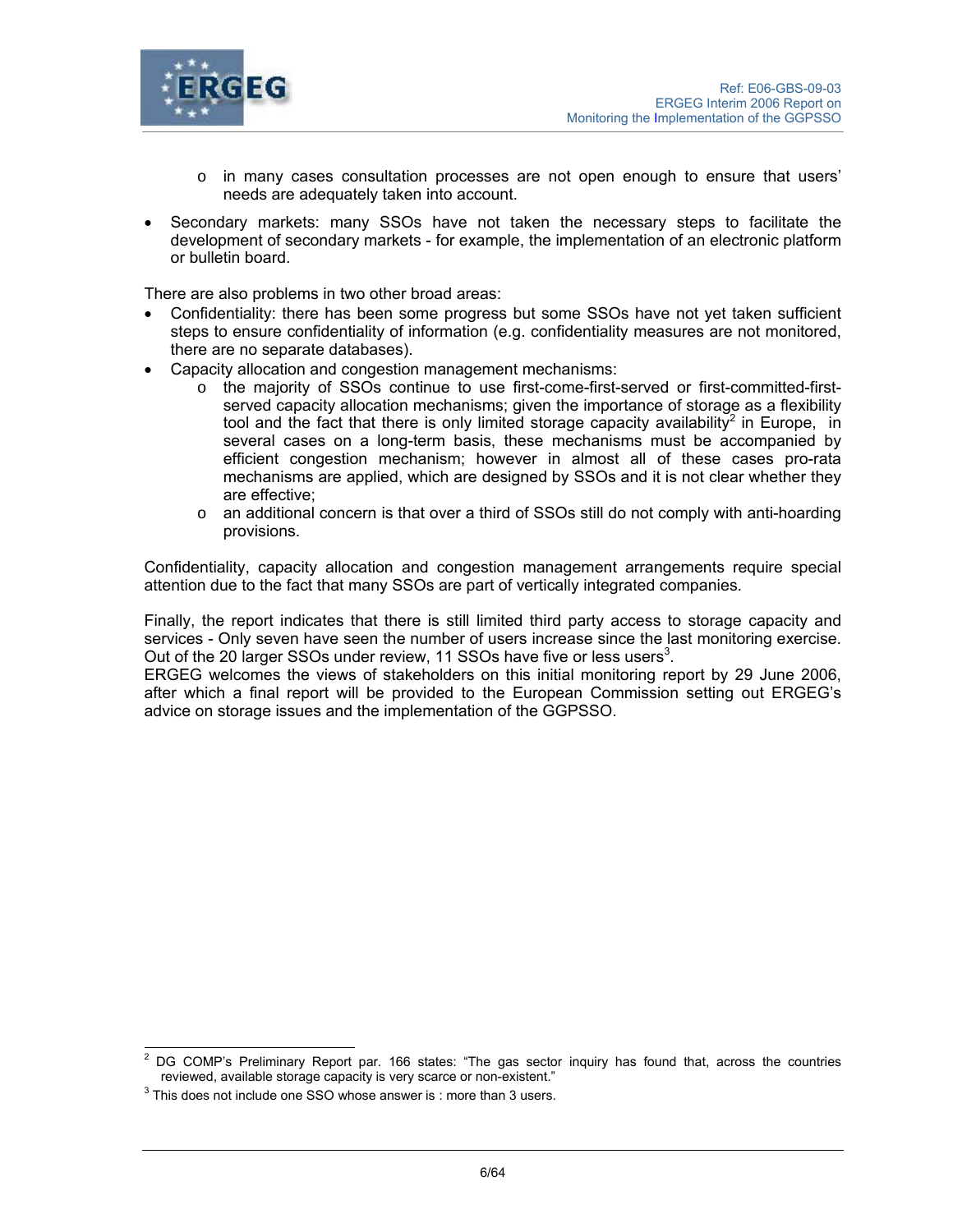

## **2 Introduction**

#### **2.1 Method**

To undertake the monitoring work, the ERGEG Storage Task Force (led by CRE and AEEG)<sup>4</sup> developed:

- questionnaires for storage systems operators, including an update of the 2005 report and a new questionnaire, consisting of more in-depth questions on requirements already addressed last year, particularly where the GGPSSO require compliance as of 1 April 2006;
- a storage national report for NRAs, to update and complement the information presented in the 2005 Regulators' national reports.

#### **All non-confidential responses, including those of the NRAs, are available on ERGEG's**  website<sup>5</sup> - a list of respondents is in Appendix [2].

## **2.2 Responses from SSOs**

45 SSOs participated in the monitoring exercise. The 3 Romanian SSOs that participated last year (Amgaz, Depomures and Romgaz) did not this year. Conversely some SSOs that participated in this year's exercise did not participate in last year's. This is the case of RWE DEA (DE), STEAG (DE), Deutsche Essent (DE), Exxon Mobil (DE), Pozagas (SK), Nova Naturgas (SW), Gasspeicher Hannover (DE), Statoil (DE) and N-ERGIE (DE).

The 45 SSOs that participated are treated, either

- in the main body of the text: these 31 SSOs are subject to the GGPSSO and provided enough information in order to be adequately monitored; they represent about 90% of total EU capacity.
- 14 SSOs are treated in Annex 1:
	- o 5 of them are not subject to the GGPSSO because they are:
		- **EXEMPLE FRA**: Latvijas Gaze (LV) and Transco Lng Storage (UK);
		- very new and therefore not fully operational: Deutsche Essent (DE);
		- from a member State where effective TPA arrangements are still relatively recent: POGC (PL), Nova Naturgas (SE) (the latter is also not a pure SSO since it only provides linepack).
	- $\circ$  The remaining 9 SSOs did not provide enough information for a monitoring assessment to be made  $6$ :
		- 1 did not provide the information because effective TPA arrangements are still relatively recent in its Member State: E.ON Gas Sverige (SE);

 4 The French and Italian regulatory authorities.

<sup>&</sup>lt;sup>5</sup> www.ergeg.org.

<sup>&</sup>lt;sup>6</sup> Sufficient information is defined as answers the 2006 questionnaire and to either version of the 2005 questionnaire (whether last year's, this year's, or both).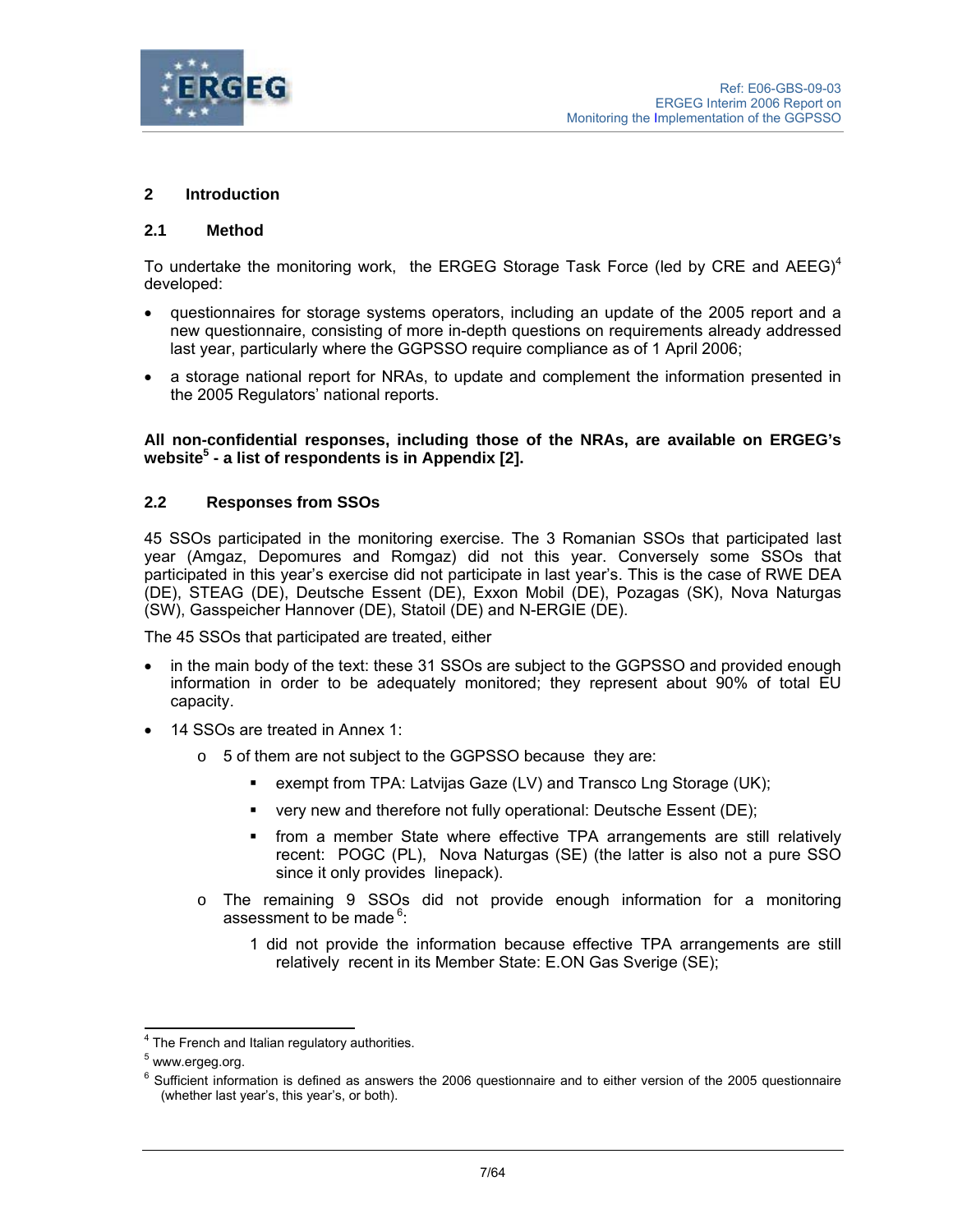

- 1 SSO did not provide the information because it is not fully operational due to an accident GASAG (DE) (GASAG also states that it is not obligated to comply with the GGPSSO given that they are not binding);
- for 3 SSOs, the NRA states that it is unclear whether the facilities are subject to the GGPSSO: Gasspeicher Hannover (DE), Exxon-Mobil (DE), Gaz de France E&P (DE);
- 3 SSOs did not provide the information for other reasons: N-ERGIE (DE) said it needed a translation for legal certainty, Statoil (DE) cited time constraints, while SWKiel netz (DE) explained that it was not involved in the definition of the GGPSSO and did not implement them;
- 1 SSO completed the 2006 questionnaire but did not complete either version of the 2005 questionnaire making its inclusion in the main analysis impossible: Pozagas (SK).

## **2.3 Responses from NRAs**

There are storage facilities in 15 EU Member States and responses were received from respective ERGEG Members in 14 of these Member States. Latvia did not fill out a report. However, its only SSO, Latvijas Gaze, is exempt from TPA until 2010. Slovakia sent in a response which will be incorporated in the report at a later stage.

## **2.4 Purpose of this document**

The purpose of this document is to set out **ERGEG's initial results** on monitoring the implementation of the GGSSO. ERGEG's final report will be published by autumn 2006 after it has taken account of the views of stakeholders.

The structure of this document follows that of the GGPSSO although there is also a background section (Chapter 3) on the EU gas storage market:

- Chapter 1 Executive Summary
- Chapter 2 Introduction
- Chapter 3 Background
- Chapter 4 Confidentiality Requirements (the section Roles and Responsibilities of Storage System Operators has been merged with Necessary TPA Services section);
- Chapter 5 Necessary TPA Services
- Chapter 6 Storage Capacity Allocation and Congestion Management;
- Chapter 7 Transparency Requirements
- Chapter 8 Secondary markets

Monitoring the "tariff structure and derivation" requirements within the GGPSSO is beyond the scope of this report. Some information on tariffs is presented in Chapter 3 (Background on the EU gas storage market) and in Chapter 7 (Transparency requirements).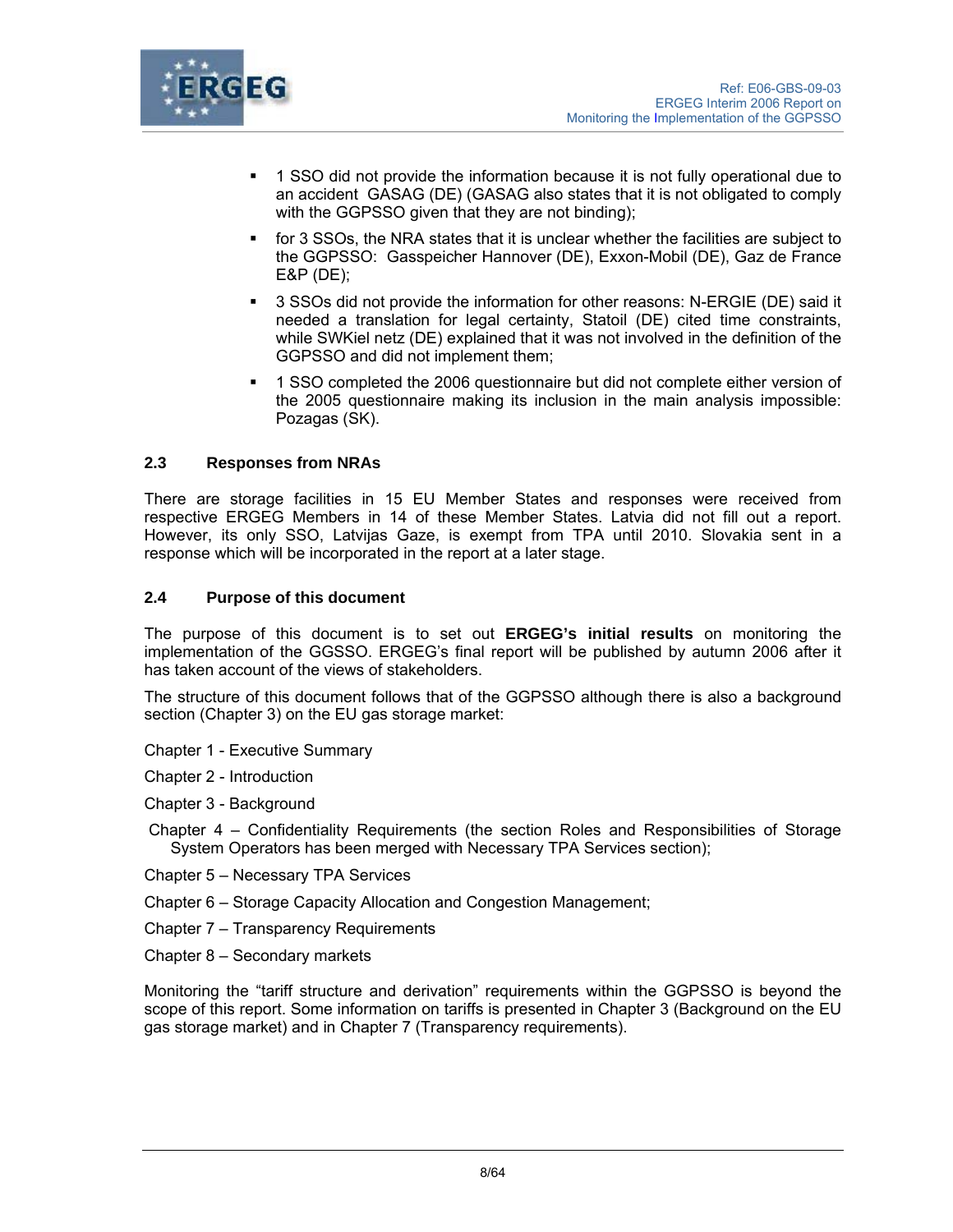

## **2.5 Responding to this document**

ERGEG invites interested parties to comment on the implementation assessments at the end of Chapters 3 to 8 and on the initial conclusions.

ERGEG also welcomes specific comments or corrections on the details of its initial monitoring assessment.

Responses should be received by **29 June 2006** and sent to:

Una Shortall Secretary General CEER Secretariat Rue le Titien 28 1000 Brussels Belgium

Or by e-mail at: gasstoragemonitoring@ceer-eu.org.

Unless marked as confidential all responses will be published by placing them on the ERGEG website. If there is anything confidential please include it in a separate annex to your main response. It would be helpful if responses could be submitted electronically.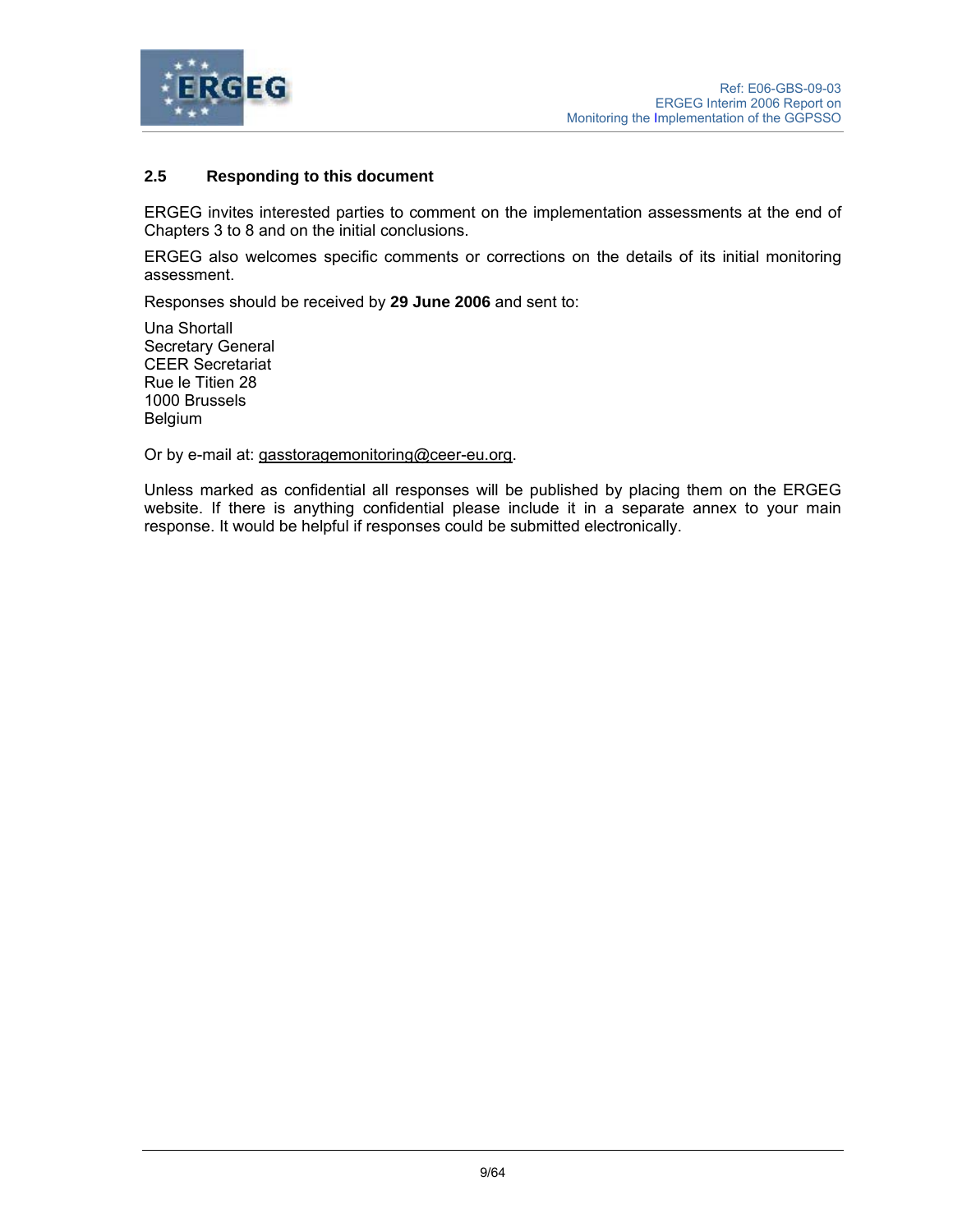

# **3 Background – overview of storage markets and regulation in the EU**

# **3.1 Working capacity for each Member State**

The following table presents the working storage capacity<sup>7</sup> (excluding LNG) for each Member State (as provided by ERGEG members)<sup>8</sup>.

| Country                          | <b>ERGEG</b> member | Working capacity in 2006 and<br>increases relative to last year<br>(bcm) |
|----------------------------------|---------------------|--------------------------------------------------------------------------|
| Germany (DE)                     | <b>BNETZA</b>       | $19.6 (+0.5)$                                                            |
| Italy (IT)                       | <b>AEEG</b>         | $13.3 (+0.5)$                                                            |
| France (FR)                      | <b>CRE</b>          | $11.2 (+0.2)$                                                            |
| Netherlands (NL)                 | <b>DTE</b>          | $5.07^9$                                                                 |
| United Kingdom (UK)              | <b>OFGEM</b>        | 3.5                                                                      |
| Hungary (HU)                     | <b>HEO</b>          | 3.4                                                                      |
| Austria (AT)                     | E-Control           | 2.8                                                                      |
| Latvia (LV)                      | <b>PUC</b>          | 2.3                                                                      |
| Spain (ES)                       | <b>CNE</b>          | $2.3 (+0.2)$                                                             |
| Czech Republic (CZ)              | ERU                 | 2.1                                                                      |
| Slovak Republic (SK)             | <b>RONI</b>         | 1.7                                                                      |
| Poland (PL)                      | <b>ERO</b>          | $1.6 (+0.3)$                                                             |
| Denmark (DK)                     | <b>DERA</b>         | 0.8                                                                      |
| Belgium (BE)                     | <b>CREG</b>         | 0.7                                                                      |
| Sweden (SE)                      | <b>STEM</b>         | 0.01                                                                     |
| <b>Total EU working capacity</b> |                     | 70.38 (+1.78)                                                            |

*Working capacity in the EU: (as provided by NRAs)* 

*Comparison with the 2005 monitoring report results*

Total EU working capacity increased from 68.61 bcm to 70.38 bcm.

l

 $7$  Capacity used for storage purposes.

<sup>8&</sup>lt;br>Where an ERGEG member is not listed this is because there is no working storage capacity in that country.<br><sup>9</sup> This volume covers the overall storage capacity of NAM (4.5 Bcm) and BP (0.57 Bcm). Only part of this capacity representing approximately 0,2 Bcm (35;17;n). The large majority of storage capacity is reserved for production and PSOobligations.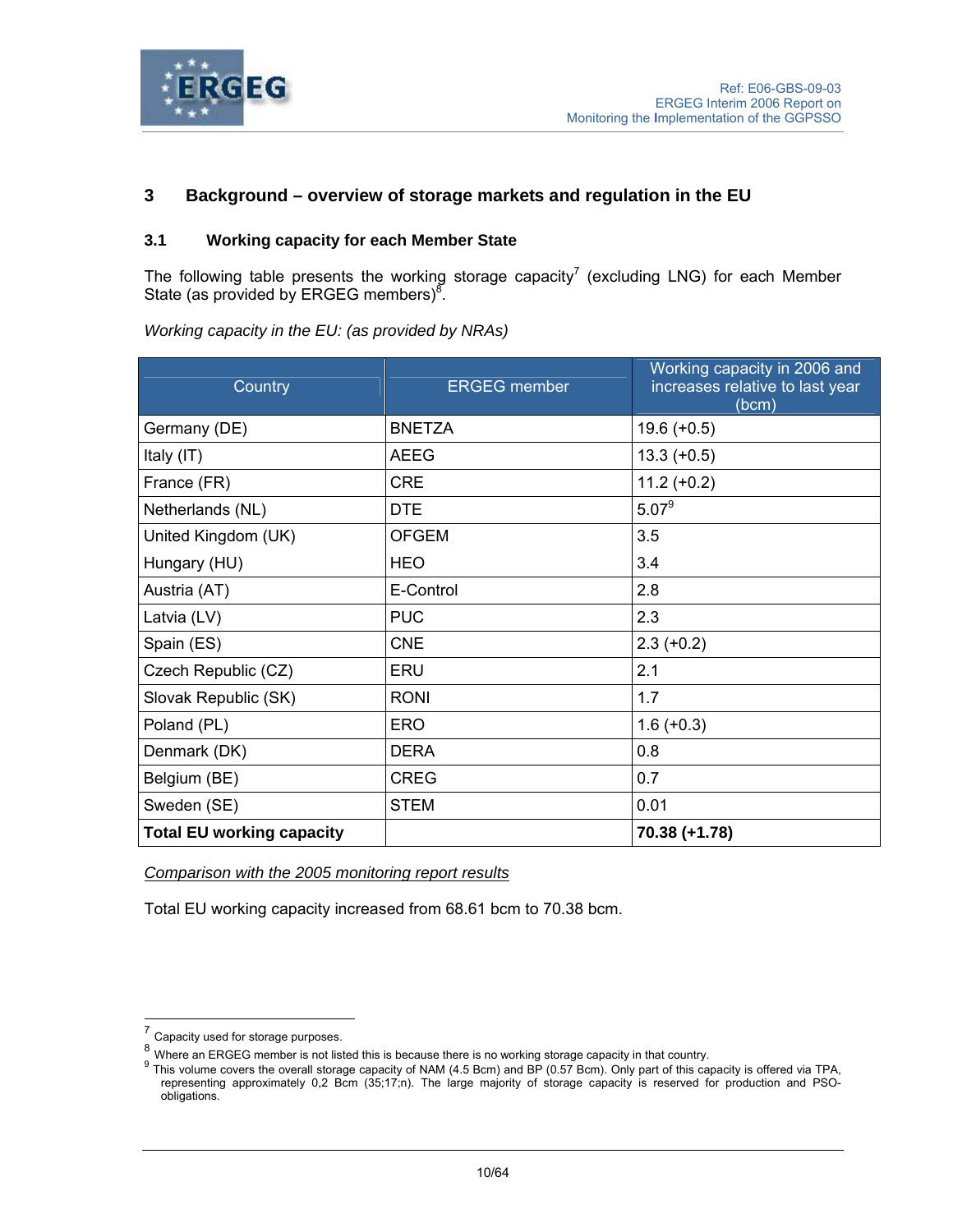

# **3.2 Legal and regulatory framework of TPA to storage**

Article 19 of European Directive 2003/55/EC (the Gas Directive) requires that all Storage System Operators (SSOs) provide fair and non-discriminatory Third Party Access (TPA) to their facility (unless an exemption has been granted under Article 2.9), when technically and/or economically necessary for providing efficient access to the system for the supply of customers.

In 9 countries (Austria, Belgium, Denmark, Germany, Hungary, Italy, Netherlands, Spain, UK), even before the adoption of the Directive, national legislation already provided for TPA access to storage. In some of these countries, the legal and regulatory framework for storage was reviewed or adapted following the entry into force of the Directive:

- Belgium the law transposing the Gas Directive was passed in June 2005 and contains some new provisions with regard to access to storage;
- in Germany, the law transposing the Gas Directive (Energiewirtschaftsgesetz EnWG) entered into force on 13 July 2005. The newly created Bundesnetzagentur (BNetzA) is competent to monitor access conditions to storage.

In other countries (Czech Republic, France, Latvia, Poland, Slovakia, Sweden), TPA to storage is more recent as it was introduced with the transposition of the Directive into national law. In 2 countries in particular, the experience of TPA to storage is still limited:

- in Poland, new legislation providing for TPA to storage came into force in May 2005 this new legislation is to be complemented by a ministerial ordinance defining the specific terms according to which the gas sector must function, which has not yet been drawn up;
- in Sweden, a new Natural Gas Act entered into force on 1 July 2005 thus implying the opening of the storage market.

Even where the legal and regulatory framework is more mature, some changes are also expected:

- in France a decree on storage capacity allocation is in preparation;
- in Hungary, a decree on storage secondary markets is also expected;
- in Spain, secondary markets are not allowed by national legislation but this is expected to change in 2006.

There is therefore a legal basis for TPA to storage in all EU countries with storage capacity. However, the maturity of the legal and regulatory framework differs across countries.

## **3.3 Regulated vs negotiated access to storage**

The Gas Directive leaves Member States with the option of whether a negotiated and/or regulated TPA regime should be implemented for storage. As a result, access regimes vary across the EU.

In Belgium, the Czech Republic and Hungary (storage used to supply the regulated market), Italy, Latvia, Poland, and Spain, tariffs (or their methodology) are set or approved by a relevant national regulatory authority (RNRA), or defined in national legislation before they enter into force.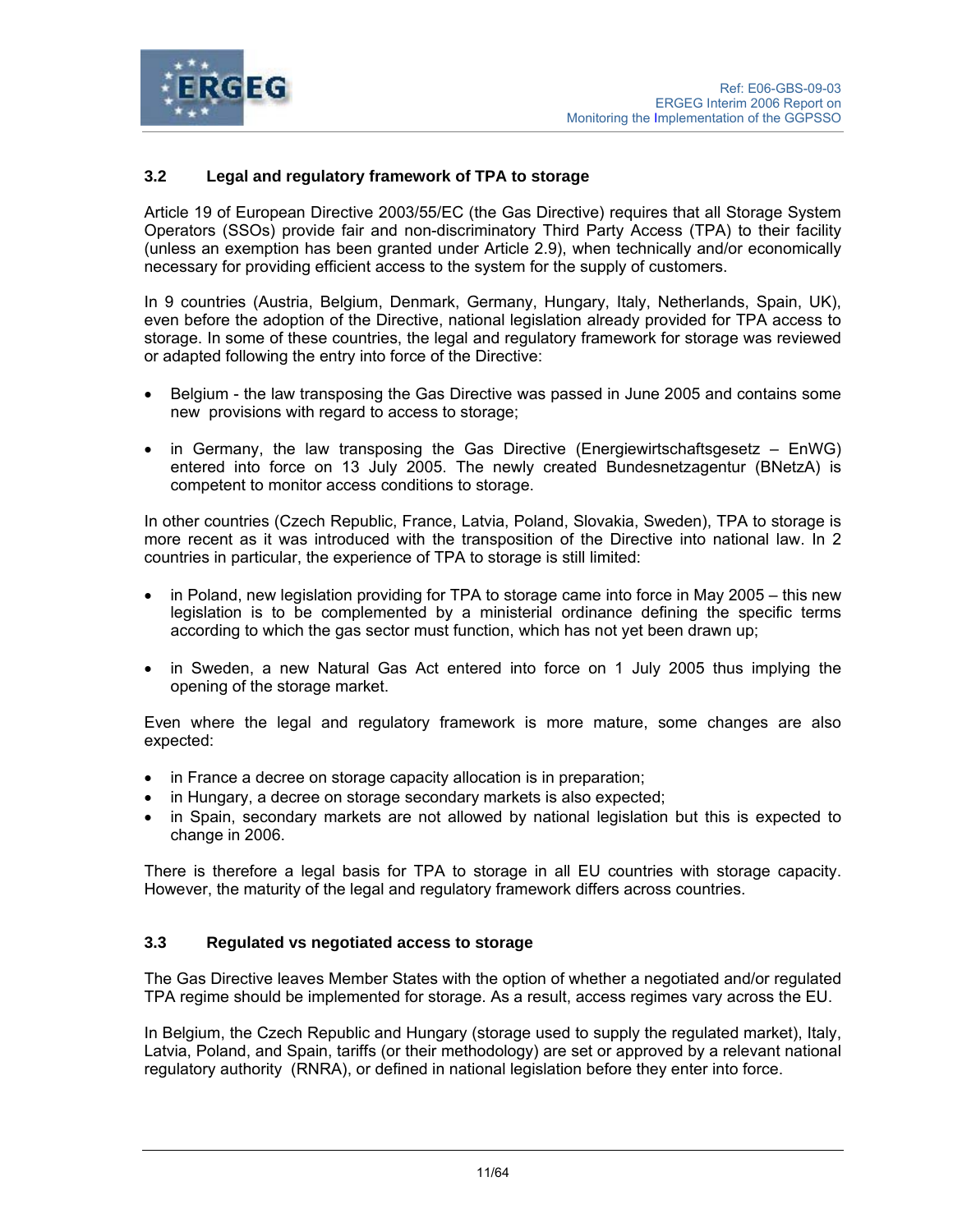

In Austria, the Czech Republic and Hungary (storage used to supply the free market), Denmark, France, Germany, the Netherlands, Slovakia, Sweden and the UK, tariffs are set by the storage operators. However, in some of these countries, the energy regulatory authority (NRA) is involved to some extent in setting/approving tariffs for access to storage:

- in Austria, if storage tariffs are 20% higher than the average storage tariffs in the EU, the NRA may decide which cost-components are to be used to calculate tariffs;
- in Denmark, tariffs are set and enforced by the SSO, but the NRA may on its own initiative investigate and monitor modifications to tariffs, even in the absence of a complaint or dispute;
- in France, the NRA benchmarks tariffs with tariffs applied by other SSOs in the EU and can settle disputes ex-post;
- In Germany the NRA can take ex-post action in case of any abuse;
- in the Netherlands, the NRA sets indicative terms and conditions for TPA to storage;
- In Sweden the NRA is responsible for supervising storage tariffs ex-post;
- in the UK, the NRA is involved in dispute resolution: where agreement cannot be reached between a SSO and a third party over terms and conditions for access to storage, the NRA may, after consultation with interested parties, specify the terms on which the SSO should enter into an agreement with that third party; for one facility, the NRA monitors the undertakings and can veto any proposed changes to the Standard Storage Contract.

## *Comparison with the 2005 monitoring report results*

No changes were observed in terms of which Member States use regulated vs negotiated access to storage.

The Danish NRA indicated that in addition to investigating tariffs, it had the power to modify them if it found contradictions with national legislation.

## **3.4 Conflicts between the requirements of the GGPSSO and national legislation**

Answers received point to only 2 countries (Spain and Hungary) where there is a conflict between the requirements of the GGPSSO and national legislation:

- in Spain the NRA notes that there is a conflict concerning the GGPSSO requirements on secondary markets. At present, a secondary market of storage capacity is not considered in the national legislation;
- In Hungary the NRA indicates that a decree on secondary markets is expected but has not yet been passed.

#### *Comparison with the 2005 monitoring report results*

The Czech Republic's NRA no longer considers that there is a conflict regarding the transparency requirements of the GGPSSO (last year the NRA noted that according to national legislation, it was up to the SSO to decide if some information is commercially sensitive or not).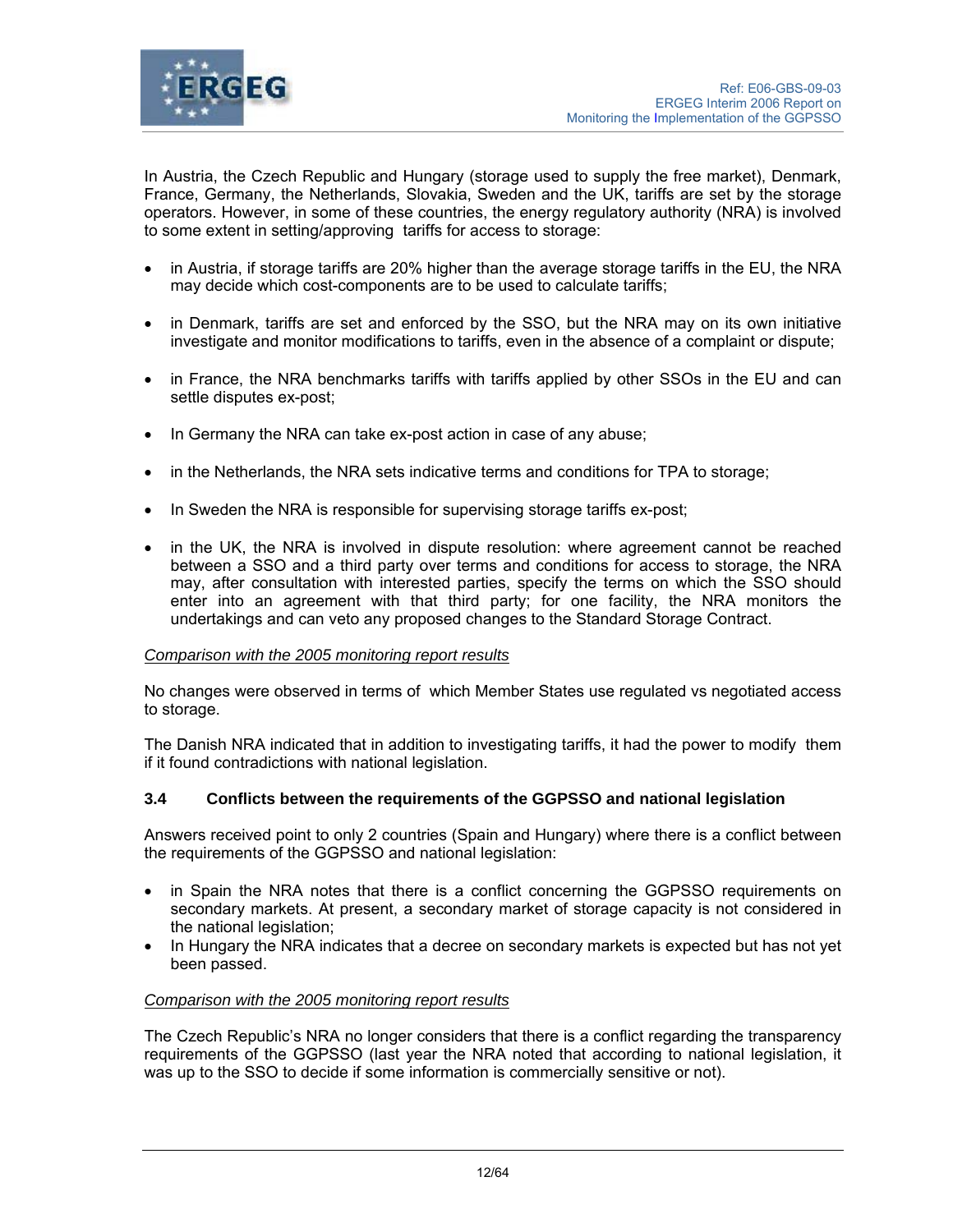

l

## **3.5 SSOs included in the monitoring exercise**

This monitoring report covers 31 SSOs across the EU.

14 SSOs participated in the monitoring exercise but are not included in the main report. 5 of these SSOs are not included because they are not effectively subject to the GGPSSO. The 9 remaining SSOs did not provide enough information in order to be adequately monitored. A summary of the 14 SSOs' responses is included in Annex 1.

Information on technical storage capacities<sup>10</sup>, available storage capacities<sup>11</sup> and numbers of customers<sup>12</sup> (provided by the 31 SSOs included in the scope of the monitoring exercise) is presented in the table below.

*Information on SSOs (as provided by SSOs in their responses to the questionnaire and verified by NRAs. SSOs were asked to provide answers reflecting the situation at 8 March 2006, with the option of updating data by 5 April 2005. Since some SSOs used the right to update figures, 1 April 2006 is taken as the date of reference when SSOs state both the situation at 8 March 2006 and 1 April 2006. Some SSOs maintained some information as confidential under GGPSSO 6.2. In MOL (HU)'s case the company's website was used to quantify how much capacity was available)*

| Name of SSO                | Country            | <b>Technical</b><br>capacity<br>(bcm) | Available capacity                          | Number of system<br>users who own<br>capacity rights<br>(progress with<br>previous report) |
|----------------------------|--------------------|---------------------------------------|---------------------------------------------|--------------------------------------------------------------------------------------------|
| Stogit                     | Italy              | 12.9                                  | N <sub>o</sub>                              | $37 (+3)$                                                                                  |
| de<br>France<br>Gaz<br>DGI | France             | 8.8                                   | Yes (0.4% of technical<br>capacity)         | 14 (last year, the<br>data were<br>confidential)                                           |
| E.ON Ruhrgas               | Germany            | 5                                     | Yes (less than 5% of<br>technical capacity) | <3                                                                                         |
| <b>NAM</b>                 | <b>Netherlands</b> | $4.5^{13}$                            | <b>No</b>                                   | 5                                                                                          |
| Wingas                     | Germany            | 4.2                                   | <b>No</b>                                   | >3                                                                                         |
| <b>MOL</b>                 | Hungary            | 3.4                                   | Yes (1.8% of technical<br>capacity)         | 3                                                                                          |

 $^{10}$  Technical storage capacity is the maximum storage capacity (injectability, deliverability and space) that the SSO can offer to storage users, excluding storage capacity for SSOs operational needs (GGPSSO Annex).

Available storage capacity means the part of the technical storage capacity that is not contracted or held by storage users at that moment and still available to the storage users and is not excluded from TPA under Article 2(9) of the Gas Directive (GGPSSO Annex). Consistent with this definition it is assumed that SSOs did not indicate that there was available capacity solely because they commercialise unused day-ahead capacity. In principle answers are assumed not to have changed if an SSO has not sent in an updated 2005 questionnaire. However concerning capacity figures, it is clear from some answers that this can not be assumed, which explains why the size of some available capacities cannot be specified. As stated in Definition 21 of the GGPSSO, storage users include the TSO.

<sup>&</sup>lt;sup>13</sup> Based on 6000 TJ working gas and m3 (35, 17; n), 4.33 Bcm of NAM's storage capacity is excluded from TPA and reserved for production and PSO-obligations.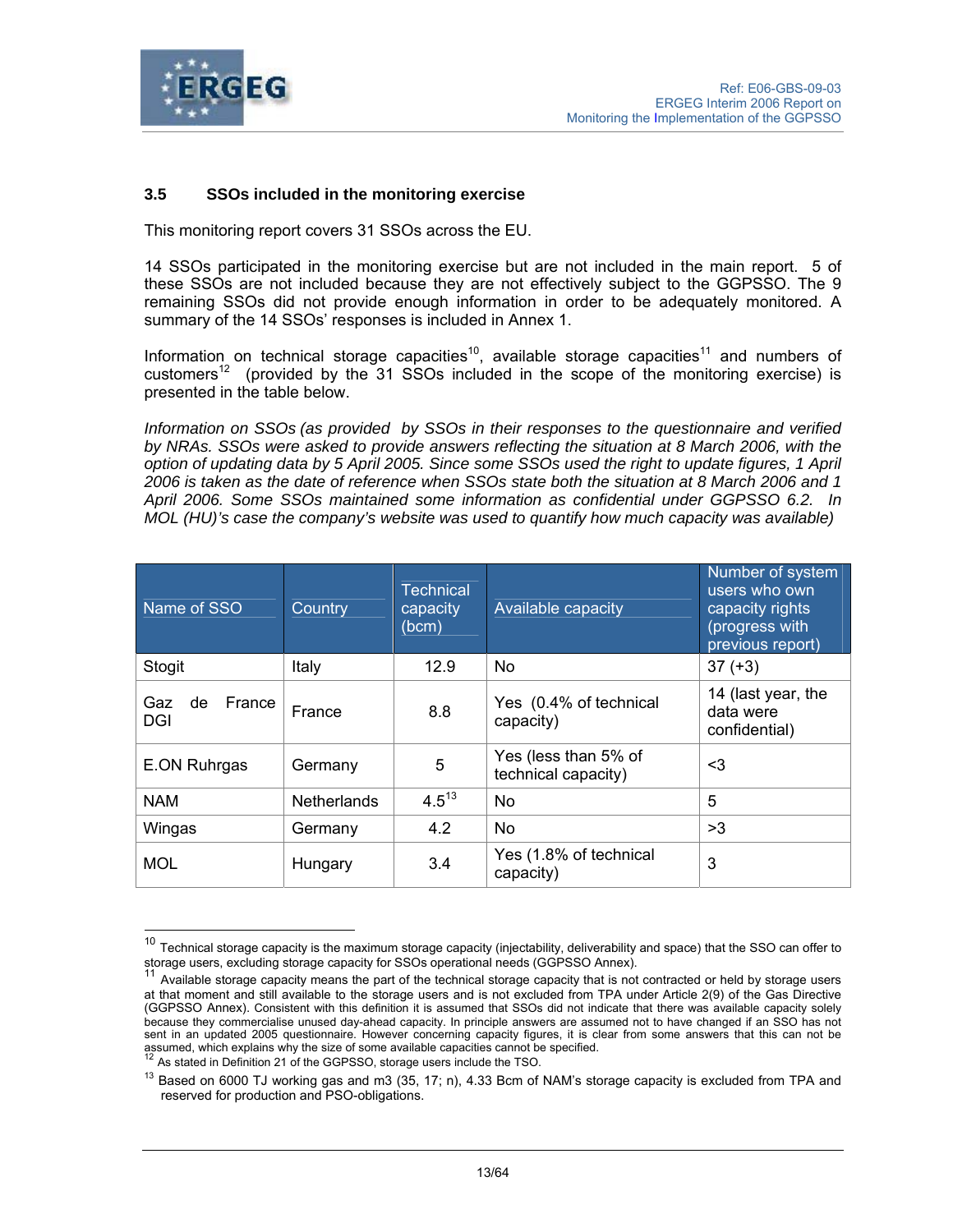

| Name of SSO              | Country           | <b>Technical</b><br>capacity<br>(bcm) | Available capacity                          | Number of system<br>users who own<br>capacity rights<br>(progress with<br>previous report)                                                    |
|--------------------------|-------------------|---------------------------------------|---------------------------------------------|-----------------------------------------------------------------------------------------------------------------------------------------------|
| CSL                      | United<br>Kingdom | 3.2                                   | Yes (only unbundled<br>space)               | 39                                                                                                                                            |
| Enagas                   | Spain             | 2.3                                   | Yes (37% of technical<br>capacity) $14$     | $13 (+1)$                                                                                                                                     |
| <b>TIGF</b>              | France            | 2.3                                   | <b>No</b>                                   | $8 (+ 4)$                                                                                                                                     |
| <b>VNG</b>               | Germany           | 2.3                                   | Yes (14.7% of technical<br>capacity)        | $\mathbf{1}$                                                                                                                                  |
| <b>RWE Transgas</b>      | Czech<br>Republic | 2.1                                   | Yes (less than 5% of<br>technical capacity) | $\mathbf{1}$                                                                                                                                  |
| OMV <sup>15</sup>        | Austria           | 2.1                                   | Yes (42% of technical<br>capacity)          | 5                                                                                                                                             |
| RWE DEA                  | Germany           | 1.9                                   | Yes (less than 5% of<br>technical capacity) | $\overline{2}$                                                                                                                                |
| <b>NAFTA</b>             | Slovakia          | 1.7                                   | <b>No</b>                                   | 2 (last year the<br>data was<br>confidential)                                                                                                 |
| <b>BEB</b>               | Germany           | 1.7                                   | <b>No</b>                                   | $3 + 7$ users that<br>have booked<br>capacity for the<br>future (instead of 3<br>+ 5 users that<br>have booked<br>capacity for the<br>future) |
| <b>EWE</b>               | Germany           | 1.2                                   | <b>No</b>                                   | 5                                                                                                                                             |
| <b>RWE</b><br>Energy&KST | Germany           | 0.9                                   | Yes (less than 5% of<br>technical capacity) | $3$                                                                                                                                           |
| <b>DONG D&amp;S</b>      | <b>Denmark</b>    | 0.8                                   | Yes (2.6% of technical<br>capacity)         | $6(+1)$                                                                                                                                       |
| <b>RAG</b>               | Austria           | 0.7                                   | <b>No</b>                                   | $\overline{4}$                                                                                                                                |
| Fluxys                   | Belgium           | 0.7                                   | No                                          | $4(+1)$                                                                                                                                       |

 $\overline{a}$  $14$  Due to capacity requirements for the new injection/withdrawal cycle ("thermal period") most of the available capacity

 $15$  OMV Gas GmbH, in the following "OMV".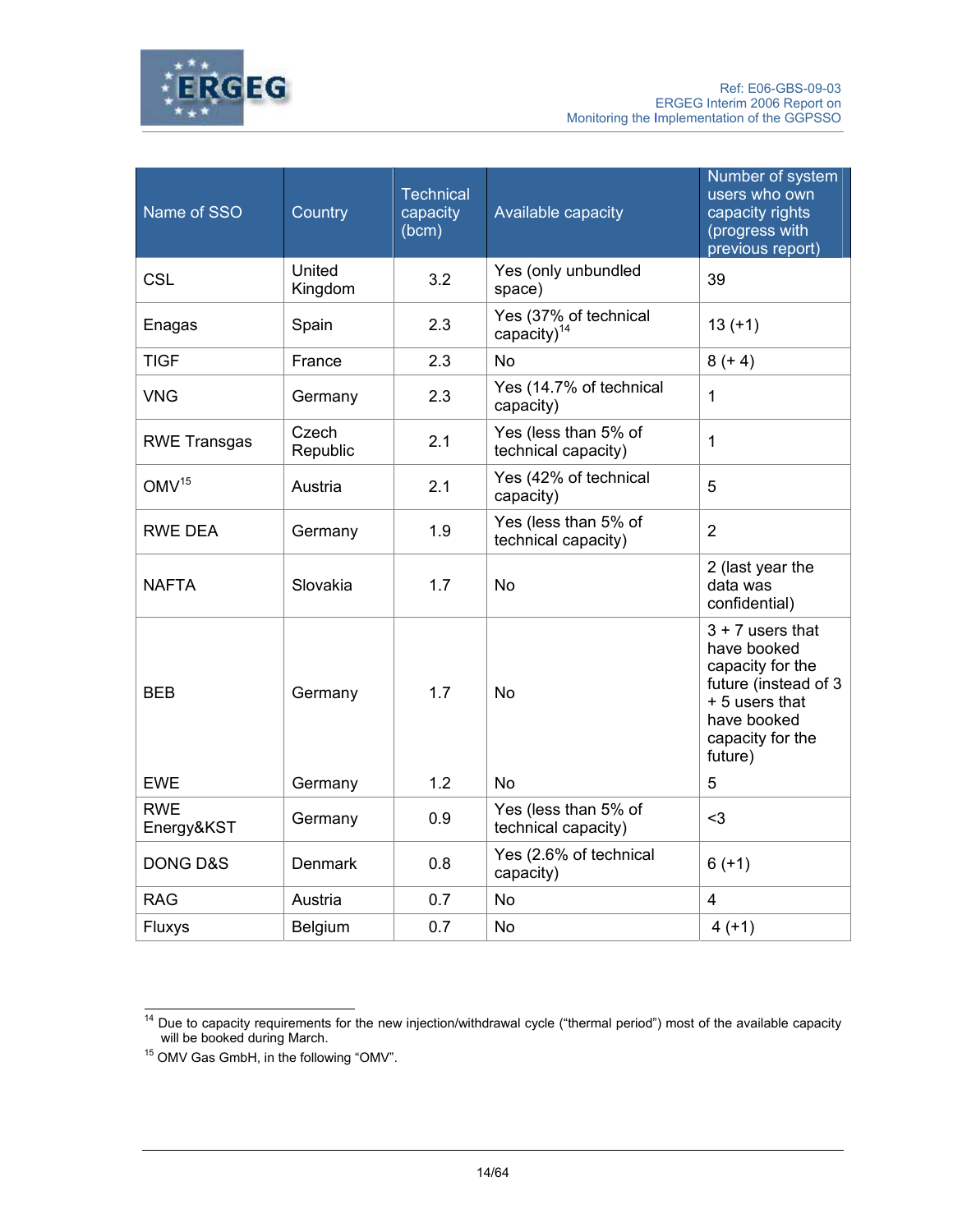



| Name of SSO            | Country            | <b>Technical</b><br>capacity<br>(bcm) | Available capacity                                                                                                                                                                        | Number of system<br>users who own<br>capacity rights<br>(progress with<br>previous report) |
|------------------------|--------------------|---------------------------------------|-------------------------------------------------------------------------------------------------------------------------------------------------------------------------------------------|--------------------------------------------------------------------------------------------|
| <b>BP</b>              | <b>Netherlands</b> | $0.57^{16}$                           | Yes <sup>17</sup>                                                                                                                                                                         | $1 +$ secondary<br>market buyers<br>(instead of 0)                                         |
| <b>SSE</b>             | United<br>Kingdom  | 0.3                                   | 7<br>Confidential<br>No (Italian SSOs are<br>8<br>required to offer all<br>technical capacities)<br>No<br>$3$<br>$3$<br>Yes<br>No<br>1<br>$3$<br><b>No</b><br>$3$<br><b>No</b><br>1<br>No |                                                                                            |
| Edison<br>Stoccaggio   | Italy              | 0.3                                   |                                                                                                                                                                                           |                                                                                            |
| <b>Bayerngas</b>       | Germany            | 0.3                                   |                                                                                                                                                                                           |                                                                                            |
| E.ON Avacon            | Germany            | 0.09                                  |                                                                                                                                                                                           |                                                                                            |
| swb Netze              | Germany            | 0.09                                  |                                                                                                                                                                                           |                                                                                            |
| <b>Gas Union</b>       | Germany            | 0.08                                  |                                                                                                                                                                                           |                                                                                            |
| <b>EEG</b>             | Germany            | 0.06                                  |                                                                                                                                                                                           |                                                                                            |
| <b>STEAG</b>           | Germany            | 0.06                                  |                                                                                                                                                                                           |                                                                                            |
| <b>E.ON Thueringer</b> | Germany            | 0.05                                  | No                                                                                                                                                                                        | 4                                                                                          |
| E.ON Hanse             | Germany            | 0.05                                  | Yes                                                                                                                                                                                       | $3$                                                                                        |

*Comparison with the 2005 monitoring report results*

- 8 SSOs reported having more system users than last year: Stogit (IT), Gaz de France DGI  $(FR)^{18}$ , Enagas (ES), TIGF (FR), BEB (DE), DONG (DK), Fluxys (BE), BP (NL). The number of new users is however limited.
- 14 out of 31 SSOs indicated that they have available capacity, compared with 9 out of 33 SSOs last year: Gaz de France DGI (FR) (0.4% of technical capacity), E.ON Ruhrgas (DE) (less than 5% of technical capacity), MOL (1.8% of technical capacity), CSL (UK) , Enagas (ES) (37% of technical capacity), VNG (DE), RWE Transgas (CZ) (less than 5% of technical capacity), RWE DEA (DE) (less than 5% of technical capacity), RWE Energy&KST (less than 5% of technical capacity), OMV (AT) (42% of technical capacity), DONG D&S (DK) (2.6% of technical capacity), E.ON Avacon (DE), EON Hanse (DE), BP (NL).
- 16 out of 31 SSOs, representing 41.5% of the storage capacity monitored, reported that they had no available capacity, compared with 16 out of 33 SSOs last year, representing 62.7% of storage capacity monitored: Stogit (IT), Wingas (DE), TIGF (FR), NAFTA (SK), BEB (DE), RAG (AT), EWE (DE), Fluxys (BE), Edison Stoccaggio (IT), Bayerngas (DE), NAM (NL), E.ON Avacon (DE), swb Netze (DE), Gas Union (DE), EEG (DE), STEAG (DE), E.ON Thueringer (DE).

 $\overline{\phantom{a}}$  $16$  0.54 Bcm of BP's storage is exluded from TPA and reserved for production and PSO-obligations.

 $17$  Annually released with a minimum leadtime of 6 months.

<sup>&</sup>lt;sup>18</sup> to be checked by the SSO.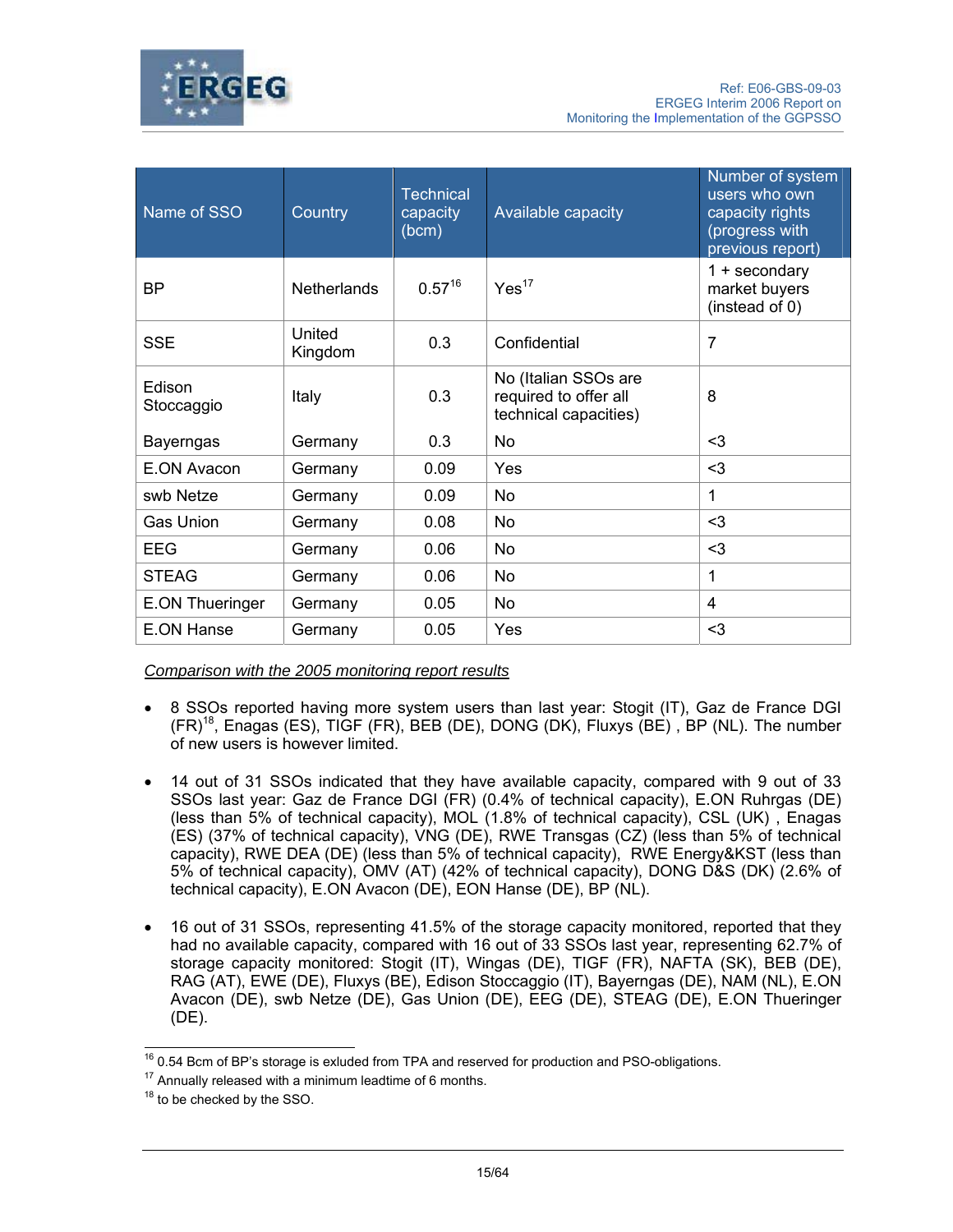

• 1 SSO indicated that the question of whether capacity is available is confidential: SSE (UK).

The  $1<sup>st</sup>$  monitoring report noted that storage capacities are generally contracted on a long-term basis, although there are exceptions (e.g. Italy). It also noted that according to a consumer association *"some storage operators still claim to be 100% sold out for many years, in at least one case for more than the next 20 years".* This year's monitoring exercise provided further information on the issue:

- Out of the 16 SSOs reporting no available capacity, 3 indicate that they will not have available capacity until 2007: BEB (DE), RAG (AT) and Gas Union  $(DE)^{19}$ ;
- 4 SSOs indicate that capacity is not available until 2008 or 2009: Bayerngas (DE), NAM (NL), swb Netze (DE), EEG (DE), STEAG (DE);
- 2 SSOs do not have available capacity until 2011 or later: EWE (DE), E.ON Thueringer (DE);
- 3 SSOs do not specify when capacity will become available: Stogit (IT), Wingas (DE); NAFTA (SK) (states that data is confidential);
- in some cases the date given assumes that current storage users will not extend their contracts.

## **3.6 Legal status of the SSOs included in the scope of the study**

The 31 SSOs covered in this report can be classified as follows:

- for 18 SSOs, **there is no legal separation between the SSO and other gas businesses of the overall company** including production and/or supply activities: Gaz de France DGI (FR), E.ON Ruhrgas (DE), Wingas (DE), VNG (DE), RWE Transgas (CZ), RWE DEA (DE), EWE (DE), RWE Energy&KST (DE), RAG (AT), Bayerngas (DE), NAM (NL), E.ON Avacon (DE), swb Netze (DE), Gas Union (DE), EEG (DE), STEAG (DE), E.ON Thueringer (DE), E.ON Hanse (DE).
- 9 SSOs are separate from other gas activities of the overall company, at least in their legal form. However, the gas supplier or producer wholly owns or has a significant stake in the SSO:
	- o 6 SSOs are 100% owned by a gas supplier or producer, including Stogit (IT), MOL (HU), CSL (UK), DONG D&S (DK), SSE (UK), Edison Stoccaggio (IT);
	- o NAFTA (SK) is 55.9% owned by SPP, Slovakia's main gas transmission and distribution company, and 40.271% owned by EON Ruhrgas. SPP is 51% owned by the Slovak Republic with the remaining 49 % split equally between E.ON Rhurgas and Gaz de France.
	- o BEB Speicher (referred to as BEB in this report) (DE) is 100% owned by BEB. BEB also has a 100% stake in a gas transmission company. BEB is a 50/50 JV between Esso and Shell. Both companies are involved in gas marketing activities in Germany;
	- o BP (NL) is the operator (therefore the SSO) of the Alkmaar Storage facility (which is owned by three partners: BPNE, Petro-Canada, Dyas). BP is a gas producer and supplier.

 $\overline{\phantom{a}}$ 

 $19$  TIGF, which allocates capacity yearly, will not have available capacity until 2007 either.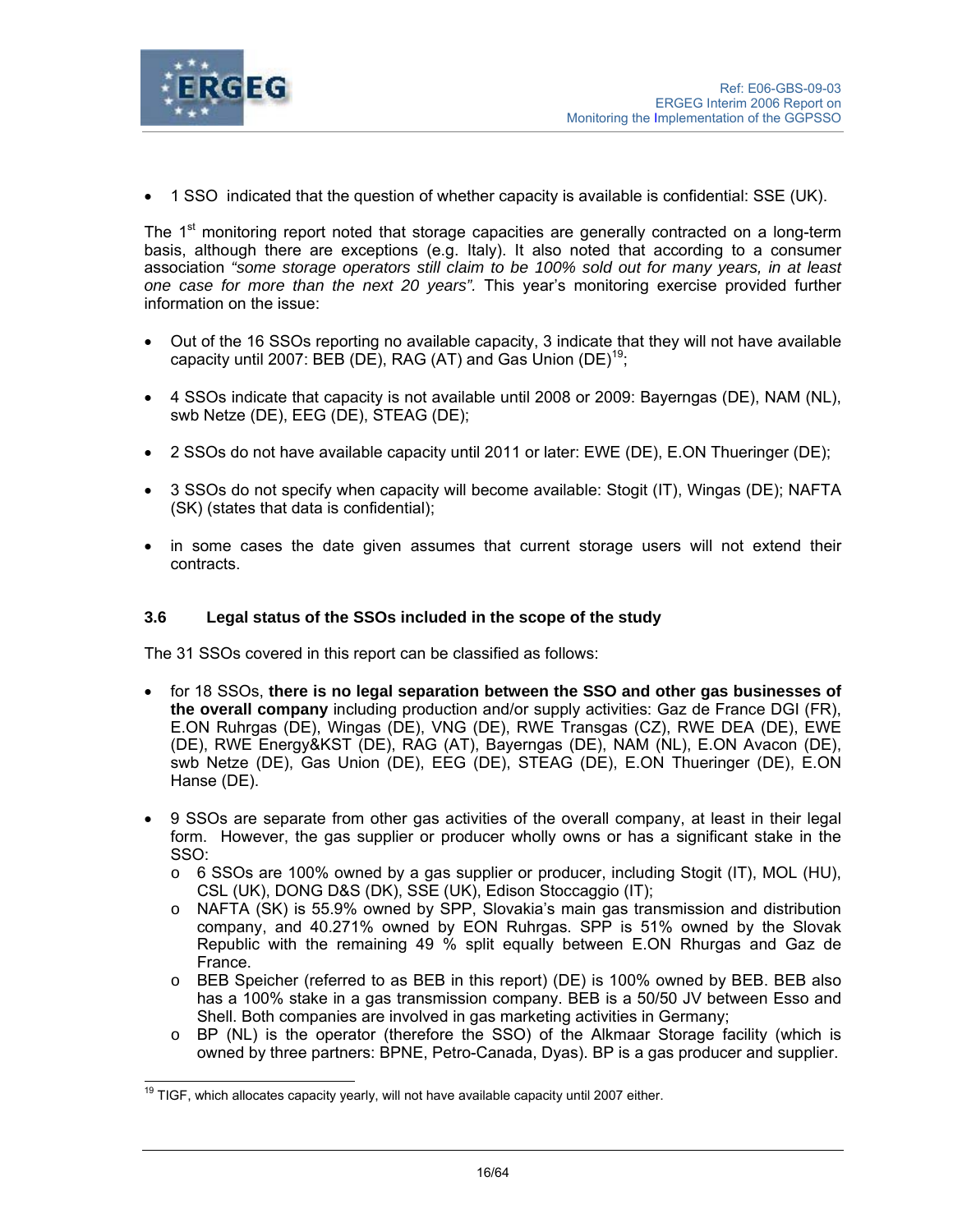

- 4 SSOs **operate as a "combined operator"** in the sense of Article 19 of the Gas Directive. The combined SSO and TSO is separate, at least in its legal form, from other gas businesses of the overall company:
	- o Enagas (ES) is the Spanish TSO and SSO. Gas Natural (main gas supplier in Spain) has a minority stake in it;
	- $\circ$  TIGF (FR) is a wholly owned subsidiary of Total. Total has also set up Tegaz (100%) owned) in order to develop gas supply activities;
	- o OMV (AT) has a 50% stake in EconGas, the main gas supplier for large customers in Austria;
	- $\circ$  Fluxys (BE) is owned by the same shareholders as Distrigas, the main gas supplier in Belgium.
- **Ownership unbundling:** in addition to Enagas, already mentioned in the "combined operator" category, MOL (HU), is due to adopt this model.

### *Comparison with the 2005 monitoring report results*

1 new SSO states now that it is legally unbundled: NAFTA (SK).

The storage sector has also seen some M&A activity over the past year, e.g. with E.ON Ruhrgas's ongoing acquisition of MOL and merger with Gasversergung Thueringen.

## **3.7 Questions to users**

Do you see any competition between storage facilities and/or with other flexibility instruments allowing for partial or full substitute to storage?

If a storage facility is fully booked do you have the choice to use another facility?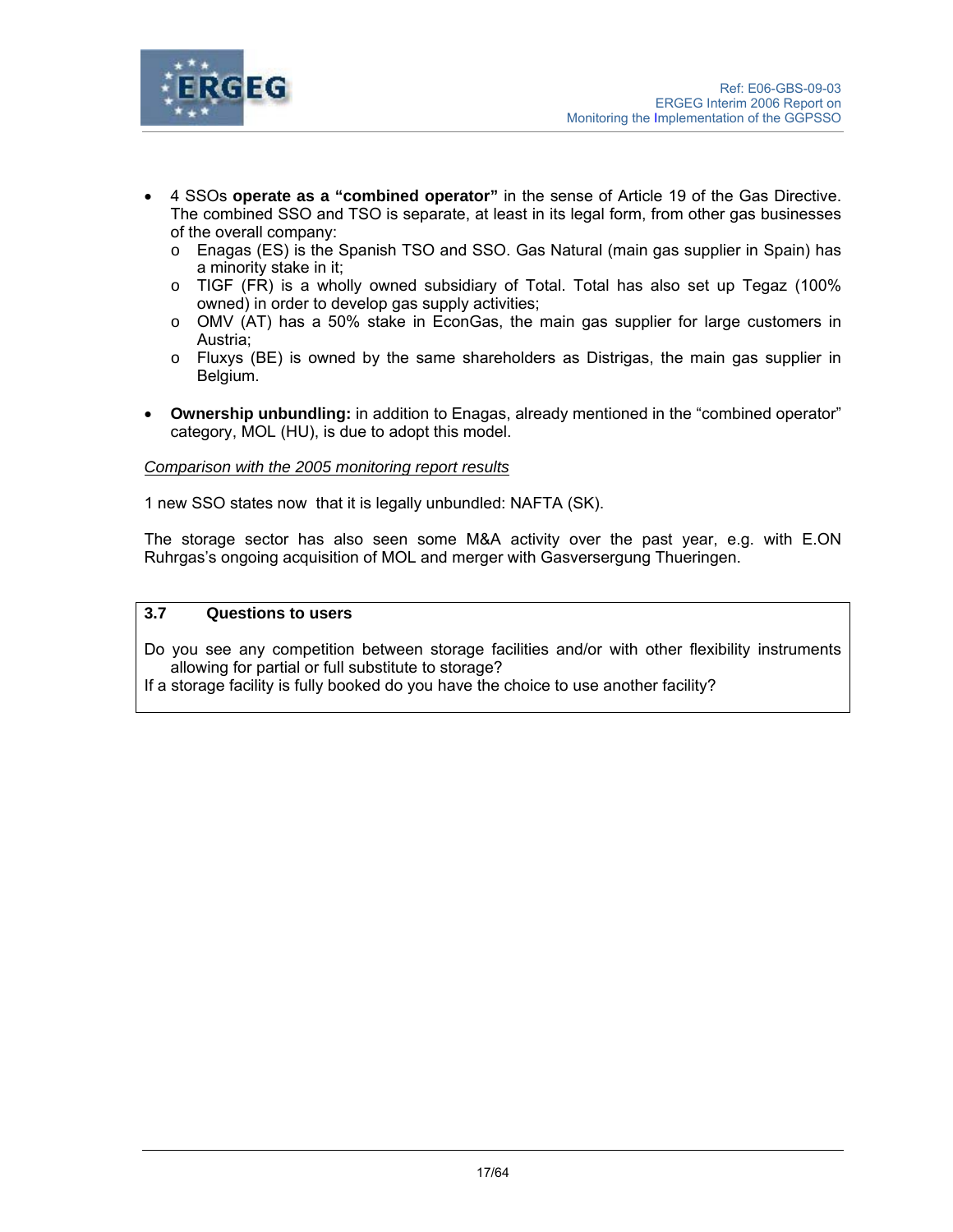

l

# **4 Confidentiality Requirements**

It is important that effective arrangements are put in place to ensure that confidentiality of information is maintained to ensure equal market conditions and to avoid distortions – particularly where the SSO is part of a vertically integrated company, which is generally the case throughout the EU. The GGPSSO consist of a number of requirements on the use of IT systems and information management and control – this section assesses compliance in the following areas:

- paragraph 5.1.a requires that SSOs keep databases related to storage operations separate, as a way to ensure that commercially sensitive information from storage users' account remains confidential;
- paragraph 5.1.b requires that…"staff working for any affiliate business (e.g. supply) must have no access to information which could be commercially advantageous such as details on actual or potential storage users, and is not made available to all market parties";
- paragraph 5.1.c requires that…"if supply and storage are part of an integrated company, regardless of the internal structure of the company, or when there are no separate computer systems, specific confidentiality duties must be clearly defined. It shall be incumbent upon the companies concerned, upon request of the relevant national regulatory authority, to prove an effective establishment of firewalls between the SSO and the supply branch of the vertically integrated company. The arrangements to implement the above requirements should include a code of conduct for staff (including a compliance programme), supervised by a Compliance Officer.";
- paragraph 5.1.d requires that…"cost effective solutions should be implemented to ensure that the SSO and the supply business are not located in the same place, provided that such a measure is proportionate".

In addition the section assesses compliance with another requirement related to confidentiality, but covered last year in the Roles and Responsibilities section (requirement 1.3). Most SSOs covered in this monitoring report appear to be controlled by a gas producer and/or supplier and can be considered as part of a "vertically integrated company"<sup>20</sup>. Therefore, monitoring that they act in accordance with the principles of non-discrimination, transparency and competition is particularly important for these companies – although it is also relevant for companies that are "independent".

• Paragraph (1.3) of the GGPSSO requires that*…"*In the case of a SSO being part of a vertically integrated company, the SSO should draw up a document setting out all the terms and conditions relating to storage use by the affiliate company to be made available to the relevant national regulatory authority upon request by 1 September 2005*"*. The Gas Directive does not provide that SSOs shall be legally unbundled from other gas supply and/or production of the company. The GGPSSO do require that terms and conditions related to storage use by an affiliate company are set out in a document – so that the relevant national authority is able to monitor that these terms and conditions are not discriminatory.

<sup>&</sup>lt;sup>20</sup> In the sense of article 2 (20) of the Gas Directive, "a vertically integrated company means a natural gas undertaking or a group of undertakings whose mutual relationships are defined in Article 3(3) of Council Regulation (EEC) N° 4064/89 of 21 December 1989 on the control of concentrations between undertakings and where the undertaking/group concerned is performing at least one of the functions of transmission, distribution, LNG or storage, and at least one of the functions of production or supply of natural gas". This means that if a SSO is controlled by or controls an undertaking/group performing at least one of the functions of production or supply of natural gas, it is considered as part of a vertically integrated company.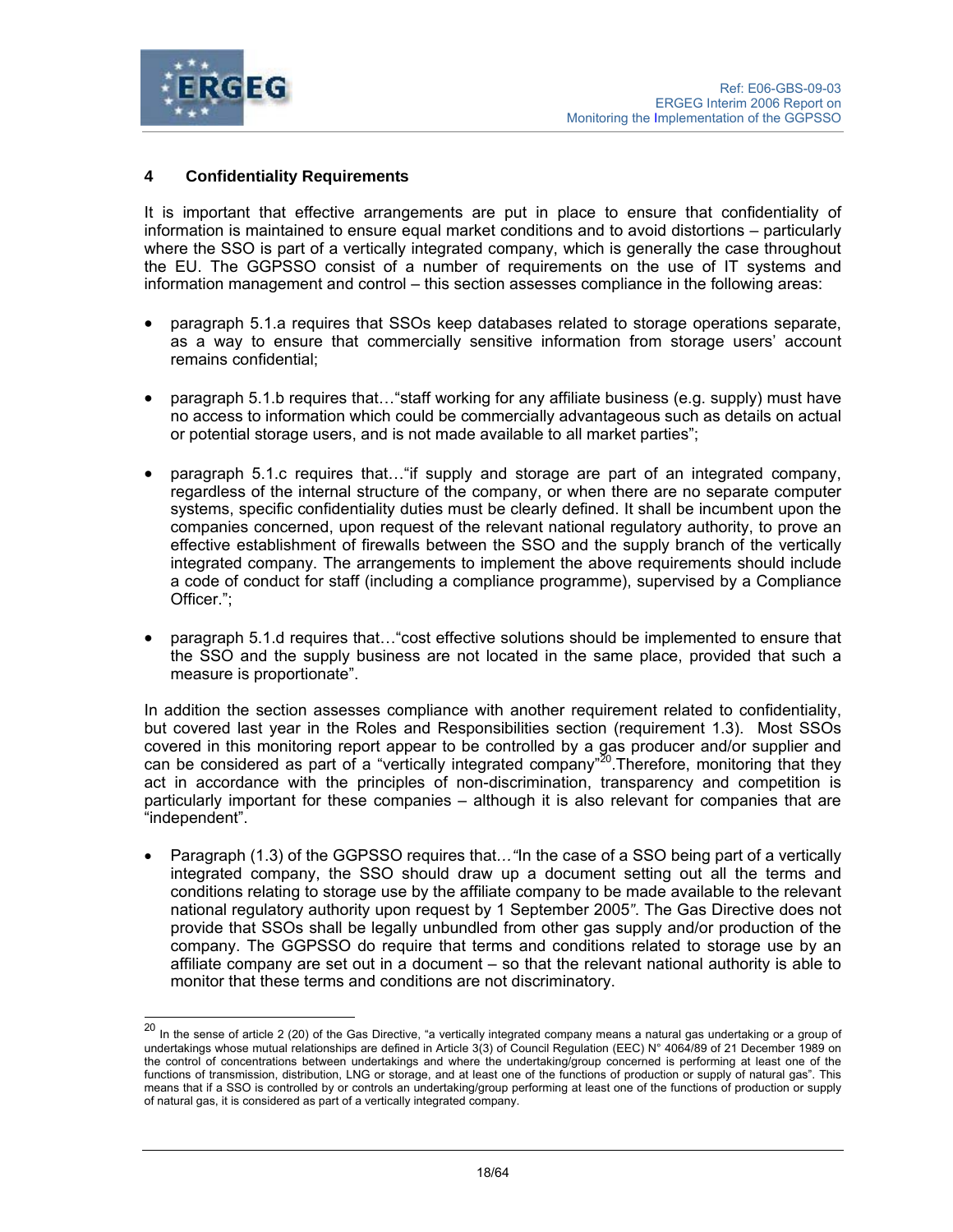

## **4.1 Assessment of compliance against 5.1a**

27 SSOs indicate that they keep databases related to storage operations separate: Stogit (IT), Gaz de France DGI (FR), E.ON Ruhrgas (DE), Wingas (DE), MOL (HU), CSL (UK), TIGF (FR), VNG (DE), RWE Transgas (CZ), OMV (AT), NAFTA (SK), BEB (DE), EWE (DE), RWE Energy & KST (DE), DONG D&S (DK), Fluxys (BE), SSE (UK), Edison Stoccaggio (IT), Bayerngas (DE), NAM (NL), E.ON Avacon (DE), Gas Union (DE), EEG (DE), STEAG (DE), E.ON Thueringer (DE), E.ON Hanse (DE), BP (NL).

22 of these SSOs indicate that they have a code of conduct or compliance programme supervised by a compliance officer that covers this obligation: Gaz de France DGI (FR), E.ON Ruhrgas (DE), Wingas (DE), MOL (HU), CSL (UK), VNG (DE), RWE Transgas (CZ), OMV (AT), NAFTA (SK), BEB (DE), EWE (DE), RWE Energy&KST (DE), DONG D&S (DE), Fluxys (BE), Edison Stoccaggio (IT), NAM (NL), E.ON Avacon (DE), swb Netze (DE), Gas Union (DE), EEG (DE), STEAG (DE), E.ON Hanse (DE).

3 SSOs indicate that they do not keep databases related to storage operations separate: RWE DEA (DE), RAG (AT), swb Netze (DE).

1 SSO says that the question is not applicable to it because it is not a vertically integrated undertaking as it only carries out transport activities. It stresses that it is a case of "enhanced" ownership unbundling because it is a 100% private company listed on the stock exchange and the equity share and voting rights of shareholders are both limited by law to 5%: Enagas (ES).

#### *Comparison with the 2005 monitoring report results*

5 new SSOs indicate that they keep databases related to storage operations separate: RWE Transgas (CZ), NAFTA (SK), BEB (DE), NAM (NL), STEAG (DE).

## **4.2 Assessment of compliance against 5.1b**

28 SSOs indicate that they ensure that no information available to the SSO concerning its storage business is passed to any other part of any affiliate of the company in advance of being provided to all market participants: Stogit (IT), Gaz de France DGI (FR), E.ON Ruhrgas (DE), Wingas (DE), MOL (HU), CSL (UK), Enagas (ES), TIGF (FR),VNG (DE), RWE Transgas (CZ), OMV (AT), NAFTA (SK), BEB (DE), EWE (DE), RWE Energy&KST (DE), DONG D&S (DE), Fluxys (BE), SSE (UK), Edison Stoccaggio (IT), NAM (NL), E.ON Avacon (DE), swb Netze (DE), Gas Union (DE), EEG (DE), STEAG (DE), E.ON Thueringer (DE), E.ON Hanse (DE), BP (NL).

20 of these SSOs indicate that they have a code of conduct or compliance programme supervised by a compliance officer that covers this obligation: Gaz de France DGI (FR), E.ON Ruhrgas (DE), Wingas (DE), MOL (HU), CSL (UK), TIGF (FR), VNG (DE), OMV (AT)<sup>21</sup>, NAFTA (SK), BEB (DE), RWE Energy&KST (DE), DONG D&S (DE), Fluxys (BE), Edison Stoccaggio (IT), NAM (NL), E.ON Avacon (DE), swb Netze (DE), EEG (DE), STEAG (DE), E.ON Hanse (DE).

1 SSO says that no code of conduct is necessary to ensure compliance with this requirement because it is ownership unbundled: Enagas (ES).

 $\overline{a}$  $^{21}$  General compliance programme not explicitly related to storage, however.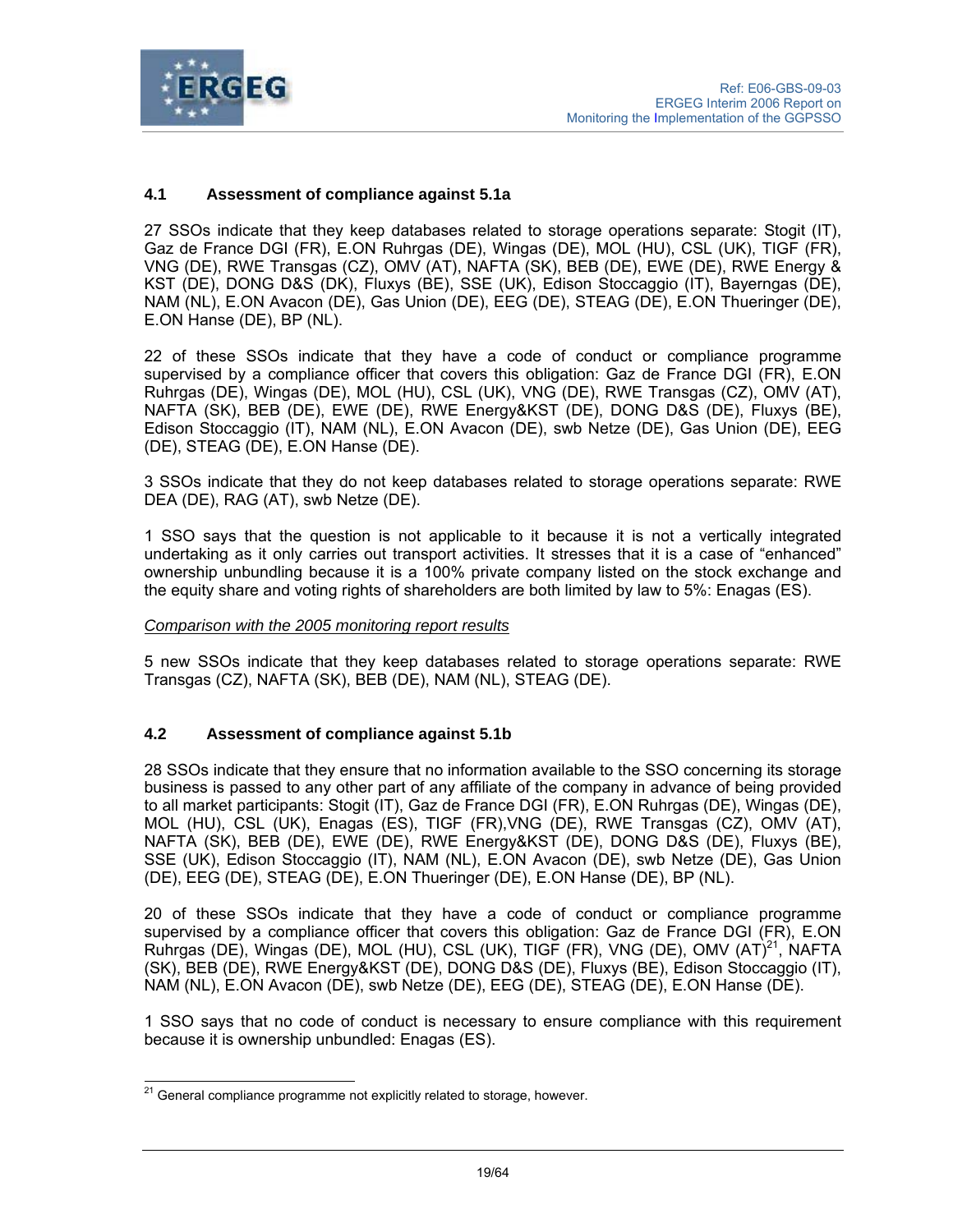

Among other measures aimed at protecting confidentiality of information, 3 SSOs mention legal unbundling: Stogit (IT), CSL (UK) Fluxys (BE); 2 SSOs mention ethical guidelines or restrictions imposed on shipper staff: RWE Transgas (CZ), Fluxys (BE); 2 SSOs mention offices with restricted access: RWE Transgas (CZ), SSE (UK), 2 SSOs mention the binding nature of code of the compliance programme: RWE Transgas (CZ), BEB (DE); 1 SSO mentions staff training : SSE (UK); 1 SSO mentions rules on staff conflicts of interests: BEB (DE), 1 SSO mentions outsourcing of control/dispatching operations: Gas Union (DE); 1 SSO mentions firewalls between IT systems: VNG (DE); 1 SSO mentions confidentiality clauses in storage contracts with customers: NAM (NL).

**3 SSOs indicate that they do not ensure that no information available to the SSO concerning its storage business is passed to any other part of any affiliate of the company in advance of being provided to all market participants: RAG (AT), Bayerngas (DE), RWE DEA (DE).** 

### *Comparison with the 2005 monitoring report results*

2 new SSOs comply with the requirement and have a code of conduct/compliance programme supervised by a compliance officer that covers it: RWE Transgas (CZ), STEAG (DE).

## **4.3 Assessment of compliance against 5.1c**

The arrangements made by 11 SSOs to implement the GGPSSO requirements with regard to confidentiality are monitored or supervised by at least one relevant national regulatory authority: Stogit (IT), Gaz de France DGI (FR), MOL (HU), CSL (UK), TIGF (FR), Enagas (ES), OMV (AT)<sup>22</sup>, DONG D&S (DK), Fluxys (BE), SSE (UK) and Edison Stoccaggio (IT).

An external audit assessing whether the SSO ensures that the confidentiality of information is protected was conducted for 10 SSOs: E.ON Ruhrgas (DE), Wingas (DE), VNG (DE), CSL (UK), BEB (DE), RWE Energy & KST (DE), DONG D&S (DK), E.ON Avacon (DE), Gas Union (DE), and E.ON Thueringer (DE).

Confidentiality measures for the following SSOs are not monitored externally: RWE Transgas (CZ), NAFTA (SK) (measures verified from time to time by auditors and contractual parties), EWE (DE), RAG (AT), Bayerngas (DE), NAM (NL), swb Netze (DE), EEG (DE), STEAG (DE), E.ON Hanse (DE), BP (NL).

Monitoring/supervision by the relevant national regulatory authority varies greatly depending on the legal/regulatory framework in each Member State. In France, the relevant national regulatory authority is simply notified.

### *Comparison with the 2005 monitoring report results*

1 new SSO indicates that compliance is monitored/supervised via external audit (in addition to supervision by relevant NRA): DONG D&S (DK).

 $\overline{a}$ 22 The national regulator monitors the general compliance program of OMV, which is however not explicitly related to storage. The regulator carries out separate audits, aimed at identifying and preventing cross-subsidisation, during the tariff review procedure.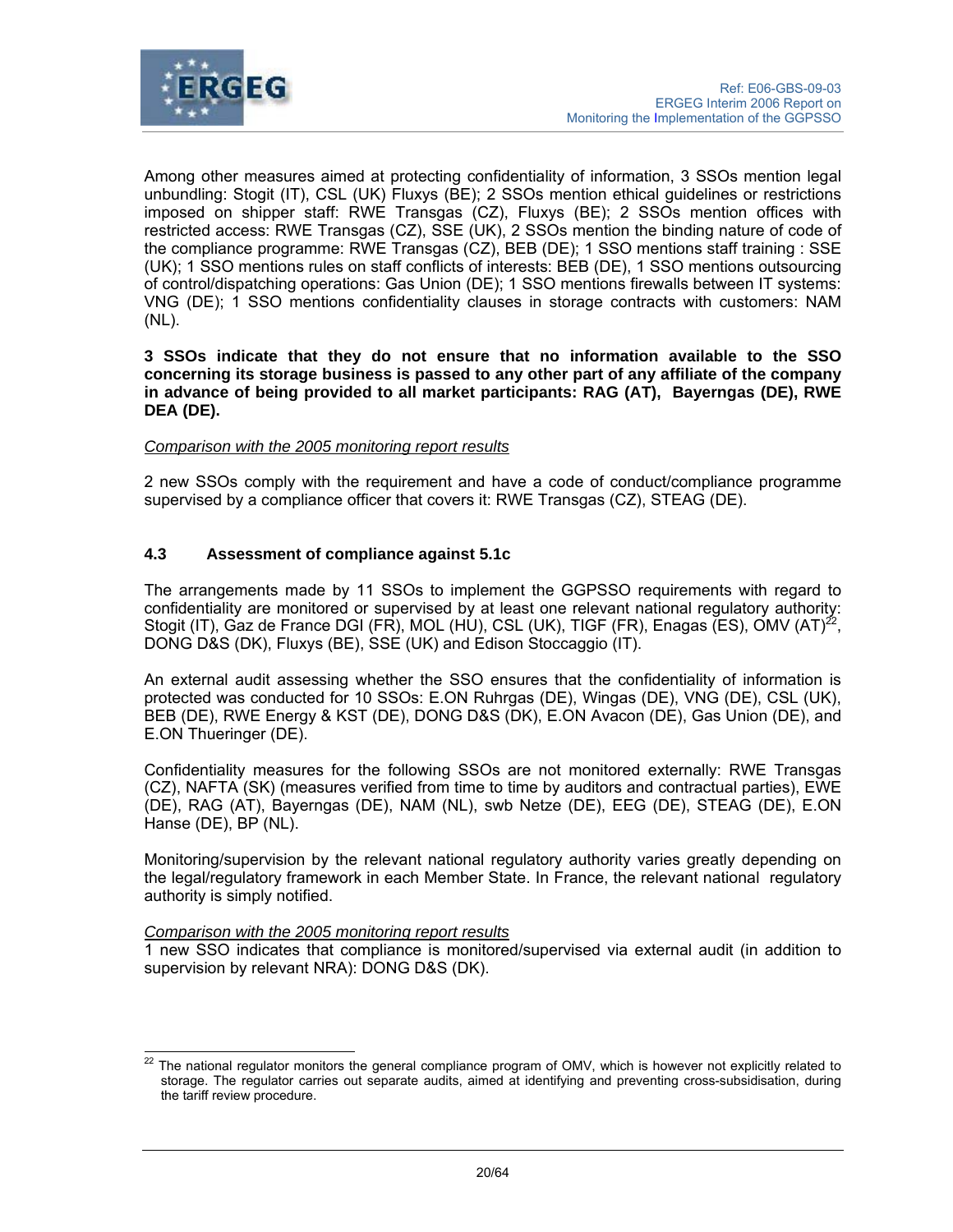

## **4.4 Assessment of compliance against 5.1d**

14 SSOs operate from a separate building: Stogit (IT), Gaz de France DGI (FR), CSL (UK), TIGF (FR), RWE Transgas (CZ), OMV (AT), BEB (DE), EWE (DE), DONG D&S (DK), Fluxys (BE), NAM (NL), swb Netze (DE), E.ON Hanse (DE), BP (NL).

16 SSOs operate from the same building as the supply business: E.ON Ruhrgas (DE), Wingas (DE), MOL (HU), VNG (DE), NAFTA (SK), RWE DEA (DE), RWE Energy & KST (DE), RAG (AT), SSE (UK), Edison Stoccaggio (IT), Bayerngas (DE), E.ON Avacon (DE), Gas Union (DE), EEG (DE), STEAG (DE), E.ON Thueringer (DE).

1 SSO indicates that the question is irrelevant because it is ownership unbundled: Enagas (ES).

The GGPSSO mention that compliance against 5.1d is subject to "cost effective solutions". Assessing whether a decision by a SSO to locate/not locate in a separate building is cost effective is not within the scope of this report.

*Comparison with the 2005 monitoring report results*

2 new SSOs indicate that they are located in a separate building: NAM (NL), BEB (DE).

#### **4.5 Assessment of compliance against 1.3**

As stated in Chapter 3, for 18 SSOs, there is no legal separation between the SSO and other gas businesses of the overall company including production and/or supply activities: Gaz de France DGI (FR), E.ON Ruhrgas (DE), Wingas (DE), VNG (DE), RWE Transgas (CZ), RWE DEA (DE), EWE (DE), RWE Energy&KST (DE), RAG (AT), Bayerngas (DE), NAM (NL), E.ON Avacon (DE), swb Netze (DE), Gas Union (DE), EEG (DE), STEAG (DE), E.ON Thueringer (DE), E.ON Hanse (DE).

Out of these 18 SSOs, 17 state they have drawn up a document setting out all the terms and conditions relating to storage use by the affiliate company to be made available to the relevant national regulatory and one states that it has not : RAG  $(AT)^{23}$ .

All NRAs with non legally unbundled SSOs in their jurisdiction require that the document be made available to them except in Austria, where the request of these documents by the national regulatory authority is substituted by obligatory submission of storage contracts to the national regulatory authority, and in the Czech Republic, where the NRA monitors the implementation of the storage code issued by the SSO.

#### *Comparison with the 2005 monitoring report results*

 $\overline{a}$ 

1 new non-legally unbundled SSO indicates that it has developed the required document: NAM (NL).

1 new NRA with non-legally unbundled SSOs in its jurisdiction indicates that it requested that the required document be made available to it: BNetzA (DE).

 $^{23}$  The document required by the GGPSSO does not exist. The national regulatory authority, however, receives a copy of all storage contracts and is able to monitor that the non-discriminatory requirement is met.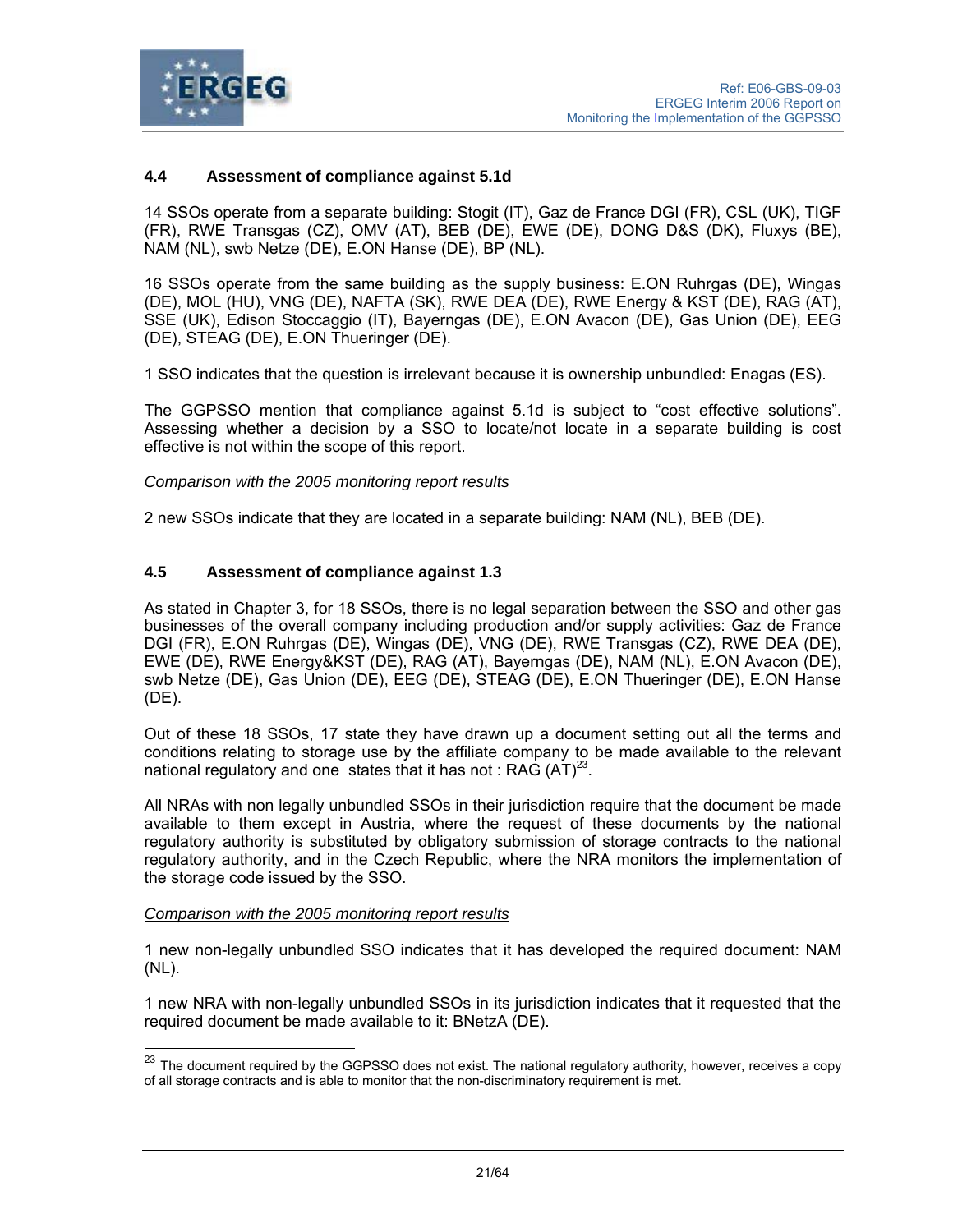

# **4.6 Input from NRAs' National Storage Reports**

ERGEG's first monitoring report showed that compliance with confidentiality requirements of the GGPSSO needed further investigation, including assessment at national level to ensure that compliance could be monitored effectively.

Input at national level included an assessment of the quality of documents submitted setting out all the terms and conditions relating to storage use by the affiliate company. The Austrian NRA indicates that contracts it received are in line with the general requirements of non-discrimination contained in the GGPSSO, but specifies that in one case the SSO did not submit all contracts making overall assessment of compliance impossible. The Czech NRA states that the Storage Code of the SSO and its behaviour are in line with the GGPSSO. The German NRA could not provide a complete assessment of the documents because in most cases they were not forwarded to the NRA. Instead most SSOs sent to the NRA a copy of their general terms and conditions, which they specified apply equally to affiliates and non-affiliates.

NRAs were also consulted on the effectiveness of codes of conduct and compliance programmes, which they state have helped improve confidentiality levels in some cases.

NRAs noted that such measures were effective even when applied to companies with downstream affiliates.

They noted, however that the effectiveness the GGPSSO requirements in terms of confidentiality depends on the degree of integration between SSOs and their affiliates. This is because:

- codes of conduct and compliance programmes can in some cases include general rules that leave margins of discretion to the SSO – these margins may be exploited by incumbents, both in terms of passing information to affiliates and influencing investment decisions in case of congestion;
- In most cases it is difficult to assess actual compliance;
- the perception of discrimination by SSOs is still felt by storage users in spite of codes of conduct and compliance programmes;
- the existing requirements in relation to confidentiality are not sufficiently explicit to ensure that SSOs are taking appropriate steps in this area.

In parallel NRAs point out that it is also crucial they have appropriate powers to monitor the situation at SSOs and to take action if they are problems that are impacting on the market.

Finally, NRAs point out that there are still cases where codes of conduct and compliance programmes have not been adopted.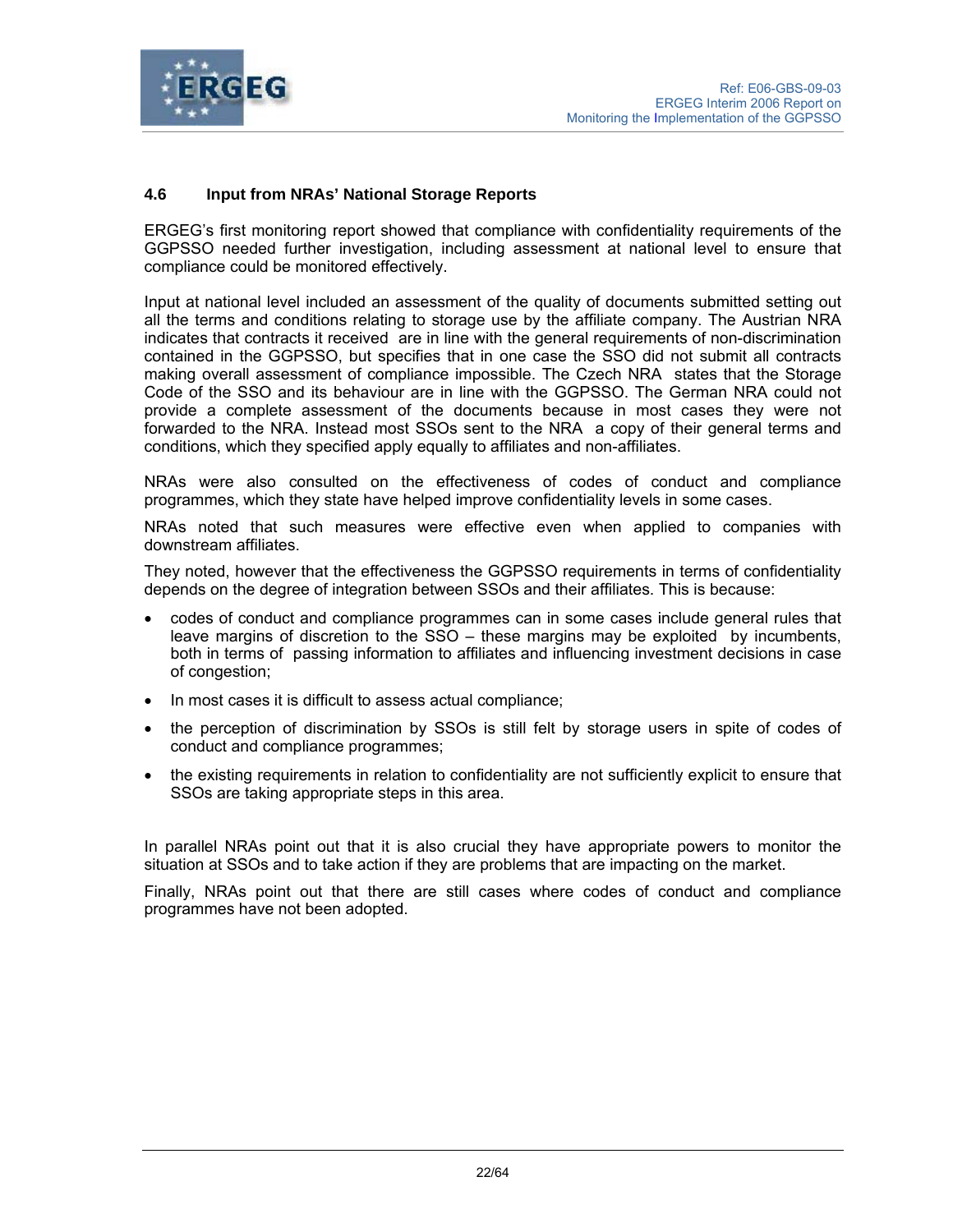

## **4.7 Overall assessment of compliance – Confidentiality requirements**

Results suggest that vertically integrated companies generally comply with the specific requirement of paragraph 1.3, relating to the document laying out terms and conditions for use of storage by affiliates. However in some cases a full assessment of compliance was impossible because SSOs did not provide the required documents to the NRA.

In addition only 9 SSOs representing 56% of the storage capacity monitored, appear to have taken steps to ensure that appropriate arrangements are in place to protect the confidentiality of information (separate databases, prohibition on passing privileged information onto affiliates, monitoring of confidentiality arrangements by NRA or external audit, separate buildings): Stogit (IT), Gaz de France DGI (FR), CSL (UK), TIGF (FR), OMV (AT), BEB (DE), EWE (DE), DONG D&S (DK), Fluxys (BE). For as much as 44% of storage capacity monitored however, compliance is unclear or not complete.

Effective implementation of these requirements by SSOs is important, in particular where there is vertical integration, to ensure equal access is non discriminatory.

NRAs suggest, however, that even full implementation of the GGPSSO requirements may not suffice to ensure non-discrimination, particularly in the case of vertically integrated companies. Among other things they specify that existing requirements in relation to confidentiality are not sufficiently explicit to ensure that SSOs are taking appropriate steps in this area.

#### **4.8 Questions to users**

- Do you believe the implementation of the confidentiality requirements has been effective so far?
- Do you believe it is necessary to add more requirements in order to improve confidentiality?
- Do you think that thus far information has been used in a discriminatory manner by vertically integrated companies?
- Do you think that drafting a code of conduct or compliance programme supervised by a compliance officer suffices to ensure compliance with confidentiality requirements?
- Do you think that the role of external bodies, such as NRAs, has had a positive impact on compliance with confidentiality requirements?
- Do you think that legal unbundling would help?
- Do you think that mandatory supervision by NRAs of codes of conduct and compliance programmes would help?
- What is your assessment of the quality of documents put in place by SSOs stating how affiliates may use storage facilities?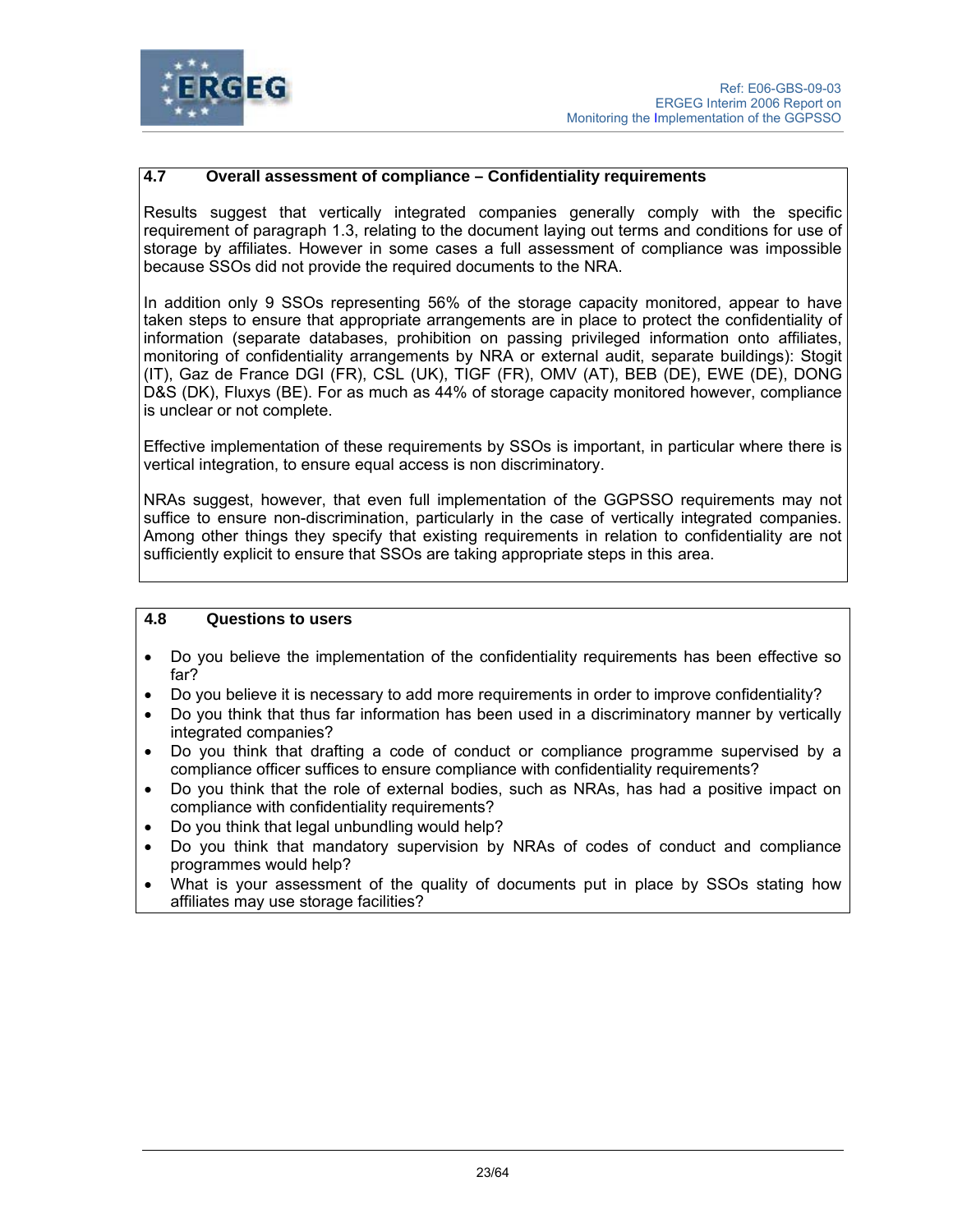

# **5 Necessary TPA services**

In order to ensure a well functioning and flexible storage market SSOs need to provide a range of services on a fair and non-discriminatory TPA basis. This allows storage to play an effective role in the development of competition in gas across the EU. Storage is particularly important for new entrant suppliers as the availability of flexibility instruments is often seen as a prerequisite to enter the market – indeed in most national markets storage represents the major flexibility instrument for suppliers. A lack of flexible storage services could therefore lead to barriers to competition.

The GGPSSO include requirements to be implemented by 1 April 2005 relating to the provision of TPA services as follows:

- paragraph 3.1 requires that…"storage capacity not excluded from TPA pursuant to the Gas Directive, when technically and economically necessary for efficient access to the network, shall be offered to storage users on a non-discriminatory basis that facilitates competition and trade". Paragraph 3.1 of the GGPSSO also requires that…"exclusion of storage capacity from TPA shall be approved or monitored by the relevant national regulatory authority;
- paragraph 3.2 requires that... "any storage capacity needed for any PSO (Public Service Obligations) should be offered on a TPA basis; requirements of non discrimination still apply";
- paragraph 3.3.a requires that…"the SSO shall offer in the primary market, […], a menu of services, including […] bundled services (SBU) of space and injectability/deliverability with determined technical ratios and with an appropriate size";
- paragraph 3.4.a requires that…"service offered […] shall be developed with proper consultation with storage users and take into account market demand";
- paragraph 3.5 requires that..."the SSO shall offer a service which includes an obligation to allocate the gas which has been nominated […];
- paragraph 3.7 requires that..."injection and withdrawal of gas should, in principle, be possible at any time".

In addition the GGPSSO include requirements applicable as of 1 April 2006:

- paragraph 3.3 b: "the TSO [...] offer in the primary market [...] a menu of services, including [...] " unbundled services supplementing SBUs at least for available storage capacity at the beginning of the storage year";
- paragraph 3.3c: "the TSO [...] offer in the primary market [...] a menu of services, including [...] long-term (≥ 1 year) and short-term services (<1 year) down to a minimum period of one day";
- paragraph 3.3 d: "the TSO [...] offer in the primary market [...] a menu of services, including [...] "both firm and interruptible storage services. The price of interruptible services may reflect the probability of interruption".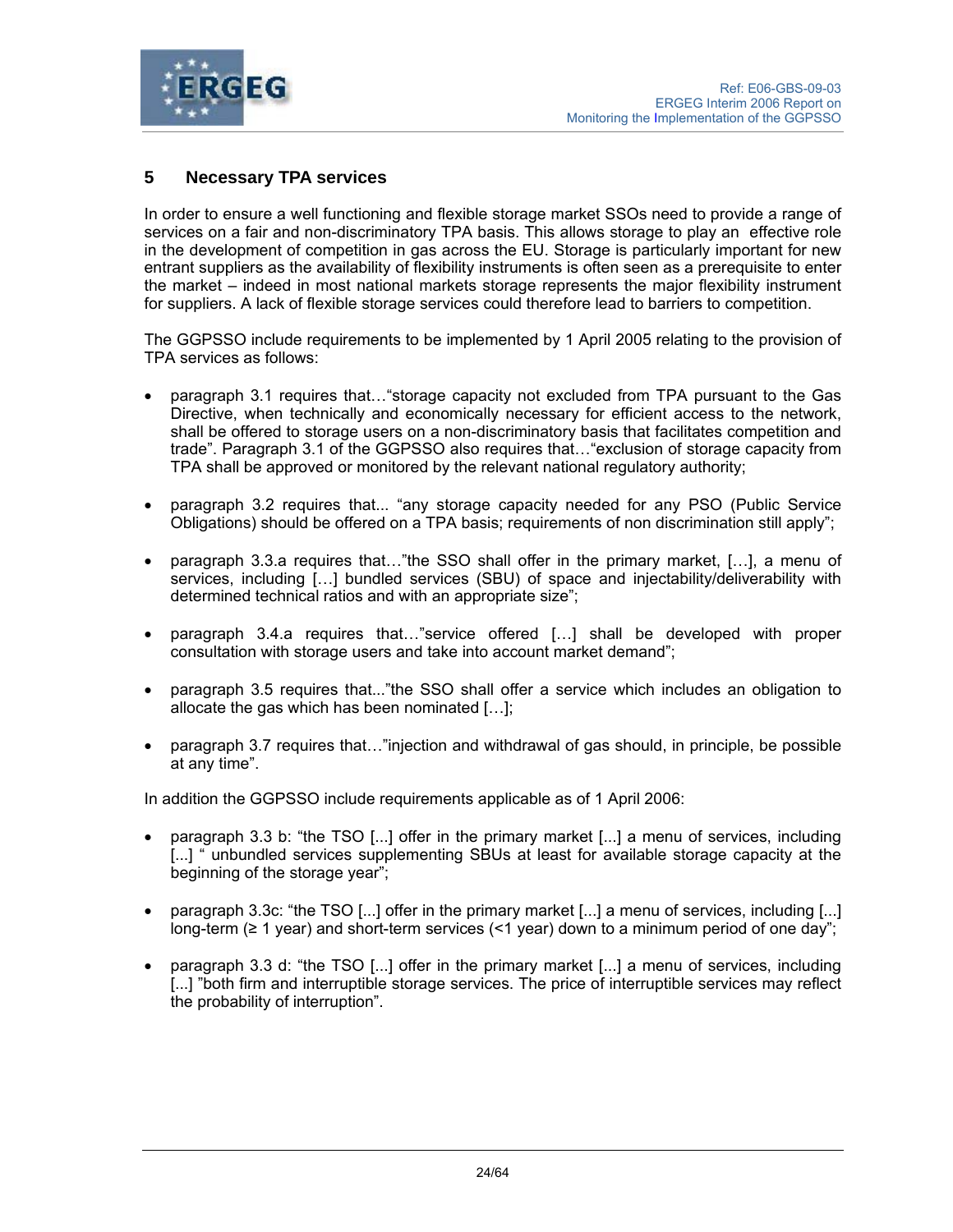

The 1<sup>st</sup> monitoring report concluded that necessary TPA services was one of the areas where the level of implementation of the GGPSSO was not sufficient:

- in some countries it was unclear how much storage capacity was excluded from TPA, under art. 2(9) of the Gas Directive and for other reasons;
- some SSOs appeared not to comply with the GGPSSO the report noted that some services to be offered by 1 April 2005 had not been implemented, in particular the obligation to allocate gas which has been nominated, and injection/withdrawal possible at any time;
- difficulties linked to IT investments put forward as a reason for delayed implementation were only verified by 2 NRAs;
- storage users and in particular new entrants did not appear to be always properly consulted.

# **5.1 Compliance against 3.1**

Only 4 SSOs indicated that some capacity is excluded from TPA under art.  $2(9)$  of the Directive<sup>24</sup>. These were Gaz de France-DGI (FR), DONG D&S (DK), Fluxys (BE) and Bayerngas (DE). In addition, in the Netherlands, the NRA has indicated that 70% of the capacity is excluded from TPA. In a number of cases the exclusion of capacity from TPA has not been approved or monitored by the NRA as follows:

- Austria (2 SSOs: OMV, RAG);
- France (TIGF);

l

The Netherlands (2 SSOs: NAM,  $BP$ )<sup>25</sup>.

This does not mean that these SSOs are not implementing the requirements of the GGPSSO but rather that there is no formal competence in national legislation for a relevant NRA to approve or monitor exclusion of storage capacity from TPA<sup>26</sup>. In these countries, it is essentially up to the SSO to determine how much capacity is offered to third parties. The reasons for TPA exclusions are also usually not made public.

However in the Netherlands information on capacity excluded from TPA is in the public domain<sup>27</sup>. There are also Member States where NRAs do have approval or monitoring powers with regard to TPA exclusions: Belgium, the Czech Republic, Germany, Italy, Spain, Denmark and the UK. In Hungary, the question is not applicable because there are no TPA exclusions.

#### *Comparison with the 2005 monitoring report results*

- 1 new Member State was found not to have TPA exemptions: Hungary.
- 1 new NRA indicated that it approves TPA exemptions: BNetzA (DE).

 $^{24}$  In some countries storage capacity is not excluded under art 2(9) but TSOs and producers are granted an allocation priority.

This is for example the case in Italy and Belgium.<br><sup>25</sup> The exclusion from TPA is based on the Dutch Gas Act.

<sup>&</sup>lt;sup>26</sup> However, in France CRE is competent to audit the TSOs unbundled accounts and therefore is able to monitor that the facilities reserved exclusively for transmission system operators in carrying out their functions (i.e. excluded from TPA) match the amount of storage capacity needed by the TSOs. In the Netherlands, the NRA sets indicative terms and conditions for TPA to storage.

<sup>27</sup> For more information: http://www.shell.com/home/nam-nl/html/iwgen/commercieel/gasstorage/position%20paper.pdf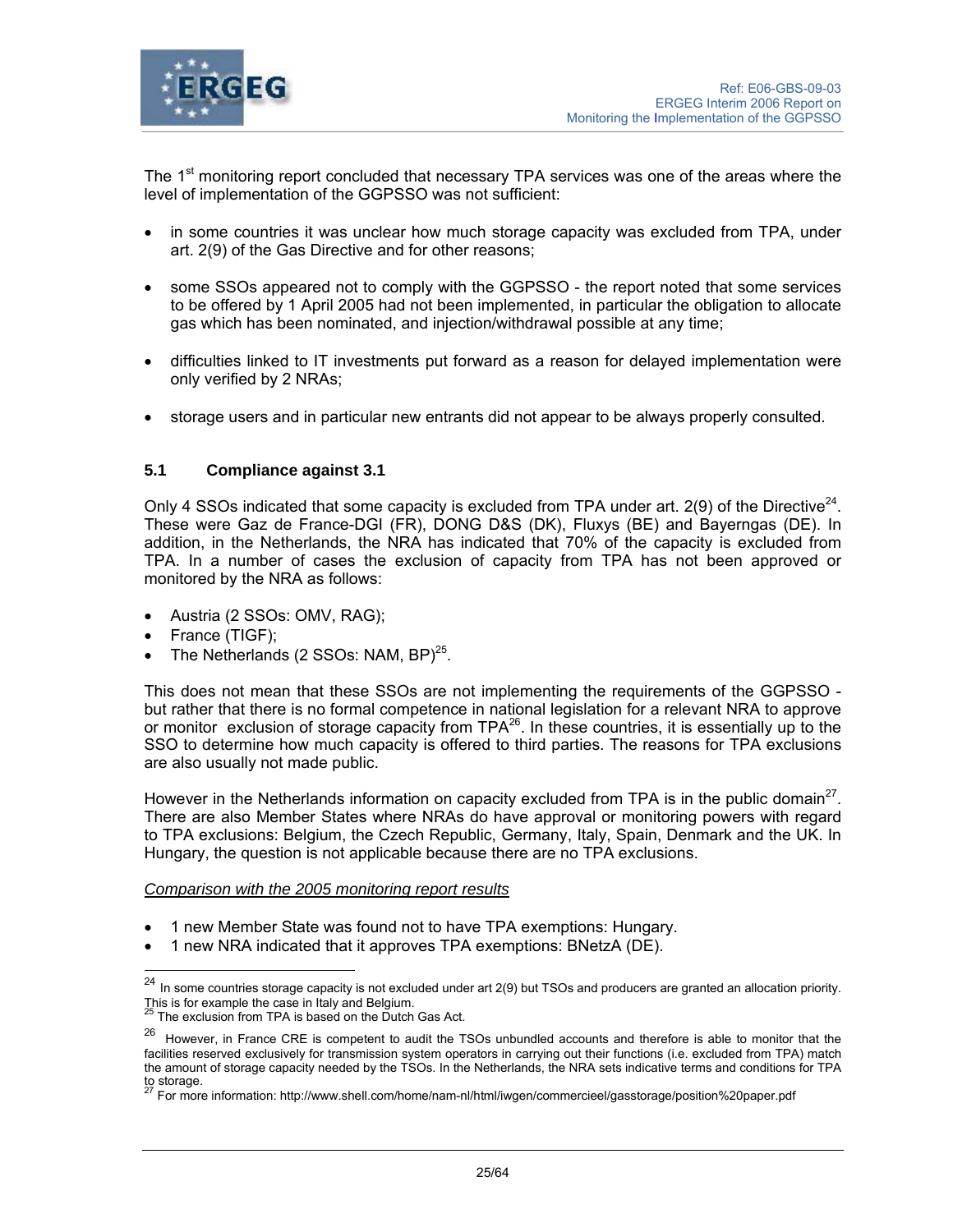

• 1 new SSO indicated that some capacity is excluded from TPA under art. 2(9) of the Directive: DONG (DK).

## **5.2 Compliance against 3.2**

Please see section 6.1.1.4 on PSO Capacity Allocations.

### **5.3 Compliance against 3.3.a**

Only Stogit (IT) and Edison Stoccaggio (IT) do not offer bundled services – but in these cases the regulatory framework requires only the provision of unbundled services.

18 SSOs allow users to pool their nominations with a view to overcoming potential capacity thresholds: MOL (HU), VNG (DE), OMV (AT), NAFTA (SK), BEB (DE), EWE (DE), RWE Energy&KST (DE), RAG (AT), Fluxys (BE), Bayerngas (DE), NAM (NL), E.ON Avacon (DE), Gas Union (DE), EEG (DE), STEAG (DE), E.ON Thueringer (DE), EON Hanse (DE), BP (NL).

For 8 SSOs the question of whether pooling is allowed is not applicable because there is no, or only a symbolic, capacity threshold: Stogit (IT), Gaz de France DGI (FR), Wingas (DE), CSL (UK), Enagas (ES), DONG D&S (DK), SSE (UK), Edison Stoccaggio (IT).

#### *Comparison with the 2005 monitoring report results*

- 1 SSO that indicated it offered SBUs last year said it does not this year due to regulatory constraints: Edison Stoccaggio (IT).
- 1 new SSO indicated that it offers the ability to pool nominations with a view to overcoming potential capacity thresholds: STEAG (DE).
- 1 new SSO indicated that it has no capacity thresholds: Wingas (DE).

## **5.4 Compliance against 3.4.a**

Consultation with all users, including new entrants is an important aspect of helping to ensure that access is provided on a non-discriminatory basis. Although some SSOs consult with users on the provision of services there are significant areas of concern – particularly in that new entrants appear to have less input into any consultation process in comparison to companies affiliated to the SSO. The following points emerge:

- 8 SSOs conduct consultations that are supervised by an RNRA: Stogit (IT), Gaz de France DGI (FR), CSL (UK), Enagas (ES), TIGF (FR), NAFTA (SK), DONG D&S (DK), Fluxys (BE); in France, the NRA (CRE) organised a public consultation on Gaz de France DGI and TIGF offer of services and subsequently made recommendations;
- 8 SSOs conduct consultation processes which are not supervised by an NRNA but are open and include some form of public announcement: VNG (DE), BEB (DE), Edison Stoccaggio (IT), NAM (NL), swb Netze (DE), Gas Union (DE), EEG (DE), BP (NL);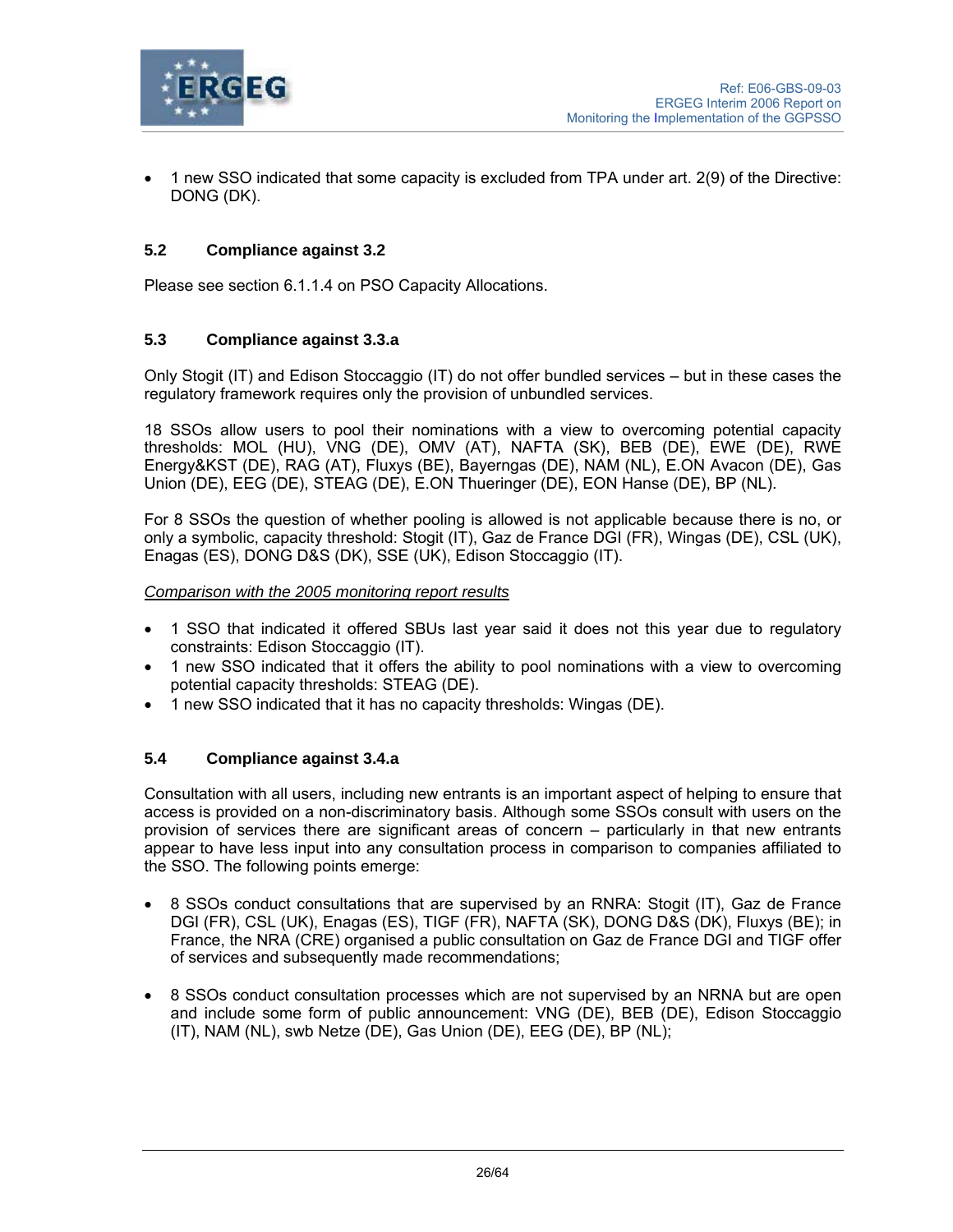

- 10 SSOs conduct consultation processes that are not open and openly announced nor supervised by an NRNA but involve both actual and prospective users: E.ON Ruhrgas (DE), Wingas (DE), MOL (HU), TIGF (FR), VNG (DE), OMV (AT), RWE Energy&KST (DE), E.ON Avacon (DE), E.ON Thueringer (DE), BP (NL);
- 5 SSOs only consult through bilateral contacts that only involve some users: RWE Transgas (CZ),EWE (DE),RAG (AT), Bayerngas (DE), E.ON Hanse (DE).

SSOs were asked when the last consultation occurred:

- 2 SSOs indicated that consultations are ongoing: CSL (UK), Edison Stoccaggio (IT)
- 12 SSOs indicated that the last consultation took place during the first quarter of 2006: Gaz de France DGI (FR), E.ON Ruhrgas (DE), MOL (HU), TIGF (FR), VNG (DE), RWE Energy & KST (DE), RWE DEA (DE), BEB (DE), NAM (NL), EEG (DE), E.ON Avacon (DE), E.ON Hanse (DE)
- 4 SSOs stated that the last consultation dated back to the fourth quarter of 2005: RWE Transgas (CZ), OMV (AT), Bayerngas (DE), E.ON Thueringer (DE)
- 2 SSOs stated that the last consultation dated back to mid-2005: DONG D&S (DK), BP(NL)
- 2 SSOs stated that the last consultation dated back to 1999 or 2000: SSE (UK), swb Netze (DE)
- 2 SSOs stated that the last consultation dated back to the NRAs last regulation on storage: Stogit (IT), Enagas (ES)
- 4 SSOs stated that consultations take place on a regular basis: Wingas (DE), RAG (AT), EWE (DE), Fluxys (DE)
- Consultations that took place some years ago are not necessarily indicative of a situation where users have not been properly consulted. This is especially true in the UK, where users have the option to raise a Modification Proposal to the Uniform Network Code at anytime.

#### *Comparison with the 2005 monitoring report results*

- 1 new SSO has adopted a consultation process supervised by an NRA: DONG (DK)
- 4 new SSOs have adopted open consultation processes: GDF (FR), NAFTA (SK), Edison Stoccaggio (IT) and DONG (DK)
- 1 new SSO stated that it only consults bilaterally with some users: RWE DEA (DE).

## **5.5 Compliance against 3.5**

22 SSOs out of 31 declared they offer a service which includes the obligation for the SSO to allocate the gas which has been nominated: Gaz de France DGI (FR), E.ON Ruhrgas (DE), MOL (HU), CSL (UK), Enagas (ES), TIGF (FR), VNG (DE), NAFTA (SK), RWE Transgas (CZ), BEB (DE), RWE Energy and KST (DE), DONG D&S (DK), RAG (AT), Fluxys (BE), SSE (UK), NAM (NL), E.ON Avacon (DE), EEG (DE), STEAG (DE), E.ON Thueringer (DE), E.ON Hanse (DE), BP (NL).

For those that indicate that this requirement is not implemented some, including Stogit (IT), Wingas (DE) and Edison Stoccaggio (IT) explained they do not offer such services mainly because it would not be consistent with national balancing rules or general market rules.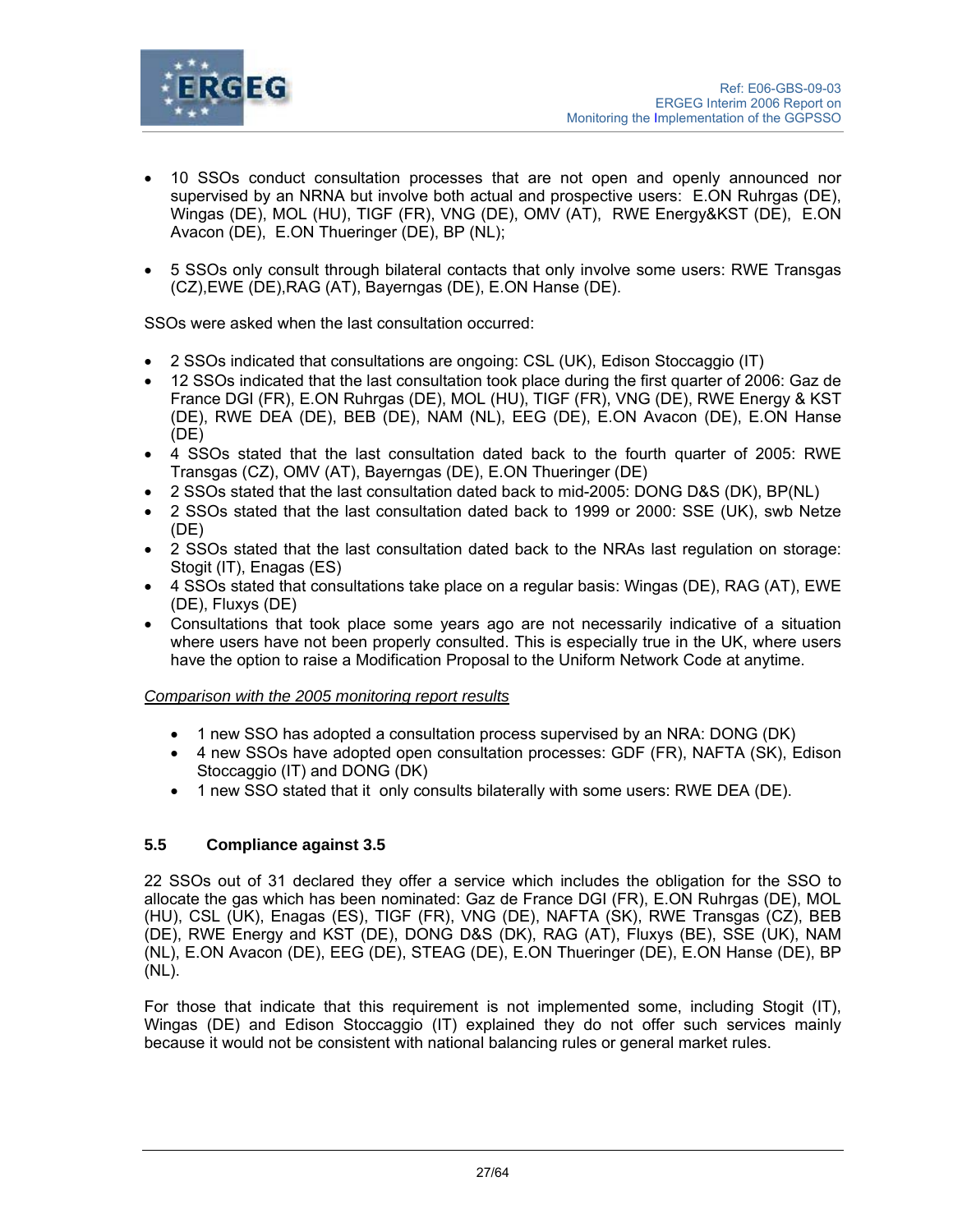

Whether additional costs for this service are recovered in the general tariffs is not clear. Only 2 SSOs state that they publish a separate charges for the provision of this service: NAFTA (SK) and E.ON Thueringer (DE).

### *Comparison with the 2005 monitoring report results*

- 1 new SSO indicated that it offers a service that includes an obligation for the SSO to allocate the gas that has been nominated: STEAG (DE).
- 1 new SSO indicated that it charges separately for the service: NAFTA (SK).

## **5.6 Compliance against 3.7**

23 SSOs out of 31 indicate that they offer a service whereby injection and withdrawal of gas is possible at any time: Stogit (IT), Gaz de France DGI (FR), E.ON Ruhrgas (DE), Wingas (DE), MOL (HU), CSL (UK), Enagas (ES), TIGF (FR), VNG (DE), RWE Transgas (CZ), RWE DEA (DE), OMV (AT), BEB (DE), EWE (DE), RWE Energy and KST (DE), DONG D&S (DK), Fluxys (BE), SSE (UK), Edison Stoccaggio (IT), NAM (NL), E.ON Avacon (DE), EEG (DE), E.ON Hanse (DE).

For those SSOs that indicate non-compliance, some including RAG (AT), NAM (NL), STEAG (DE), E.ON Thueringer (DE), BP (NL) explained that it is because of technical constraints.

Stogit (IT), Gaz de France DGI (FR)<sup>28</sup>, TIGF (FR), Enagas (ES) and BP (NL) make a separate and additional charge for this service. Some users have also indicated that MOL (HU) also makes an additional charge for this service.

#### *Comparison with the 2005 monitoring report results*

• 2 new SSOs indicated that they offer a service whereby injection and withdrawal of gas are possible at any time: NAM (NL), RWE DEA (DE).

## **5.7 Compliance against 3.3 b**

l

21 SSOs indicated that they offer unbundled services supplementing SBUs at least for available storage capacity at the beginning of the year: Stogit (IT), Gaz de France DGI (FR), EON Ruhrgas (DE), Wingas (DE), MOL (HU), CSL (UK), VNG (DE), RWE Transgas (CZ), RWE DEA (DE), OMV (AT), NAFTA (SK), BEB (DE), EWE (DE), RWE Energy & KST (DE), DONG D&S (DK), RAG (AT), Fluxys (BE), E.ON Avacon (DE), Gas Union (DE), EEG (DE), EON Hanse (DE).

<sup>&</sup>lt;sup>28</sup> Gaz de France offers a reversal of flow direction service free of charge within the framework of an annual credit of changes – eighteen or twenty four- according to the group of storage facilities.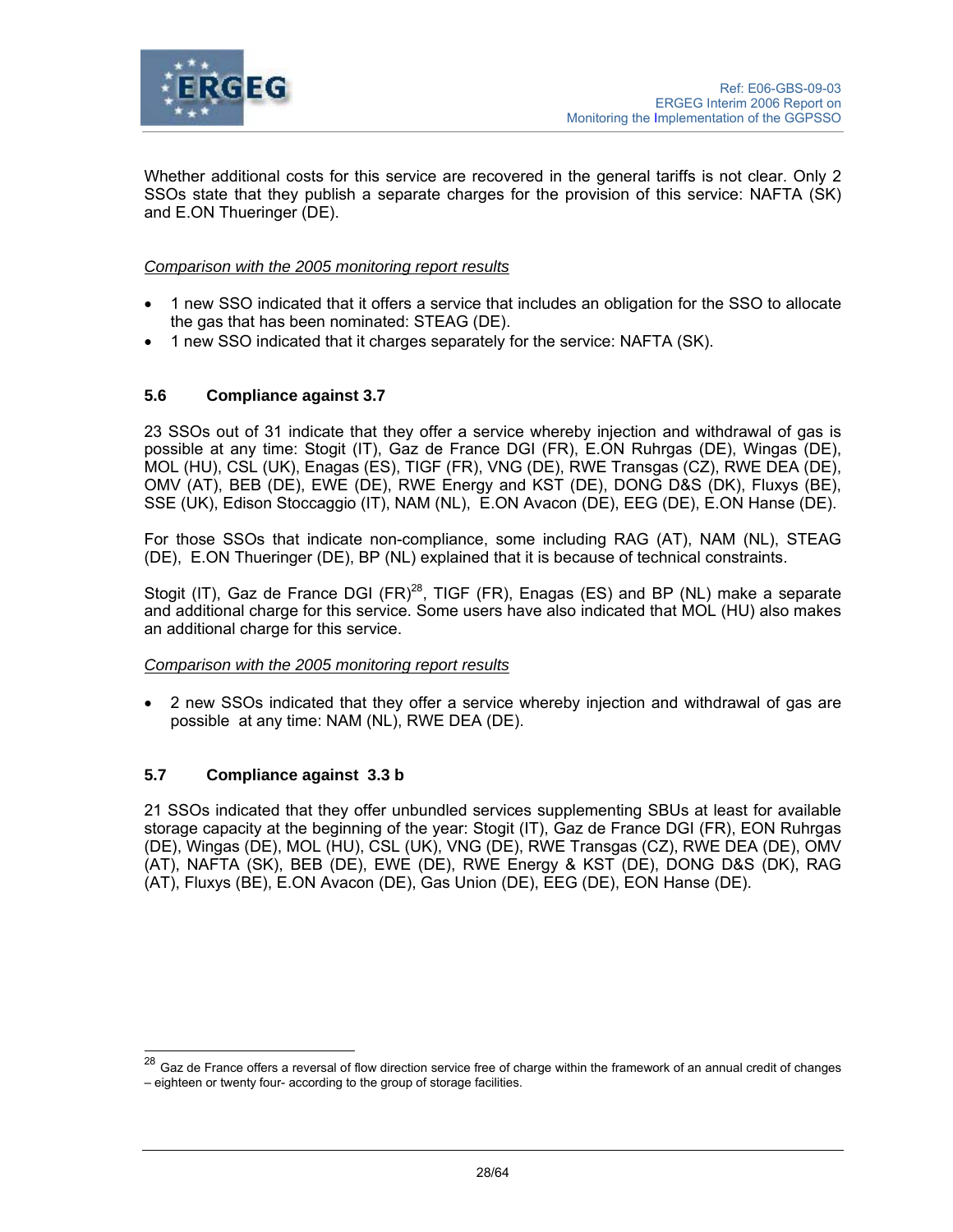

All other SSOs indicated that they did not offer the service. 3 SSOs explained that there was no demand for the service: SSE (UK), Bayerngas (DE), BP (NL). 2 SSOs explained that the service was available on the secondary market: SSE (UK), NAM (NL). 1 SSO cited capacity constraints: E.ON Thueringer (DE). 1 SSO attributed delays to other IT requirements related to its Transport division: TIGF (FR). 1 SSO explained that it offers neither SBUs nor unbundled services supplementing SBUs, but unbundled services where that space and peak are not strictly related: Edison Stoccaggio (IT). 1 SSO said that the requirement is not applicable because separately charged unused day-ahead injection and withdrawal capacity reflecting the cost of withdrawal and injection is made available to participants, which can arguably perform the same function as unbundled services: Enagas (ES). 1 SSO explained that it was conducting an internal study of implementation: STEAG (DE).

## *Comparison with the 2005 monitoring report results*

- 8 new SSOs stated that they offered the service: EON Ruhrgas (DE), RWE DEA (DE), NAFTA (SK), EWE (DE), Fluxys (BE), E.ON Avacon (DE), Gas Union (DE), and E.ON Hanse (DE).
- 1 SSO that said it offered the service last year stated that it does not this year: Edison Stoccaggio (IT).

## **5.8 Compliance against 3.3 c**

24 SSOs indicate that they offer short-term services (<1 year) down to a minimum of one day*:* Stogit (IT), Gaz de France DGI (FR) (as of April 1 2006), E.ON Ruhrgas (DE), Wingas (DE), MOL (HU), CSL (UK), Enagas (ES), TIGF (FR), VNG (DE), RWE Transgas (CZ), RWE DEA (DE), OMV (AT), NAFTA (SK), BEB (DE), RWE Energy & KST (DE), DONG D&S (DK), Fluxys (BE), SSE (UK), Edison Stoccaggio (IT), NAM (NL), E.ON Avacon (DE), Gas Union (DE), EEG (DE) and EON Hanse (DE).

All other SSOs indicated they did not offer the service. 2 SSOs explain that there is no demand for the service: EWE (DE), BP (NL). 2 SSOs cited capacity constraints: E.ON Thueringer (DE) and RAG (AT). 1 SSO stated that it is conducting an internal study of implementation into shortterm services: STEAG (DE). 1 SSO specified that the service is only available as part of individual agreements: Bayerngas (DE)

#### *Comparison with the 2005 monitoring report results*

- 13 new SSOs stated that they offer the service: Stogit (IT), Gaz de France DGI (FR) (as of April 1 2006), MOL (HU), TIGF (FR), VNG (DE), RWE DEA (DE), NAFTA (SK), Fluxys (BE), NAM (NL), E.ON Avacon (DE), EEG (DE), EON Hanse (DE).
- Problems mentioned last year linked to the provision of one-day short-term services were not reported this year.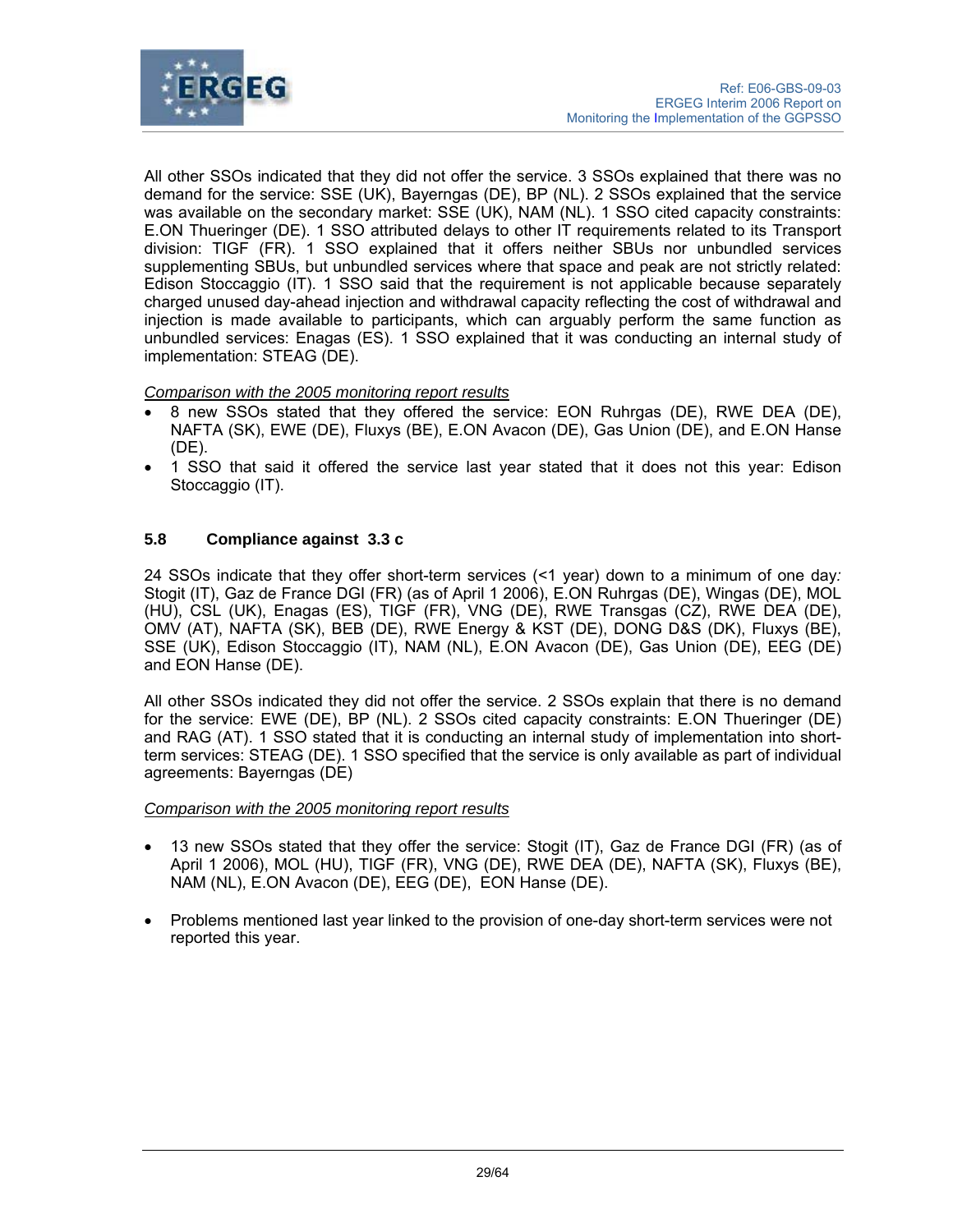

## **5.9 Compliance against 3.3 d**

20 SSOs offer both firm and interruptible services, including Stogit (IT), Gaz de France DGI (FR) (as of 1 April 2006), EON Ruhrgas (DE), Wingas (DE), MOL (HU), CSL (UK), VNG (DE), RWE Transgas (CZ), RWE DEA (DE), OMV (AT), NAFTA (SK), BEB (DE), RWE Energy & KST (DE), DONG D&S (DK), Fluxys (BE), SSE (UK), Edison Stoccaggio (IT), Gas Union (DE), EEG (DE), E.ON Avacon (DE), EON Hanse (DE).

All other SSOs indicated that they do not offer the service: 2 SSOs cited capacity constraints<sup>29</sup>: RAG (AT) and E.ON Thueringer (DE), 3 SSOs cited a lack of demand: Wingas (DE), Bayerngas (DE) and BP (NL). 1 SSO said that the service was available on the secondary market NAM (NL). 1 SSO said that the requirement is not applicable because separately charged unused dayahead injection and withdrawal capacity reflecting the cost of withdrawal and injection is made available to participants, which can arguably perform the same function as interruptible services: Enagas (ES). 1 SSO stated that it is conducting an internal study into the implementation of shortterm services: STEAG (DE).

*Comparison with the 2005 monitoring report results*

• 6 new SSOs stated that they offer the service: Gaz de France DGI (FR) (as of 1 April 2006), EON Ruhrgas (DE), NAFTA (SK), E.ON Avacon (DE), Gas Union (DE), EON Hanse (DE).

## **5.10 Input from NRAs' National Storage Reports**

NRAs suggested that offering services was not enough. Services must also be offered in sufficient quantities. Facilities can be permanently congested, which lowers the availability of services.

NRAs welcome efforts to provide interruptible capacity but question whether interruptible capacity is sufficient to meet market needs.

In particular NRAs from Austria, France, Germany and Italy point out the important role that unbundled services play in meeting users' needs.

NRAs point out that it is important that there are open consultation processes actively involving new entrants to assess and meet market needs. NRAs confirm that their role in supervising such consultation processes varies and is sometimes limited.

<sup>29</sup> These answers are difficult to interpret as selling interruptible services should in principle be possible even when there is no capacity.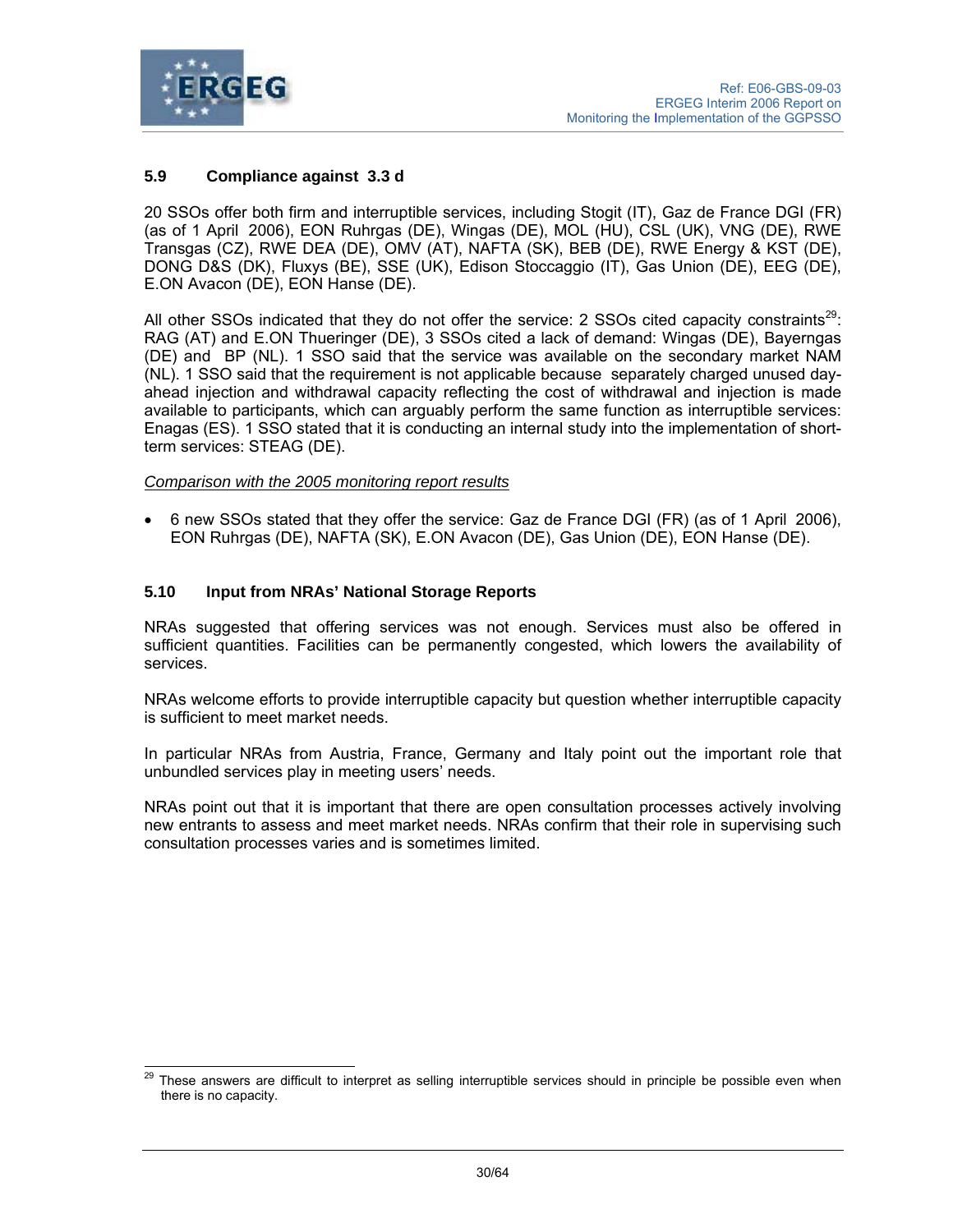

## **5.11 Overall assessment of compliance – Necessary TPA services**

Compliance has improved:

- In some countries it remains unclear how much storage capacity is excluded from TPA, both under art. 2(9) of the Gas Directive and for other reasons. Although many NRAs have the power to approve or monitor TPA exemptions, a few do not, or may not approve or monitor all types of exemptions.
- An increased number of SSOs now offer services that they did not last year, particularly services required as of 1 April 2006. However, some SSOs, and sometimes large SSOs, still do not provide some services requested in the GGPSSO. NRAs from France, Germany and Italy point out the important role that unbundled services play in answering market needs. Special attention should therefore be placed on compliance in this area.
- A few SSOs have moved on to more open forms of consultations but the general situation remains unchanged. Approximately half of all SSOs surveyed conduct consultation processes that are neither open and publicly announced nor supervised by an RNRA, and 5 SSOs only conduct consultation processes that involve some users. NRAs underscore how important open consultation processes actively involving new entrants are to answering market needs. They confirm that their role in supervising such consultation processes varies and is sometimes limited.

## **5.12 Questions to users**

- When capacity is available, do you consider that the offer of services by the SSOs is flexible enough to ensure that it does not constitute an obstacle to competition nor to your entry or presence in the market?
- What can eventually be changed in the menu of services to better meet user's need? In particular what is your assessment of interruptible services?
- Are you satisfied by the level of openness of consultation processes about services?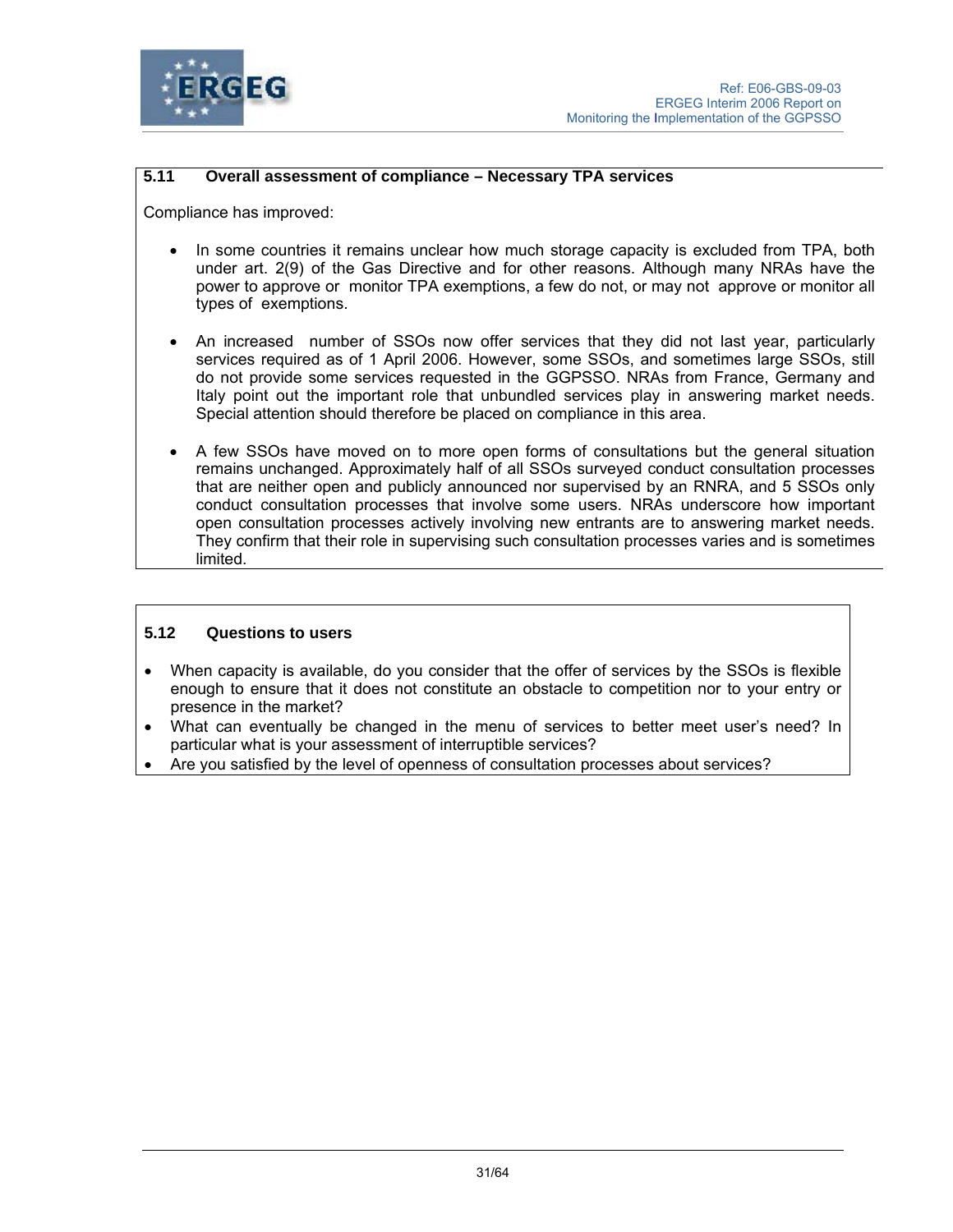

# **6 Storage Capacity Allocation and Congestion Management**

It is crucial that storage capacity is allocated on fair and non-discriminatory basis to ensure that no distortions or barriers to entry are created within the market. This means setting out transparent rules on users' capacity rights.

Congestion within storage facilities can also arise and different methods are available to alleviate this issue. The GGPSO contains requirements on these issues to provide guidance on how they should be implemented and used. These are:

- paragraph 4.1 requires that storage capacity allocation and congestion management shall …"[..] facilitate the development of competition, […] being flexible and capable of adapting to evolving market circumstances and discourage hoarding"; these procedures shall also "not create undue barriers to market entry and not prevent market participants, including new market entrants and companies with a small market share, from competing effectively";
- paragraph 4.2 requires that "in case of congestion non discriminatory, market-based solutions shall be applied […] and alternative solutions such as pro-rata mechanisms may be considered if they ensure equivalence in terms of non-discriminatory and competitive access  $[\ldots]$ ";
- paragraph 4.4 requires that "The SSO shall actively endeavour to discourage hoarding and facilitate re-utilisation and trade of storage capacity by all reasonable means, including at least the offer on an interruptible basis of all unused capacity".

Last year overall assessment of compliance stated that a number of SSOs have adopted anti hoarding procedures. Their effectiveness remained to be assessed. Also, it remained to be assessed whether and to what extent capacity allocation and congestion management mechanisms facilitate the development of competition and ensure the maximum availability and efficient use of storage – all as required by the GGPSSO.

#### **6.1 Storage capacity allocation**

## **6.1.1 Assessment of compliance against 4.1**

#### **6.1.1.1 Storage capacity allocation mechanism adopted by SSOs**

In 9 countries - Belgium, Czech Republic, Denmark, Hungary, Italy, the Netherlands, Latvia, Spain, United Kingdom - capacity allocation arrangements are defined by national legislation and/or regulated by the relevant national regulatory authority.

In 6 countries - Austria, France, Germany, the Netherlands, Poland and Slovakia capacity allocation is designed by the SSO.

Different storage capacity allocation mechanisms have been adopted in Europe. They are presented by the SSOs as follows:

• first come first served<sup>30</sup> (10 SSOs): WINGAS (DE), CSL (UK), Enagas (ES), RWE DEA (DE), OMV (AT), NAFTA (SK), RAG (AT), SSE (UK), STEAG (DE), BP (NL);

l 30 A capacity allocation method under which the first storage user to have requested capacity shall be the first to be offered such capacity.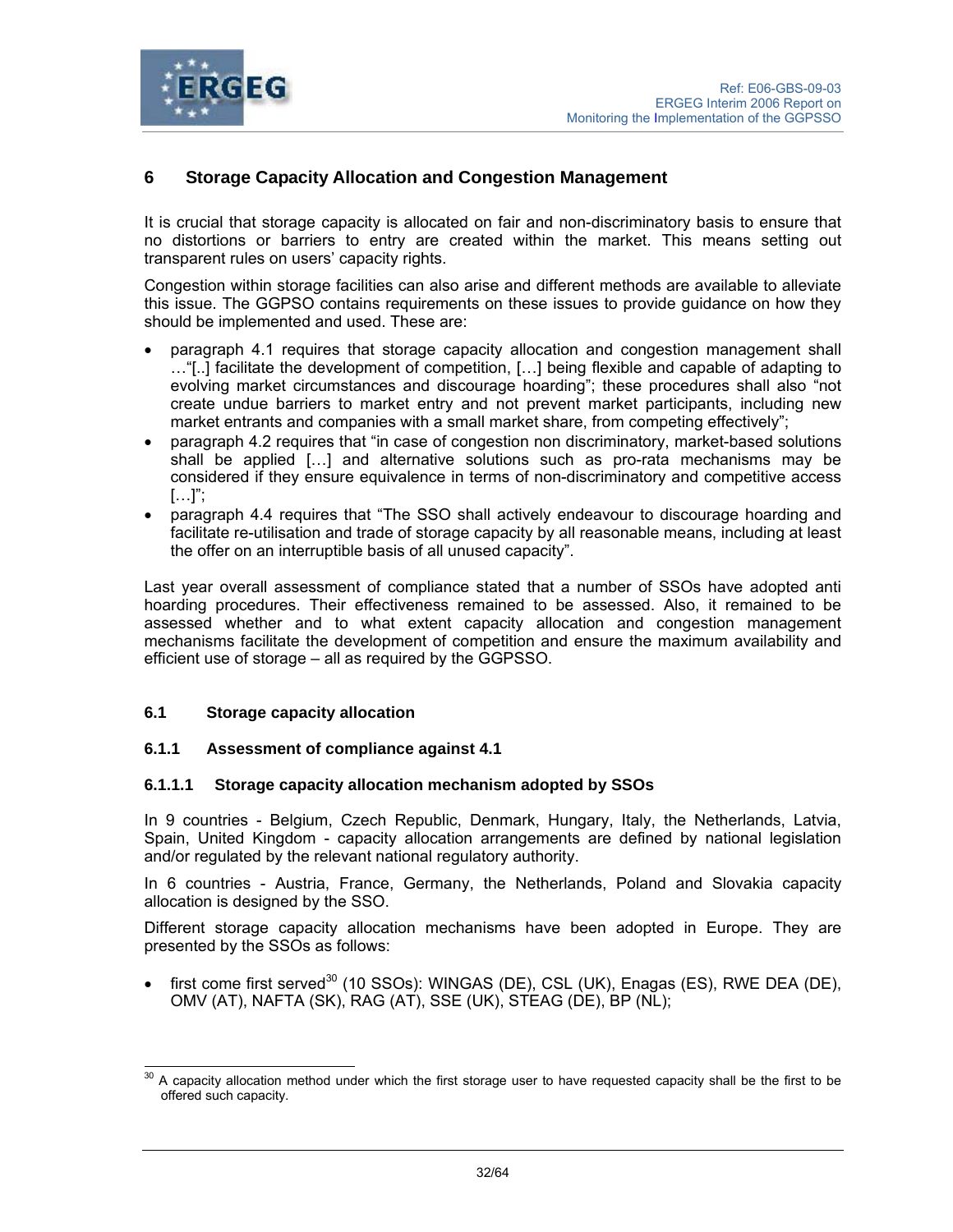

- first committed first served<sup>31</sup> (14 SSOs):, E.ON Ruhrgas (DE), VNG (DE), BEB (DE), EWE (DE), RWE Energy and KST (DE), DONG D&S (DK), Bayerngas (DE), NAM (NL), E.ON Avacon (DE), swb Netze (DE), Gas Union (DE), EEG (DE), EON Thueringer (DE), EON Hanse (DE);
- capacity follows the customer<sup>32</sup> (4 SSOs): Stogit (IT), Gaz de France (FR), TIGF (FR), Edison Stoccaggio (IT);
- market based (3 SSOs): Gaz de France DGI (FR), MOL (HU), CSL (UK);
- "other" mechanisms (8 SSOs): Stogit (IT), Gaz de France DGI (FR), MOL (HU), TIGF (FR), RWE Transgas (CZ), NAFTA (SK), Fluxys (BE), Edison Stoccaggio (IT);

The large majority of SSOs (23 out of 31) are using the first come first serve or first committed first served mechanism. Some SSOs claim that first committed first served mechanism can be considered as a marked based mechanism.

Gaz de France DGI (FR), MOL (HU) and CSL (UK) may allocate primary capacity according to market based mechanisms (auctions). CSL (UK) indicated that prices are the principal mechanism used. Auctions are used for relatively small quantities in the case of Gaz de France DGI (FR) and MOL (HU). For instance, in February 2006, Gaz de France DGI organised storage capacity auctions for the storage year 2006/2007. 400 GWh of new storage capacity were auctioned and sold. Gaz de France DGI has announced that any new capacity developed during the 2006/2007 storage year would be auctioned: 450 GWh have been auctioned in the beginning of April 2006.

- Stogit (IT), MOL (HU), NAFTA (SK), Fluxys (BE) and Edison Stoccaggio (IT) apply capacity allocation mechanism based on an order of priorities defined by law.
- Gaz de France DGI (FR) and TIGF (FR) apply rules for allocation of storage capacities that they have designed. These rules are provisional. New rules will be defined by ministerial decrees required under the law of 9 August 2004.
- RWE Transgas (CZ) indicated another capacity allocation depending of the duration of the contract.

The GGPSSO do not prescribe which capacity allocation should be used.

It is difficult to assess if some provisions may prevent users from changing suppliers at any time of the year. It can be mentioned that in Italy and in France<sup>33</sup>, the law provides for the transfer of storage capacities to the new supplier if a customer changes supplier ("capacity follows the customer").

 $\overline{a}$  $31$  A capacity allocation method under which the first storage user who commits (e.g. credit guarantees) for capacity

shall be the first to be offered such capacity.<br><sup>32</sup> In case of capacity allocation mechanisms linked (e.g. by law) to the supplies (mainly households) on the final market by the storage users, should the storage users itself lose any customer, he loses the linked capacity. Thus such capacity is granted to the new supplier (storage user).

<sup>33</sup> On 8 March 2006, CRE settled its first dispute with regard to access to storage. CRE asked Gaz de France DGI to review and amend the standard storage contract clauses with regard to the transfer of storage capacities to the new supplier if a customer changes supplier ("capacity follows the customer"). The gas-in-store price shall reflect the building of the stock i.e. as if the gas had been purchased every day at the market reference price, in order to be injected following a theoretical reference profile, and stored at the price displayed by Gaz de France DGI.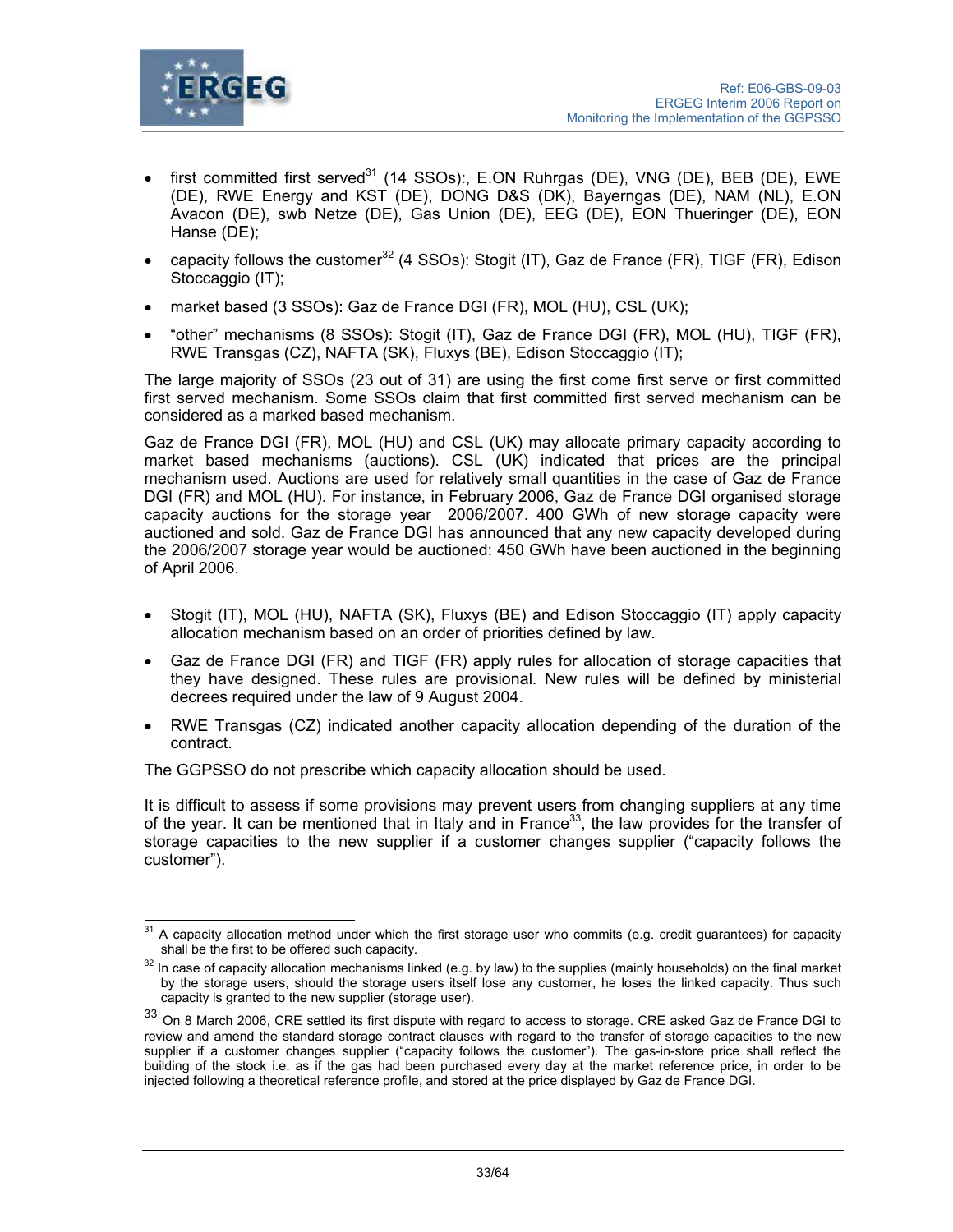

## *Comparison with the 2005 monitoring report results*

- Comparing with the last monitoring report. Gaz de France (FR) and MOL (HU) may allocate primary capacity according to market based mechanisms (auctions).
- The proportion of SSOs using first-come-first-served or first-committed-first-served mechanism versus market-based mechanisms remains largely unchanged.
- Comparing with the last monitoring report, improvements have been made concerning the access to storage primary capacity in terms of the numbers of users for 8 SSOs: Stogit (IT), Gaz de France DGI (FR), Enagas (ES), TIGF (FR), BEB (DE), DONG (DK), Fluxys (BE), BP (NL) (see the table below).
- 3 SSOs: VNG (DE), RWE Transgas (CZ), swb Netze (DE) still indicate only 1 user. BP (NL) mentions 1 user. 2 news SSO RWE DEA (DE), STEAG (DE) indicate 2 and 1 users.

### **6.1.1.2 Design of storage capacity allocation mechanism**

18 SSOs: E.ON Ruhrgas (DE), Wingas (DE), VNG (DE), RWE DEA (DE), OMV (AT), BEB (DE), EWE (DE), RWE Energy&KST (DE), RAG (AT), SSE (UK), Bayerngas (DE), E.ON Avacon (DE), swb Netze (DE), Gas Union (DE), EEG (DE), STEAG (DE), E.ON Thueringer (DE), E.ON Hanse (DE), state that they have designed the storage capacity allocation mechanism they apply.

8 SSOs: Stogit (IT), Gaz de France DGI (FR) (temporary designed by SSO), MOL (HU) (in cooperation with SSO), Enagas (ES) (in cooperation with SSO), TIGF (FR) (temporary designed by SSO), NAFTA (SK) (in cooperation with SSO), Fluxys (BE), Edison Stoccaggio (IT), state that the storage capacity allocation mechanism has been (or will be for Gaz de France DGI (FR) and TIGF (FR)) designed by national legislation.

5 SSOs: CSL (UK), RWE Transgas (CZ) (in line with transport rules), DONG D&S (DK), NAM (NL), BP (NL) state that they have designed the storage capacity allocation mechanism supervised by NRA.

#### **6.1.1.3 Duration of storage capacity allocation**

During the last monitoring report, some users expressed concerns about the weaknesses of the capacity allocation mechanisms applied by some SSOs. According to a consumer association *"some storage operators still claim to be 100% sold out for many years, in at least one case for more than the next 20 years".* Where long term arrangements for capacity allocation are combined with a lack of effective UIOLI provisions this may have the impact of foreclosing the storage market to potential new entrants.

Storage capacity is allocated on a yearly basis for 11 companies: Stogit (IT), Gaz de France DGI (FR), MOL (HU), TIGF (FR), DONG D&S (DK), Fluxys (BE), Edison Stoccaggio (IT), swb Netze (DE), EEG (DE), E.ON Thueringer (DE), EON Hanse (DE).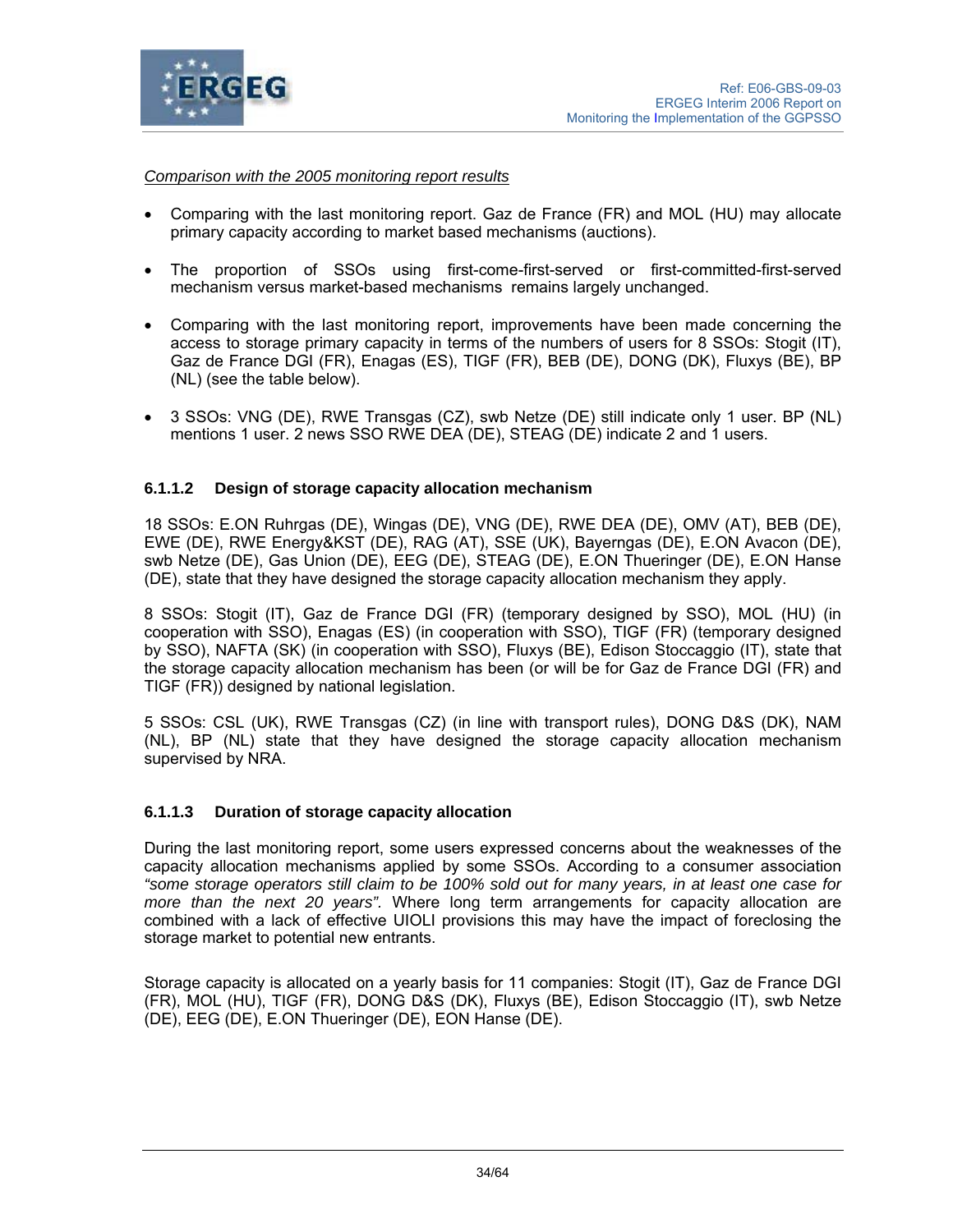

By contrast, multi annual capacity contracts can be signed with 19 SSOs: E.ON Ruhrgas (DE), WINGAS (DE), CSL (UK), Enagas (ES), VNG (DE), RWE Transgas (CZ), RWE DEA (DE), OMV (AT), BEB (DE), NAFTA (SK), EWE (DE), RWE Energy and KST (DE), RAG (AT), SSE (UK), Bayerngas (DE), NAM (NL), E.ON Avacon (DE), Gas Union (DE), STEAG (DE) , BP (NL).

When multi annual capacity contracts are allowed, SSOs do not always publish capacity availability for the coming years. (see transparency section).

# **6.1.1.4 Application of PSO capacity allocation**

In Austria, Germany and in the UK no party is responsible for PSOs according to national legislation.

With regard to other Member States, the remaining 12 SSOs declared that there are PSOs placed on SSOs, shippers or other market participants. For only 1 of these SSOs – NAM (NL) – does it appear that capacity for PSO is not offered on a TPA basis.

Concerning the PSO allocation process applied by some SSOs, it should be noted that:

- In Germany, in Austria, and in the UK, the law does not envisage a preferred capacity allocation for public service obligations.
- In France, according to the law, gas stocks shall be used in priority for meeting:
	- o TSOs needs in carrying their functions (including balancing);
		- $\circ$  the needs of household customers, non-interruptible customers and other customers in charge of fulfilling some other general interest duties are met;
		- o other PSOs, as provided for national legislation (some of these PSOs do not necessarily imply the use of gas stocks).
- In Italy, the Ministry of Industry sets the maximum storage capacity that can be booked for PSOs. Strategic storage is granted a higher priority than seasonal modulation storage.
- In Belgium, PSO allocation applies.

l

- In Slovakia, PSO allocation applies on SSO.
- In Spain, there is a public service obligation affecting the storage use but there is not relationship between the PSO and the capacity allocation procedures
- in Hungary, SSO is obliged to offer the capacity primarily for the public utility wholesaler in order to supply the household customers and the communal customers specified.

The GGPSSO also require that parties responsible for PSOs demonstrate that they do not use more storage than is required to meet their PSO obligation. The relevant NRA in Belgium and Hungary require that this be demonstrated by the party responsible for the PSO. In the rest of the EU (where PSOs exist) this requirement is not applicable/relevant for several different reasons often specific to each country<sup>34</sup>.

<sup>&</sup>lt;sup>34</sup>In Spain and in the Slovak Republic, the NRA is not competent for such a requirement, according to national legislation; in France, there is no obligation to book storage to satisfy the relevant PSOs; in Italy national law provides for the maximum amount of storage capacity for PSOs; in the Czech Republic the national legislation requires that any storage user proves its capacity needs; in Denmark it has been reported that there is no incentive to oversubscribe.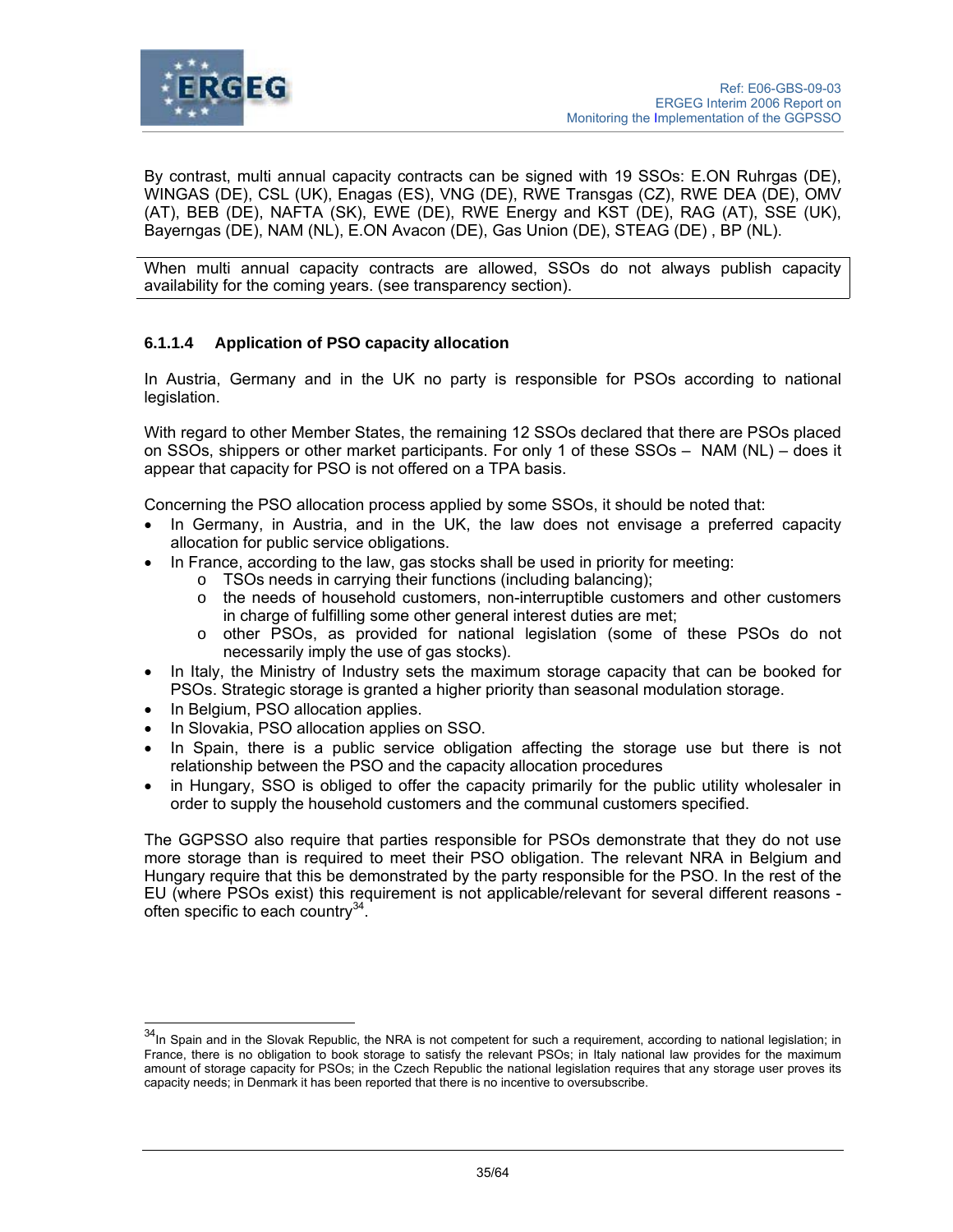

Information on storage capacity allocation and congestion management (as of April 1 2006 and *as provided by SSOs in their answers to the questionnaires)* 

| Name of SSO               | Number of system users<br>who own capacity rights<br>(progress with previous<br>$report)^{35}$ | Available<br>capacity                             | Mechanism to<br>Offer on an<br>interruptible<br>basis unused<br>capacity (e.g.<br>day-ahead<br>release of non-<br>nominated) | Offer firm and<br>interruptible<br>capacity |
|---------------------------|------------------------------------------------------------------------------------------------|---------------------------------------------------|------------------------------------------------------------------------------------------------------------------------------|---------------------------------------------|
| Stogit (IT)               | $37 (+3)$                                                                                      | <b>No</b>                                         | <b>No</b>                                                                                                                    | yes                                         |
| Gaz de France DGI<br>(FR) | 14 (confidential)                                                                              | Yes<br>$(0.4%$ of<br>technical<br>capacity)       | yes                                                                                                                          | yes                                         |
| E.ON Ruhrgas              | $3$                                                                                            | Yes (less<br>than 5% of<br>technical<br>capacity) | No                                                                                                                           | yes                                         |
| Wingas (DE)               | >3                                                                                             | No                                                | yes                                                                                                                          | yes                                         |
| MOL (HU)                  | 3                                                                                              | Yes (1.8% of<br>technical<br>capacity)            | No                                                                                                                           | yes                                         |
| CSL (UK)                  | 39                                                                                             | Yes                                               | Yes                                                                                                                          | yes                                         |
| Enagas (ES)               | $13 (+1)$                                                                                      | Yes (37% of<br>technical<br>capacity)             | No, but firm day-<br>ahead release                                                                                           | No                                          |
| TIGF (FR)                 | $8 (+4)$                                                                                       | No                                                | No, in place in<br>September 2006                                                                                            | No, in place in<br>2006                     |
| VNG (DE)                  | 1                                                                                              | Yes (14.7%<br>of technical<br>capacity)           | Yes                                                                                                                          | yes                                         |
| RWE Transgas (CZ)         | 1                                                                                              | Yes (less<br>than 5% of<br>technical<br>capacity) | Yes                                                                                                                          | yes                                         |
| OMV (AT)                  | 5                                                                                              | Yes                                               | No <sup>36</sup>                                                                                                             | yes                                         |

<sup>&</sup>lt;sup>35</sup> As stated in Definition 21 of the GGPSSO, storage users include the TSO.

<sup>&</sup>lt;sup>36</sup> Other congestion management existing; lack of UIOLI justified by lack of long term congestion on primary market.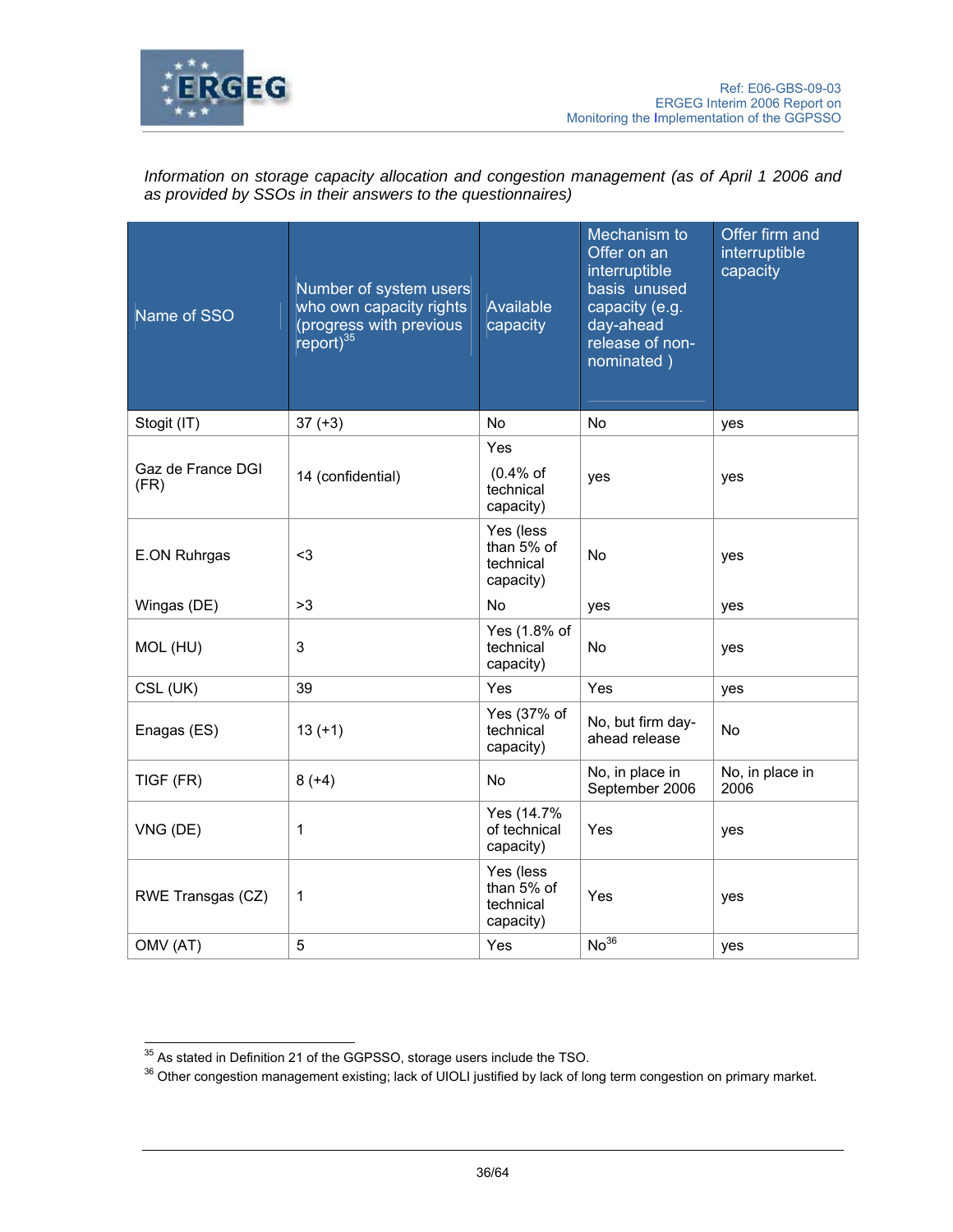

| Name of SSO                       | Number of system users<br>who own capacity rights<br>(progress with previous<br>report) $35$                                           | Available<br>capacity                               | Mechanism to<br>Offer on an<br>interruptible<br>basis unused<br>capacity (e.g.<br>day-ahead<br>release of non-<br>nominated) | Offer firm and<br>interruptible<br>capacity |
|-----------------------------------|----------------------------------------------------------------------------------------------------------------------------------------|-----------------------------------------------------|------------------------------------------------------------------------------------------------------------------------------|---------------------------------------------|
| RWE DEA (DE)                      | $\overline{2}$                                                                                                                         | Yes (less<br>than 5% of<br>technical<br>capacity)   | No answer                                                                                                                    | yes                                         |
| BEB (DE)                          | $3 + 7$ users that have<br>booked capacity for the<br>future (instead of $3 + 5$<br>users that have booked<br>capacity for the future) | No                                                  | <b>No</b>                                                                                                                    | yes                                         |
| NAFTA (SK)                        | $\overline{2}$                                                                                                                         | <b>No</b>                                           | Yes                                                                                                                          | Yes                                         |
| EWE (DE)                          | 5                                                                                                                                      | <b>No</b>                                           | <b>No</b>                                                                                                                    | yes                                         |
| <b>RWE Energy&amp;KST</b><br>(DE) | $3$                                                                                                                                    | Yes (less<br>than $5%$ of<br>technical<br>capacity) | Yes                                                                                                                          | yes                                         |
| DONG D&S (DK)                     | $6(+1)$                                                                                                                                | Yes (2.6% of<br>technical<br>capacity)              | Yes                                                                                                                          | yes                                         |
| RAG (AT)                          | 4                                                                                                                                      | <b>No</b>                                           | <b>No</b>                                                                                                                    | yes                                         |
| Fluxys (BE)                       | $4(+1)$                                                                                                                                | <b>No</b>                                           | No, in place in<br>October 2006                                                                                              | No, in place in<br>2006                     |
| SSE (UK)                          | 7                                                                                                                                      | Confidential                                        | Yes                                                                                                                          | yes                                         |
| Edison Stoccaggio<br>(IT)         | 8                                                                                                                                      | No                                                  | Yes                                                                                                                          | yes                                         |
| Bayerngas (DE)                    | $3$                                                                                                                                    | No                                                  | Yes                                                                                                                          | <b>No</b>                                   |
| NAM (NL)                          | 5                                                                                                                                      | No                                                  | Yes                                                                                                                          | No                                          |
| E.ON Avacon (DE)                  | $3$                                                                                                                                    | yes                                                 | Yes                                                                                                                          | No                                          |
| swb Netze (DE)                    | $\mathbf{1}$                                                                                                                           | No                                                  | Yes                                                                                                                          | No                                          |
| Gas Union (DE)                    | $3$                                                                                                                                    | No                                                  | Yes                                                                                                                          | yes                                         |
| EEG (DE)                          | $3$                                                                                                                                    | No                                                  | Yes                                                                                                                          | yes                                         |
| STEAG (DE)                        | $\mathbf{1}$                                                                                                                           | No                                                  | No                                                                                                                           | No                                          |
| E.ON Thueringer (DE)              | 4                                                                                                                                      | No                                                  | Yes                                                                                                                          | yes                                         |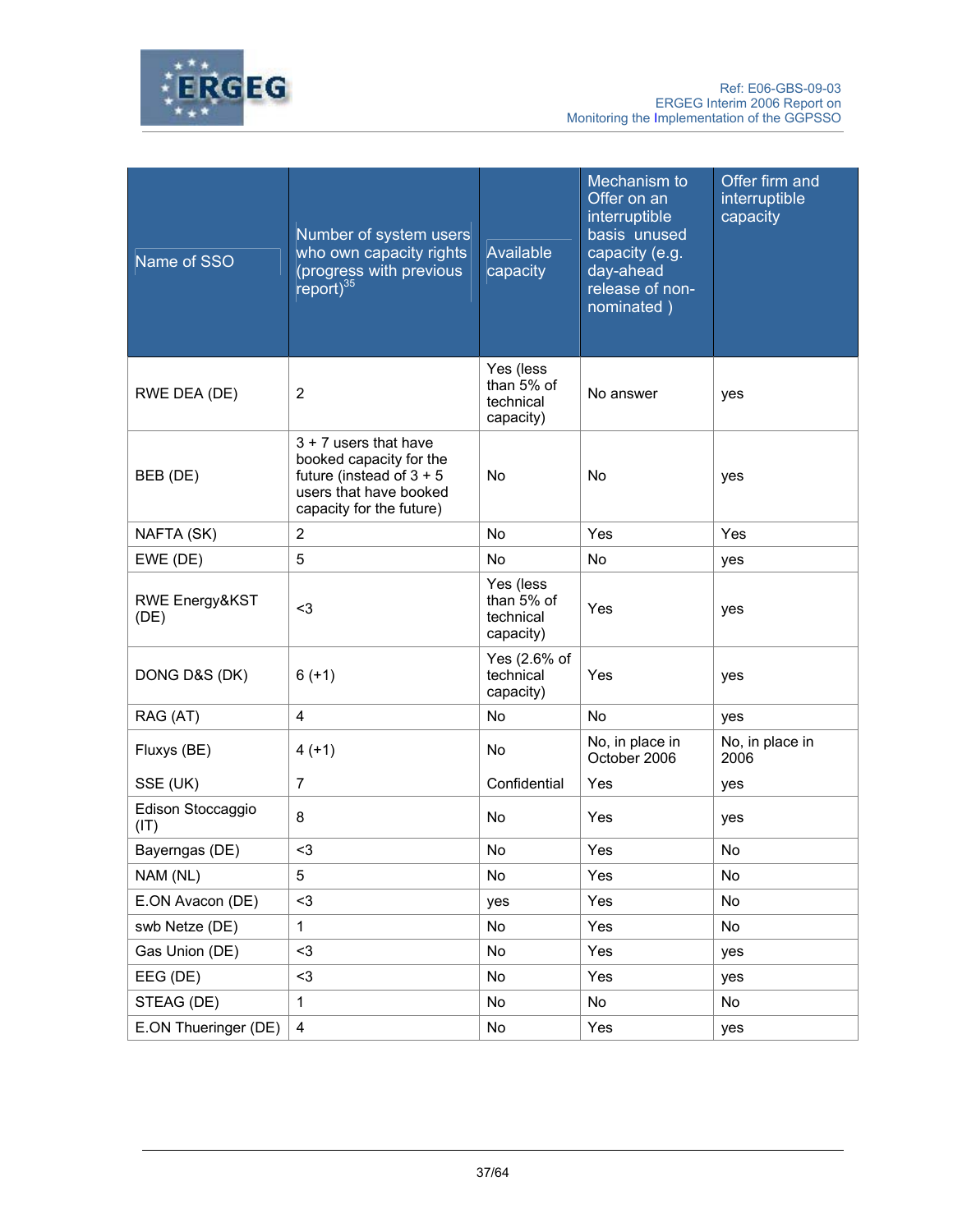

| Name of SSO     | Number of system users<br>who own capacity rights<br>(progress with previous<br>$\text{report}$ <sup>35</sup> | Available<br>capacity                                         | Mechanism to<br>Offer on an<br>interruptible<br>basis unused<br>capacity (e.g.<br>day-ahead<br>release of non-<br>nominated) | Offer firm and<br>interruptible<br>capacity |
|-----------------|---------------------------------------------------------------------------------------------------------------|---------------------------------------------------------------|------------------------------------------------------------------------------------------------------------------------------|---------------------------------------------|
| E.ON Hanse (DE) | $3$                                                                                                           | No (As of 1<br>April 2006<br>on an<br>interruptible<br>basis) | Yes                                                                                                                          | yes                                         |
| BP (NL)         | 1+ secondary market<br>buyers (instead of 0)                                                                  | Yes                                                           | Yes                                                                                                                          | No.                                         |

# **6.2 Congestion management**

## **6.2.1 Available capacity**

- 16 out of 31 SSOs, representing 44.5% of the storage capacity monitored, state that no capacity is available at 8 March 2006 or when specified at 1 April 2006: Stogit (IT), E.ON Ruhrgas (DE), Wingas (DE), TIGF (FR), NAFTA (SK), RAG (AT), EWE (DE), Fluxys (BE), Edison Stoccaggio (IT), Bayerngas (DE), NAM (NL), E.ON Avacon (DE), swb Netze (DE), Gas Union (DE), EEG (DE), STEAG (DE), E.ON Thueringer (DE).
- 14 SSOs declare that capacity is available: Gaz de France DGI (FR), (0.4% of technical capacity), EON Ruhrgas (DE) (less than 5% of technical capacity), MOL (HU) (1.83% of technical capacity), CSL (UK) (only unbundled space), Enagas (ES) (37% of technical capacity), VNG (DE) (14.7% of technical capacity), RWE Transgas (CZ) (less than 5% of technical capacity), RWE DEA (DE) (less than 5% of technical capacity), RWE Energy&KST (less than 5% of technical capacity), OMV (AT), DONG D&S (DK) (2.6% of technical capacity), E.ON Avacon (DE), EON Hanse (DE), BP (NL).
- 1 SSO: SSE (UK) says that available capacity is confidential.

Given the importance of storage as a flexibility tool<sup>37</sup> and the fact that there is only limited storage capacity availability in Europe as demonstrated in the above table, the existence of robust storage congestion management tools appears important to ensure no capacity hoarding can occur.

## **6.2.2 Assessment of compliance against 4.2**

3 SSOs do not apply any congestion management mechanism (RWE DEA (DE), RAG (AT), swb Netze (DE)).

 $\overline{a}$  $37$  See also: European Commission (DG Competition), Energy Sector Inquiry Interim Report, Feb 2006.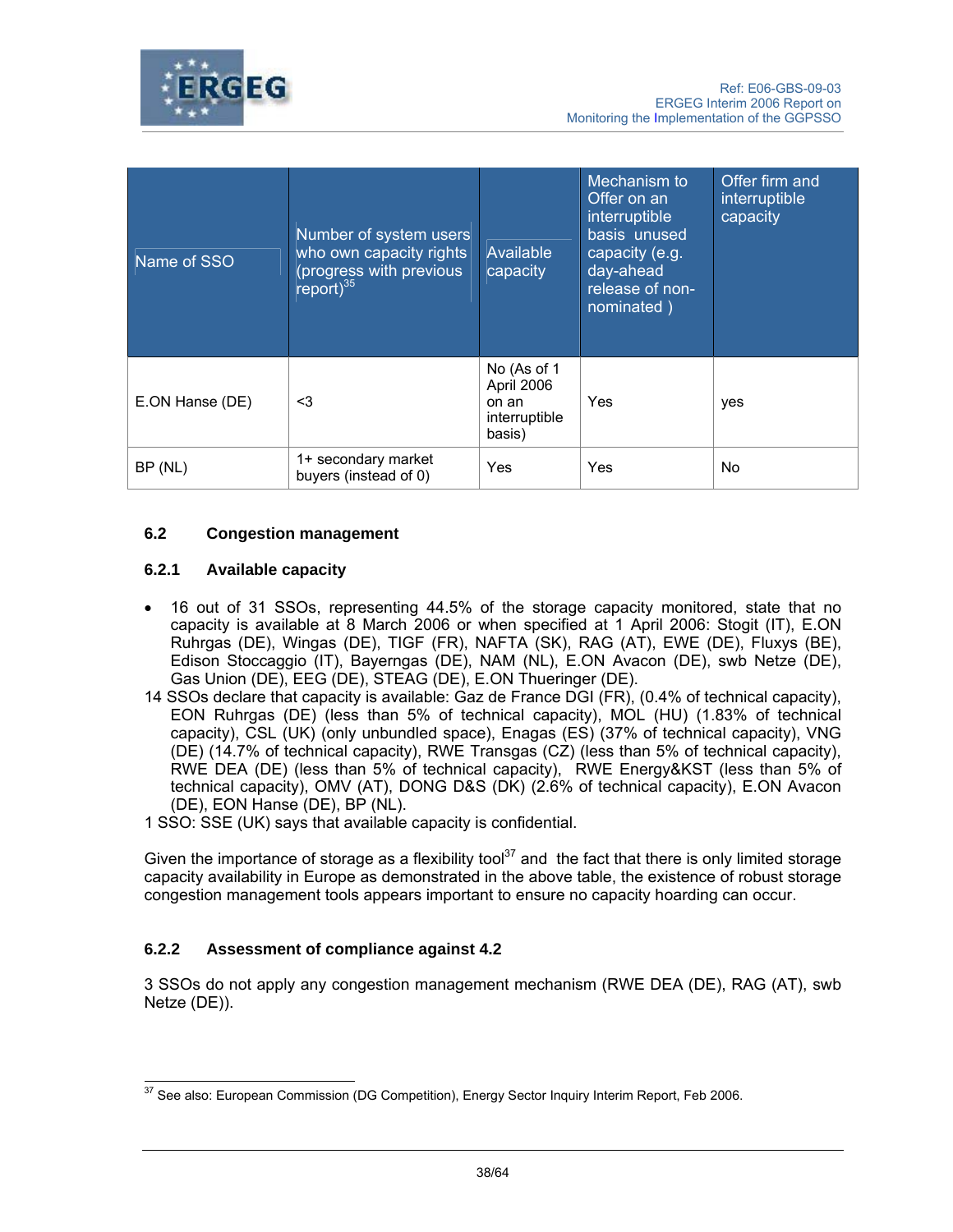

21 SSOs declared that, in case of congestion, pro-rata mechanisms are applied to ensure non discrimination between users: Stogit (IT), Gaz de France DGI (FR), E.ON Ruhrgas (DE), CSL (UK), VNG (DE), BEB (DE), NAFTA (SK), EWE (DE), DONG (DK), Fluxys (BE), SSE (UK), Edison Stoccaggio (IT), Bayerngas (DE), NAM (NL), E.ON Avacon (DE), Gas Union (DE), EEG (DE), STEAG (DE), E.ON Thueringer (DE), E.ON Hanse (DE), BP (NL).

6 SSOs use other solutions: MOL (HU) (market based), TIGF (FR) (priority rights depending on the type of customers supplied), RWE Transgas (CZ) (in line with contracts), OMV (AT) (marked based day ahead rate), RWE Energy and KST (DE) (type of request), RAG (AT) (in case congestion should occur, a procedure will be set up by the SSO well in time<sup>38</sup>).

Congestion mechanisms have been used by 10 SSOs: Stogit (IT), Gaz de France DGI (FR), CSL (UK), Enagas (ES), OMV (AT), NAFTA (SK), DONG (DK), Fluxys (BE), SSE (UK), Edison Stoccaggio (IT).

Some SSOs include in their congestion management procedures the provision of interruptible services by April 2006 and the use of secondary market trading with in some cases bulletin boards.

### *Comparison with the 2005 monitoring report results*

1 new SSO DONG (DK) complies with the requirement to establish a congestion management mechanism.

### **6.2.3 Design of congestion management mechanism**

3 SSOs do not apply any congestion management mechanism (RWE DEA (DE), RAG (AT), swb Netze (DE)).

19 SSOs: E.ON Ruhrgas (DE)<sup>39</sup>, MOL (HU), CSL (UK), VNG (DE), RWE Transgas (CZ), OMV (AT), BEB (DE), NAFTA (SK), EWE (DE), RWE Energy&KST (DE), DONG D&S (DK), SSE (UK), E.ON Avacon (DE), Gas Union (DE), EEG (DE), STEAG (DE), E.ON Thueringer (DE), E.ON Hanse (DE), BP (NL) state that they have designed themselves congestion management mechanism.

E.ON Ruhrgas stated that there is no congestion. Wingas (DE) stated that the question was not relevant. Bayerngas (DE) did not answer.

6 SSOs: Stogit (IT), Gaz de France DGI (FR) (temporary designed by SSO), Enagas (ES), TIGF (FR) (temporary designed by SSO), Fluxys (BE) (in cooperation with SSO), Edison Stoccaggio (IT), state that the congestion management mechanism has been (or will be for Gaz de France DGI (FR) and TIGF (FR)) designed by national legislation.

 $\overline{a}$ 

<sup>&</sup>lt;sup>38</sup> Congestion already existing.

<sup>&</sup>lt;sup>39</sup> E.ON Ruhraas indicates that the customer is requested to offer capacity to third parties if the customer has not used the capacity held available for the customer in a period of several consecutive years.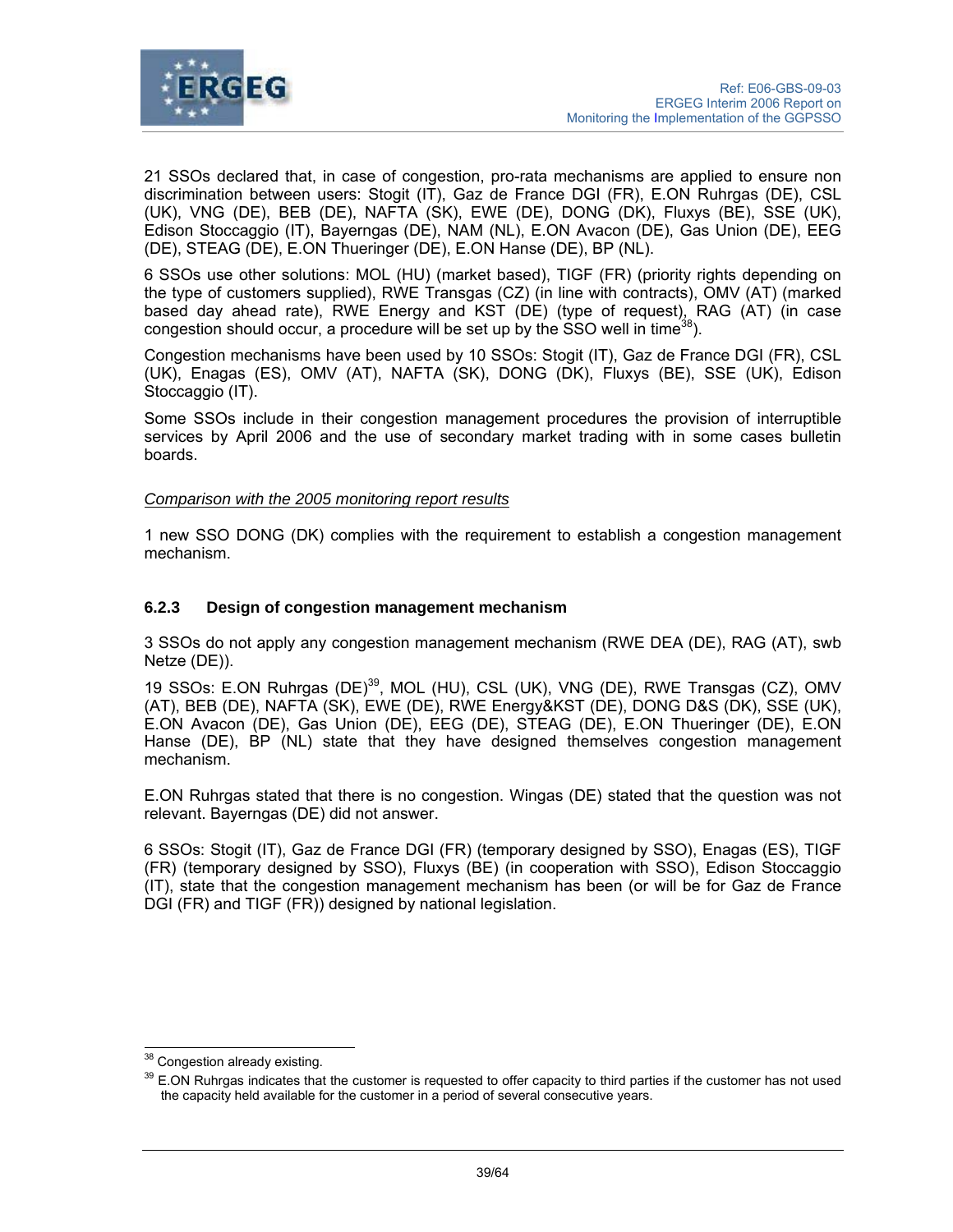

## **6.3 Measures to facilitate re-utilisation and trade of storage capacity and preventing capacity hoarding**

During the last monitoring report, the majority of users highlighted that the overall impact of the GGPSSO on congestion management was weak.

Where long term arrangements for capacity allocation are combined with a lack of effective UIOLI provisions this may have the impact of foreclosing the storage market to potential new entrants.

## **6.3.1 Assessment of compliance against 4.4 (related to the offer on an interruptible basis of all unused capacity)**

16 SSOs out of 31 reported to comply with the existence of UIOLI rules for unused nominated capacities (day-ahead interruptible capacity release of non-nominated capacities): Gaz de France DGI (FR), Wingas (DE), CSL (UK), Enagas (ES) (firm daily capacities), VNG (DE), RWE Transgas (CZ), NAFTA (SK), RWE Energy and KST (DE), DONG (DK), SSE (UK), Edison Stoccaggio (IT), E.ON Avacon (DE), Gas Union (DE), EEG (DE), E.ON Thueringer (DE), E.ON Hanse (DE).

15 SSOs: Stogit (IT), E.ON Ruhrgas (DE), MOL (HG), TIGF (FR), RWE DEA (DE), OMV<sup>40</sup> (AT), BEB (DE), Fluxys (BE), Bayerngas (DE), EWE (DE), RAG (AT), NAM (NL), swb Netze (DE), STEAG (DE), BP (NL) have not put in place daily interruptible capacity release as of April 2006.

TIGF (FR) and Fluxys (BE) declared that day-ahead interruptible capacity release of nonnominated capacities will be available respectively in September and October 2006. They state that the main constraint is to adapt the IT system to assure that user's rights are properly calculated every day.

## *Comparison with the 2005 monitoring report results*

2 new SSOs Gaz de France DGI (FR) and NAFTA (SK) comply with the day-ahead interruptible capacity release of non-nominated capacities requirement (as of April 2006).

## **6.4 Input from NRAs' National Storage Reports**

In general, when multi annual capacity contracts have been signed, the duration for which capacity is allocated or available cannot be extracted from published information. Availability is usually only indicated for the duration of the current year. This situation has to change rapidly: all potential users need to know on a non-discriminatory basis the past and future booked and available capacity and historic use of booked capacity.

 $\overline{\phantom{a}}$  $^{40}$  OMV (AT) offers a short-term product ("day ahead rate") to meet very short-term congestion which is however merely a balancing tool. Other congestion management existing; lack of UIOLI justified by lack of long term congestion on the primary market.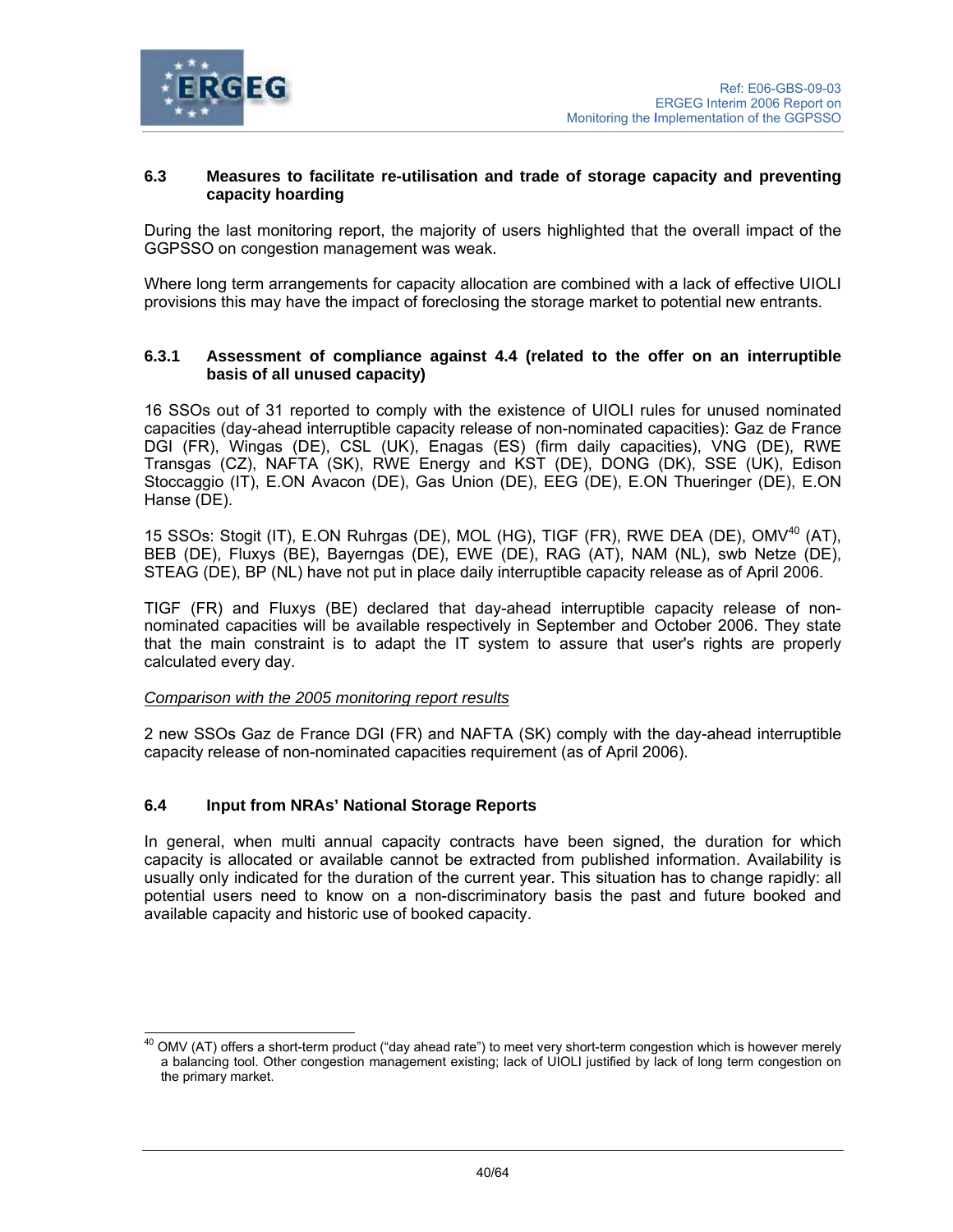

It remains to be assessed whether or not the anti-hoarding mechanisms used are appropriate to users' needs. According to regulators, some storage system operators do not have explicit measures for congestion management. This issue is important to new market participants taking into account that European underground storage facilities show hardly any available storage capacity.

As there is only limited storage capacity availability in Europe as demonstrated in the table in the part 6.1.1.4, the existence of robust storage congestion management tools appears crucial to ensure no capacity hoarding can. Effective UIOLI arrangements need to be in place at all storage facilities. It is clear that requirements in the GGPSSO relating to this issue are still not fully implemented by all SSOs.

This may be particularly problematic where there are long-term contracts in place that is having the effect of constraining the availability of capacity/access to storage facilities across the EU. SSOs must also do more with respect to congestion management and in particular give priority to the establishment of UIOLI in the short term (daily unused capacity).

However, certain SSOs are currently in the process of developing offers of short term interruptible services planned later in 2006, based on the temporarily unused capacity, in order to lower potential capacity hoarding.

## **6.5 Overall assessment of compliance – Storage capacity allocation and congestion management**

First come first served and first committed first served rules are the main capacity allocation mechanism used by SSOs (representing 49% of the storage capacity monitored).

41.5% of monitored storage capacity is fully booked, and for another 38% of monitored storage capacity less than 5% of technical capacity is available. The DG COMP interim report show that long-term congestions and long-term bookings are widespread. Therefore congestion management procedures are essential.

NRAs have also indicated that when multi annual capacity contracts have been signed (representing 50% of the storage capacity monitored), the duration for which capacity is allocated or available is not published.

The large majority of SSOs (19 out of 31) have designed congestion management mechanisms themselves. Some storage system operators do not have explicit measures for congestion management.

Few SSOs have improved their procedure for congestion management in line with the GGPSSO requirements in particular through the establishment of UIOLI rules for unused nominated capacities. Some companies still do not offer interruptible capacities.

A full assessment of capacity allocation and congestion management needs to take into account users views.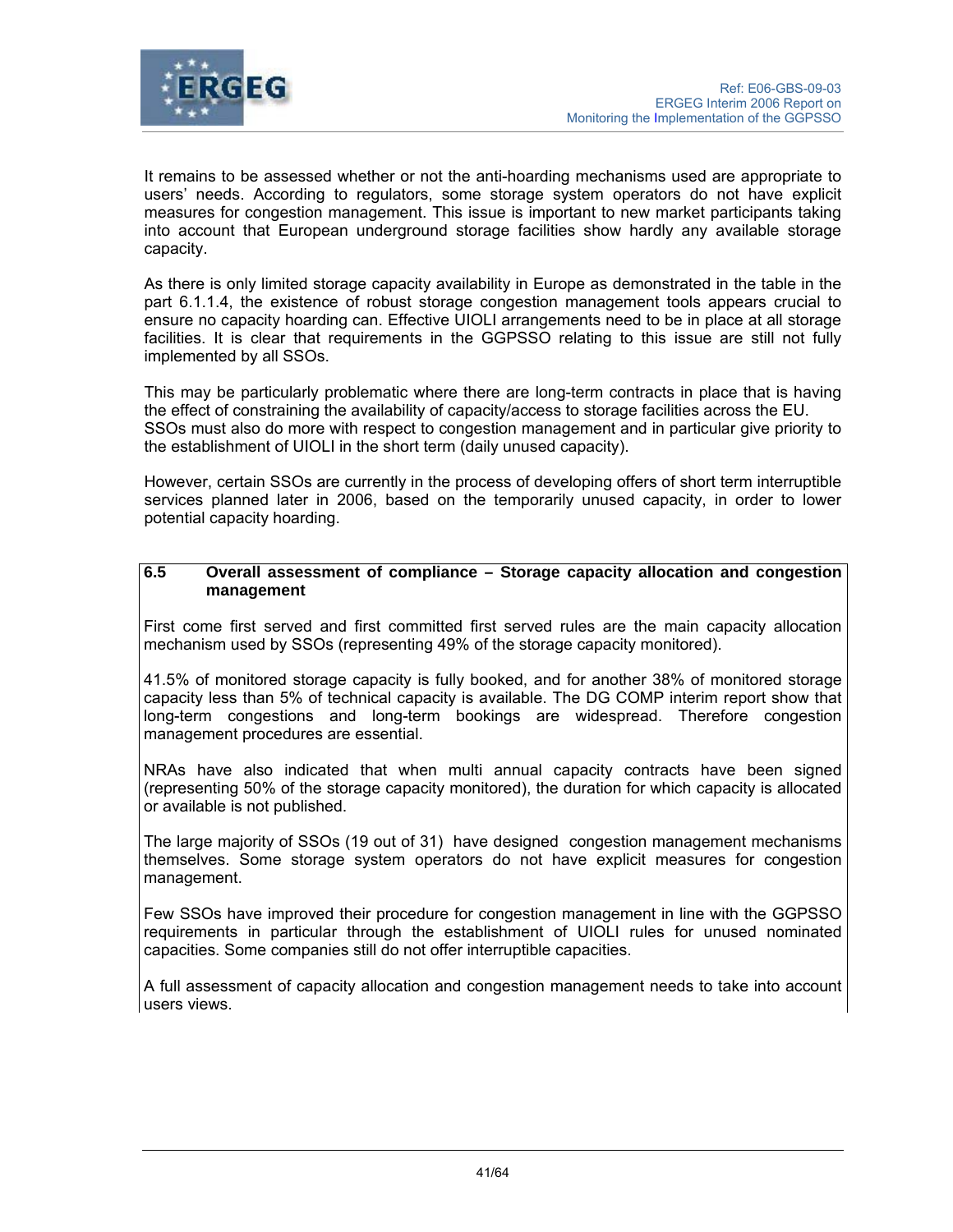

## **6.6 Questions for storage users:**

- When multi annual capacity booking is possible, is the information concerning future available capacity precise enough?
- How far into the future should information on booked and available capacities go?
- Are the storage capacity allocation mechanisms effective and non-discriminatory?
- Are recent implemented congestion management procedures effective?
- What would be the improvements to capacity congestion management?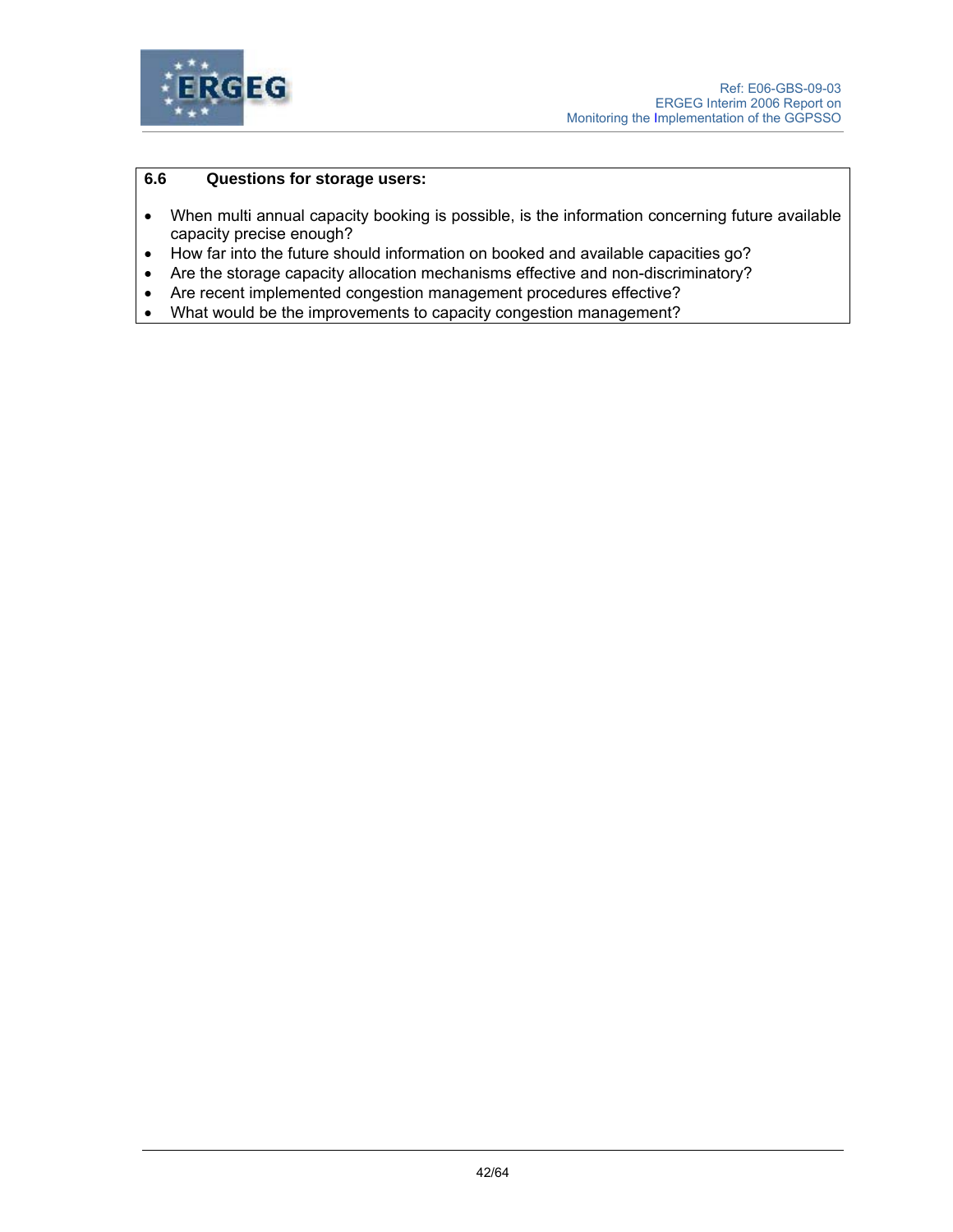

# **7 Transparency requirements**

Publication of data is crucial to the efficient and transparent operation of the storage market as it helps to ensure that market players can take commercial decisions with full knowledge of information. The GGPSSO contain a number of requirements in relation to publication of commercial and operational information<sup>41</sup>:

- 6.4: tariffs and main commercial conditions including prices for standard services published
- 6.5.c: tariff calculator
- 6.5.a : capacity data published
- 6.5.b : aggregated inflows and outflows and historical utilization rates
- 6.8: publication of all planned maintenance periods

With regard to the 2005 assessment on commercial information, the report stated that "there seems to be a reasonable level of transparency on commercial terms applied by most SSOs in Europe. However, some SSOs operating under a negotiated TPA regime, did not implement these basic requirements of the GGPSSO".

With regard to the 2005 assessment on operational information, the report stated that "there is very limited transparency on operational storage data in Europe. To date, the necessary GGPSSO requirements have not been implemented".

#### **7.1 Commercial information**

In the case of regulated access, it is a requirement of the Directive that access to storage is provided for "on the basis of published tariffs and/or other terms and obligations for use of that storage<sup>"42</sup>. In the case of negotiated access, "Member states shall require storage system operators and natural gas undertakings to publish their main commercial conditions for the use of storage, linepack and other ancillary services within the first six months following implementation of this Directive and on an annual basis every year after<sup>"43</sup>.

In many countries (for instance in France, Germany, Italy, Netherlands, Spain, Belgium, Austria), national legislation also requires that certain standards in terms of transparency are met.

The GGPSSO provide a list of commercial information to be published by SSOs on the Internet. Publication of relevant data is crucial to ensure that market players can take commercial decisions with full knowledge of information.

#### **7.1.1 Assessment of compliance against 6.4 (tariffs and main commercial conditions including prices for standard services published)**

Paragraph 6.4 of the GGPSSO requires that the main commercial conditions (including prices of standard services) are to be published.

<sup>41</sup> 41 Requirement 6.6.a on publication of methods of determining available storage capacity and 6.6.b publication of TSO's pre-emptive rights have not been treated in 2006 as they do not show significant results with regard to 2005. 42 Article 19.4 of Directive 2003/55/EC of 26 June 2003.

<sup>43</sup> Article 19.3 of Directive 2003/55/EC of 26 June 2003.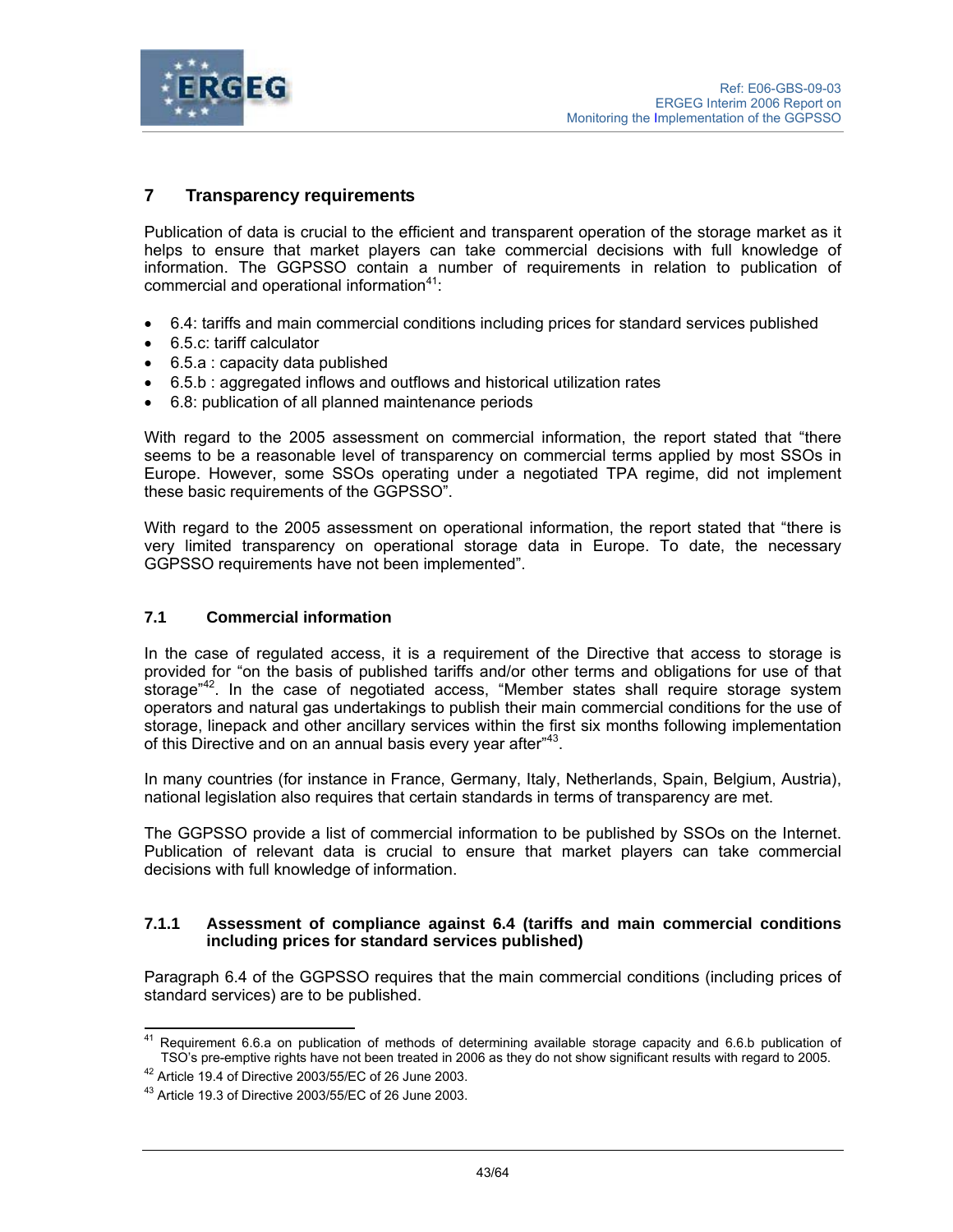

More specifically, the GGPSSO recommend that "in rTPA, the tariffs and tariff methodologies for each service offered shall be published ex ante. In nTPA, the main commercial conditions including the prices for standard services must be published and updated" (GGPSSO 6.4.a). This information should be made public "in a timely manner in national language and in English on the Internet. Information shall be disclosed in a meaningful quantitatively clear and easily accessible way and on a non-discriminatory basis" (GGPSSO 6.1).

All or most of the information required by the GGPSSO is available for 26 SSOs: Stogit (IT), Gaz de France DGI (FR), E.ON Ruhrgas (DE), Wingas (DE), MOL (HU), CSL (UK), Enagas (ES), TIGF (FR), VNG (DE), RWE Transgas (CZ), RWE DEA (DE), OMV (AT), BEB (DE), NAFTA (SK), RWE Energy & KST (DE), DONG D&S (DK), Fluxys (BE), SSE (UK), Edison Stoccaggio (IT), Bayerngas (DE), NAM (NL), E.ON Avacon (DE), Gas Union (DE), EEG (DE), E.ON Hanse (DE), BP (NL).

However, although this requirement is also contained in the Directive, the tariffs and the main commercial conditions are not published by 5 SSOs (date of reference: 1 April 2006): EWE (DE), RAG (AT), swb Netze (DE), STEAG (DE) (prices not published), E.ON Thueringer (DE),

For 6 SSOs, the information is not (or only partially) published in English: Wingas (DE), Enagas (ES), TIGF (FR), Edison Stoccaggio (IT), Bayerngas (DE), E.ON Avacon (DE).

### *Comparison with the 2005 monitoring report results*

4 additional SSOs publish commercial information: NAFTA (SK), Bayerngas (DE), Gas Union (DE) and E.ON Avacon (DE).

## **7.1.2 Assessment of compliance against 6.5c (tariffs calculator)**

According to the GGPSSO, user-friendly instruments for calculating charges for a specific service (e.g a tariff calculator) should be available.

10 SSOs have implemented that requirement: Gaz de France DGI (FR), E.ON Ruhrgas Wingas (DE), MOL (HU), CSL (UK), VNG (DE), OMV (AT), BEB (DE), NAFTA (SK), RWE Energy & KST (DE).

21 SSOs have not: Stogit (IT), Enagas (ES), TIGF (FR), RWE Transgas (CZ), RWE DEA (DE), EWE (DE), DONG D&S (DK), RAG (AT), Fluxys (BE), SSE (UK), Edison Stoccaggio (IT), Bayerngas (DE), NAM (NL), E.ON Avacon (DE), swb Netze (DE), Gas Union (DE), EEG (DE), STEAG (DE), E.ON Thueringer (DE), E.ON Hanse (DE), BP (NL).

#### *Comparison with the 2005 monitoring report results*

3 additional SSOs publish commercial information: MOL (HU), NAFTA (SK) and NAM (NL).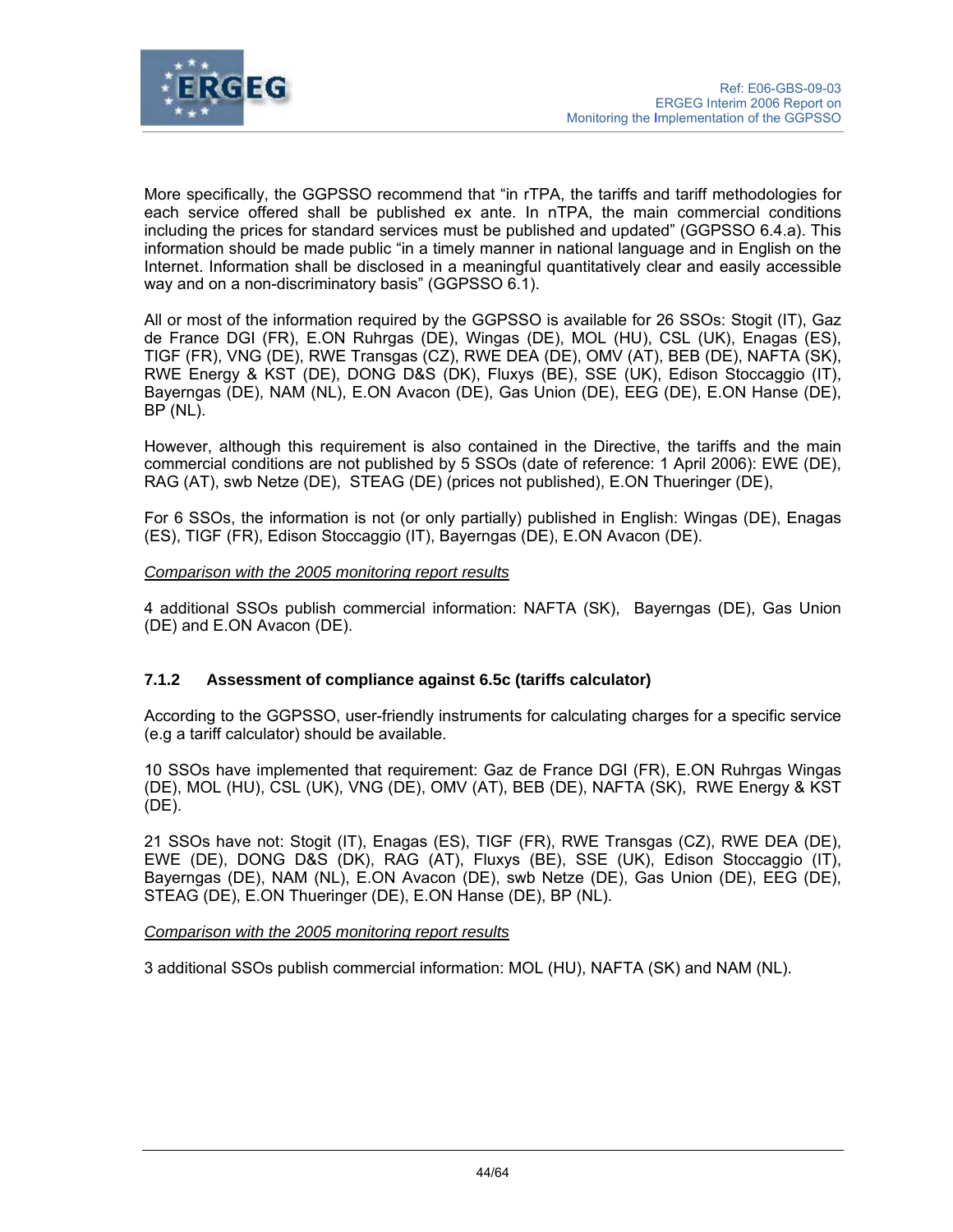

# **7.2 Operational information**

The GGPSSO provide a list of operational information to be published by SSOs. Publication of relevant data is crucial to the efficient and transparent operation of the storage market as it helps to ensure that market players can take commercial decisions with full knowledge of information.

## **7.2.1 Assessment of compliance against 6.5.a (capacity data published)**

20 SSOs say that the information (technical, available and contracted or held storage capacity) is published: Stogit (IT), Gaz de France DGI (FR), E.ON Ruhrgas (DE), MOL (HU), CSL (UK), Enagas (ES), TIGF (FR), VNG (DE), OMV (AT), BEB (DE), NAFTA (SK), EWE (DE), DONG D&S (DK), Fluxys (BE), Edison Stoccaggio (IT), NAM (NL), E.ON Avacon (DE), swb Netze (DE), E.ON Hanse (DE), BP (NL).

However, some of these SSOs simply display on their website that there is no available capacity, without specifying until when capacity is sold out. They include in particular EWE (DE), E.ON Avacon (DE), swb Netze (DE) and E.ON Hanse (DE).

E.ON Ruhrgas (DE), RWE DEA (DE) and RWE Energy & KST (DE), have set up a traffic light system.

Where capacity is allocated with a maximum duration of one year (see section on "Storage capacity allocation"), publishing this information may be less crucial. However, even then, it is very important that SSOs publish the amount of available capacity well in advance of the allocation period.

9 SSOs do not publish –or only partially- the information: Wingas (DE), RWE Transgas (CZ), RAG (AT), SSE (UK), Bayerngas (DE), Gas Union (DE), EEG (DE), STEAG (DE), E.ON Thueringer (DE).

#### *Comparison with the 2005 monitoring report results*

10 additional SSOs publish capacity information E.ON Ruhrgas (DE), TIGF (FR), VNG (DE), OMV (AT), NAFTA (SK), DONG (DK), Edison Stoccaggio (IT), E.ON Avacon (DE), swb Netze (DE), E.ON Hanse (DE).

### **7.2.2 Assessment of compliance against 6.5.b (aggregated inflows and outflows and historical utilization rates)**

6 SSOs publish this information (aggregated inflows and outflows **and** historical utilization rates) : Gaz de France DGI (FR), TIGF (FR), CSL (UK), Enagas (ES), BEB (DE), DONG D&S (DK).

4 SSOs say that the information is published. However, publication does not meet exactly the GGPSSO standards: Stogit  $(IT)^{44}$ , OMV  $(AT)^{45}$ , NAM  $(NL)^{46}$  and BP  $(NL)^{47}$ .

 $\overline{\phantom{a}}$ 

 $44$  Aggregated inflows and outflows not published via an online information system.

 $45$  Data published on a monthly basis comparison is not meaningful as only historically used capacities are published, no comparison with historical committed capacities.

 $46$  NAM indicated that it is contractually obliged not to publish some data.

<sup>47</sup> Published under Dutch Mining Act by NITG but on a monthly basis. For more info: dinoloket@nitg.tno.nl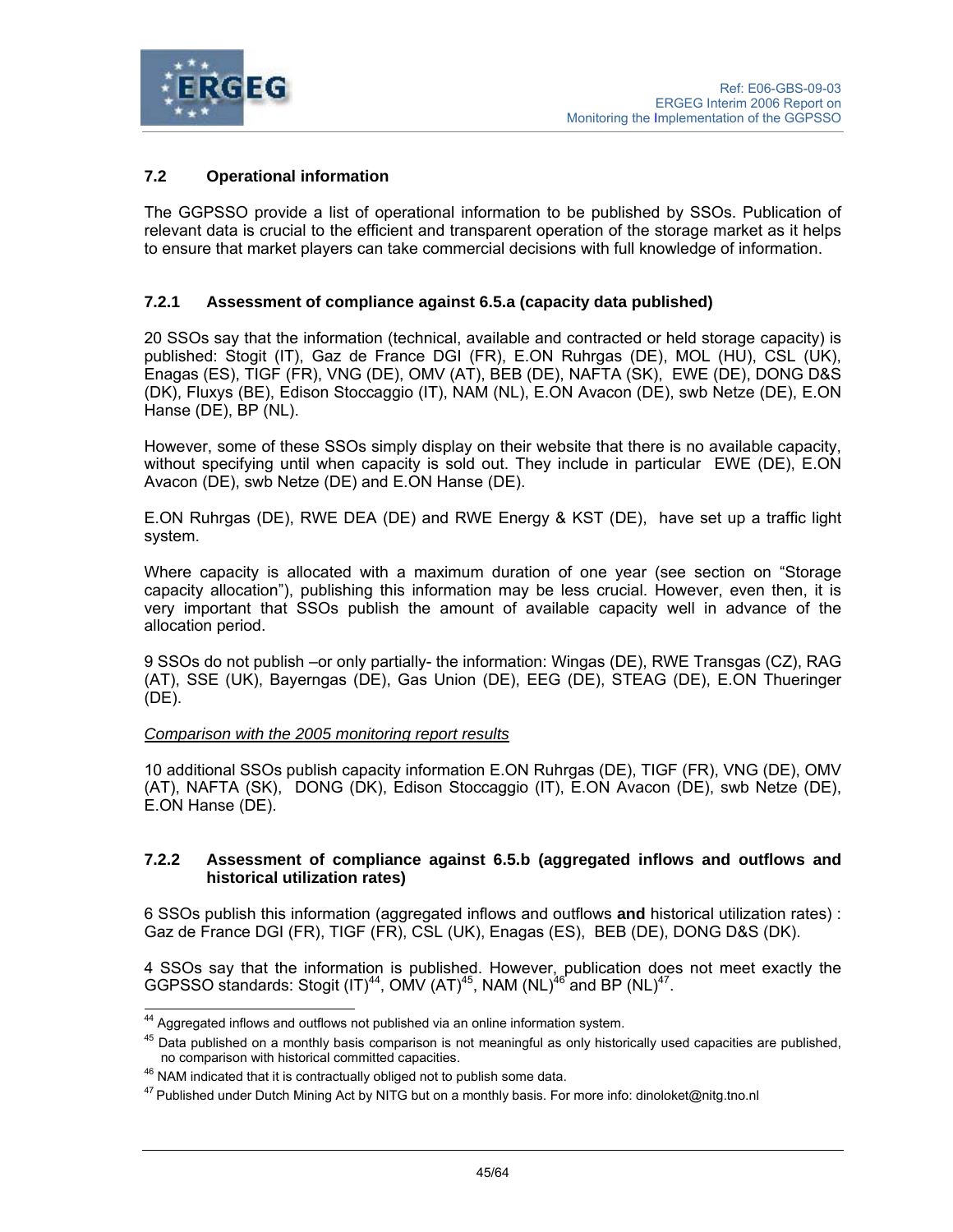

- 21 SSOs do not publish the information: E.ON Ruhrgas (DE), Wingas (DE), MOL (HU), VNG (DE), RWE Transgas (CZ), RWE DEA (DE), NAFTA (SK), RAG (AT), EWE (DE), Fluxys (BE), RWE Energy & KST (DE), SSE (UK)<sup>48</sup>, Edison Stoccaggio (IT)<sup>49</sup>, Bayerngas (DE), E.ON Avacon (DE), swb Netze (DE), Gas Union (DE), EEG (DE), STEAG (DE), E.ON Thueringer (DE), E.ON Hanse (DE):
- 14 SSOs have explained that they have less than three users. They include, E.ON Ruhrgas (DE), VNG (DE), RWE Transgas (CZ), RWE DEA (DE), NAFTA (SK), RWE Energy & KST (DE), Bayerngas (DE), SSE (UK), E.ON Avacon (DE), swb Netze (DE), Gas Union (DE), EEG (DE), STEAG (DE), E.ON Hanse (DE);
- 10 SSOs mentioned that at least one user requested, via a correspondence, that SSO does not publish information about the aggregate use of storage<sup>50</sup>: E.ON Ruhrgas (DE), VNG (DE), RWE Transgas (CZ), RWE DEA (DE), NAFTA (SK), RWE Energy & KST (DE), E.ON Avacon (DE), EEG (DE), STEAG (DE), E.ON Hanse (DE);
	- o 4 SSOs mentioned that no users requested, via a correspondence, that SSO does not publish information about the aggregate use of storage: SSE (UK), Bayerngas (DE), swb Netze (DE), Gas Union (DE);
	- $\circ$  7 SSOs stated they notified the relevant national regulatory authority concerning the non publication of the aggregate use of storage: RWE Transgas (CZ), SSE (UK), NAFTA (SK), E.ON Avacon (DE) swb Netze (DE), EEG (DE), E.ON Hanse (DE) and
	- o 7 SSOs stated they did not: E.ON Ruhrgas (DE), VNG (DE), RWE DEA (DE), RWE Energy & KST (DE), Bayerngas (DE), Gas Union (DE), STEAG (DE).
- The 7 other SSOs, including Wingas (DE), MOL (HU), EWE (DE), RAG (AT), Fluxys (BE), Edison Stoccaggio (IT), E.ON Thueringer (DE) do not publish although they have more than three users $51$  and therefore do not comply.

The reasons of non-publication explained by SSOs are the commercial sensitivity of information or substantial IT development are needed to avoid potential market abuse.

## *Comparison with the 2005 monitoring report results*

Last year, only one SSO published the data. In 2006, 5 more publish the data: Gaz de France DGI (FR), TIGF (FR), ENAGAS (ES), BEB (DE), DONG D&S (DK).

 $\overline{\phantom{a}}$  $^{48}$  The information on aggregate nominations on the day is available to anyone that accesses the website and signs up

to the storage service contract.<br><sup>49</sup> Data made available to the regulator.

 $50$  In principle this does not constitute a valid justification for non-compliance.

<sup>51</sup> For more information:

o 1 SSO, Fluxys (BE) mentioned that at least one user requested, via a correspondence, that SSO does not publish information about the aggregate use of storage;

o 6 SSOs mentioned that no users requested, via a correspondence, that SSO does not publish information about the aggregate use of storage: Wingas (DE), MOL (HU), RAG (AT), Edison Stoccaggio (IT), E.ON Thueringer (DE), EWE (DE);

o 3 SSOs stated they notified the relevant national regulatory authority concerning the non publication of the aggregate use of storage: RAG (AT), Fluxys (BE), (), Edison Stoccaggio (IT) and

o 4 SSOs stated they did not: Wingas (DE), MOL (HU), EWE (DE) (confidential information), E.ON Thueringer (DE).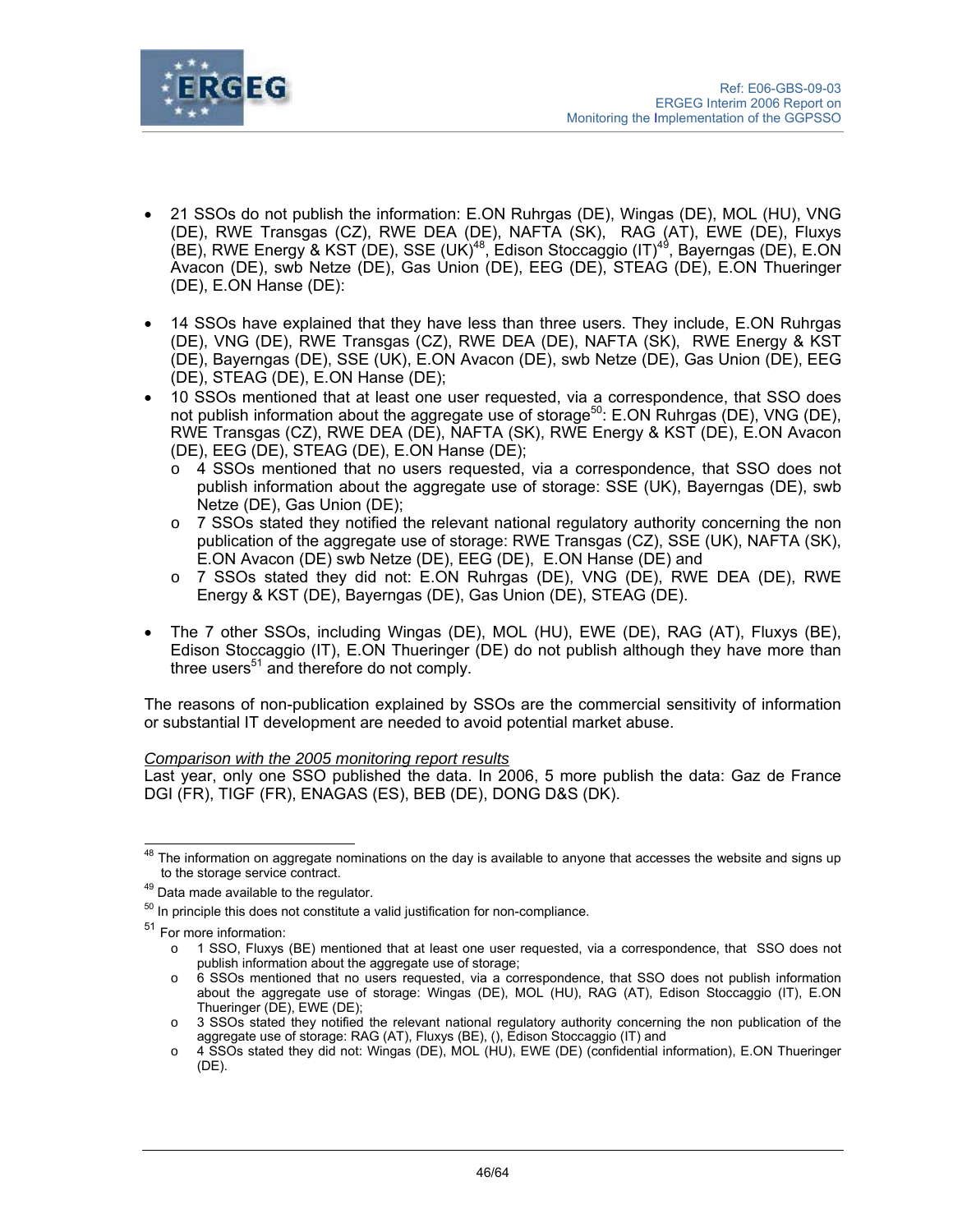

### **7.2.3 Assessment of compliance against 6.8 (publication of all planned maintenance periods)**

It is important that the market is aware that in advance of planned maintenance to storage facilities so that they can take commercial decisions.

19 SSOs say that they publish at least once a year, by pre-announced deadline, all planned maintenance periods that might affect storage users' rights: Stogit (IT), Gaz de France DGI (FR), Wingas (DE), MOL (HU), CSL (UK), Enagas (ES)<sup>52</sup>, TIGF (FR)<sup>53</sup>, VNG (DE), RWE Transgas (CZ), OMV (AT), BEB (DE), NAFTA (SK), DONG D&S (DK), Fluxys (BE), Edison Stoccaggio  $(IT)^{54}$ , NAM  $(NL)^{55}$ , E.ON Avacon (DE)<sup>56</sup>, E.ON Hanse (DE), BP (NL).

12 SSOs do not publish the information: E.ON Ruhrgas (DE), RWE DEA (DE), EWE (DE), RAG (AT)57, STEAG (AT), RWE Energy & KST (DE), SSE (UK), Bayerngas (DE), swb Netze (DE), Gas Union (DE), EEG (DE), E.ON Thueringer (DE).

All SSOs surveyed say that they have implemented the other requirement of paragraph 6.8 of the GGPSSO ("where unplanned disruptions in access to the storage services occur, the SSO shall ensure current system users are notified of that disruption as soon as possible").

*Comparison with the 2005 monitoring report results*

This item was not addressed last year.

# **7.3 Input from NRAs' National Storage Reports**

#### **7.3.1 Commercial information**

Several regulators have monitored whether enough commercial information is available and have indicated that progress has been made in this area.

## **7.3.2 Operational information**

Regulators have recommended that operational information definitions are reviewed to improve their specificity to help ensure consistency of application across the EU.

As noted by regulators, consistency in the information that is published is crucial. The GGPSSO include definitions in the annex that SSOs should use, but it is clear that consistent definitions are not being used – for example:

 $\overline{a}$ 

<sup>&</sup>lt;sup>52</sup> In national language only.

<sup>53</sup> In national language only.

<sup>&</sup>lt;sup>54</sup> In national language only.

<sup>&</sup>lt;sup>55</sup> Not on the internet.

<sup>56</sup> In national language only.

 $57$  Austrian Control Area Manager (resp – inter alia- for demand of balancing energy and management of network flows) is informed by RAG.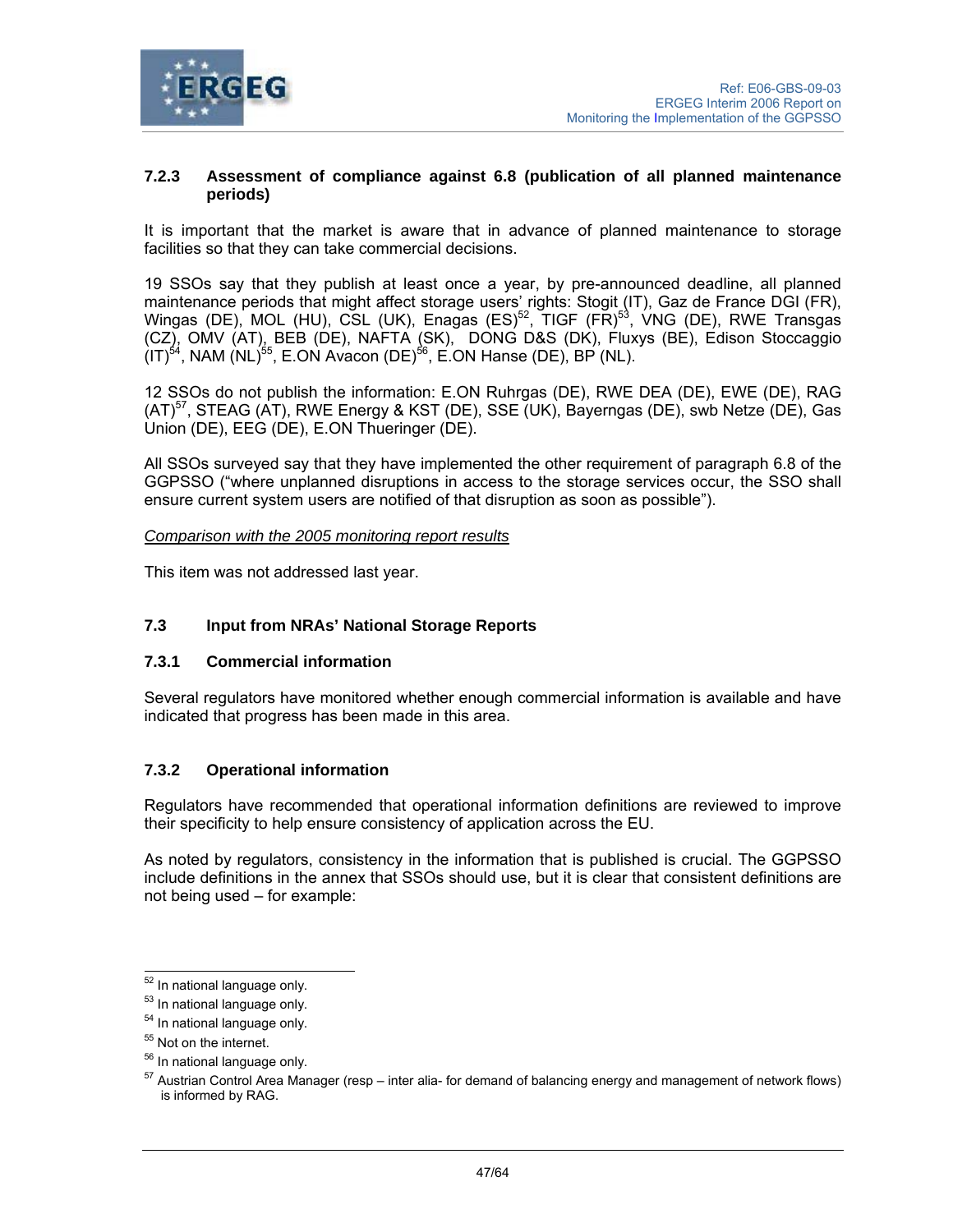

- Available storage capacity means the part of the technical capacity that is not contracted or held by storage users at that moment and is still available to the storage users for firm and interruptible services, and is not excluded from TPA under Article 2(9) of the Gas Directive;
- Technical storage capacity is the maximum storage capacity (injectability, deliverability and space) that the SSO can offer to storage users, excluding storage capacity for SSOs operational needs.

Therefore, considering that "available capacity equals technical capacity minus contracted or held capacity" matches the definitions in the GGPSSO only if there is no capacity excluded from TPA.

Similarly, there seems to be some confusion regarding the calculation of the "historical utilization rate". Regardless of whether this data is published or not, only 6 SSOs (GDF (FR), CSL (UK), TIGF (FR), BEB (DE), DONG D&S (DK), Edison Stoccaggio (IT)) have provided a clear answer to this question<sup>58</sup>. The following methods for calculating historical utilization rates data are used by those SSOs:

- The current stock for the start of a gas day plus injected quantities through the storage injection meter point minus withdrawn quantities through the storage withdrawal meter point. The result of this calculation is a "level of stock" rather than a "utilization rate". However, the rate can be easily derived if the relevant capacity data are available, which is the case for this SSO;
- The ratio between nominations and contracted or held capacity;
- The ratio between nomination and technical capacity.

The definition provided by one SSO (balance of injection and withdrawal rates) is not relevant.

There is no definition of "historical utilization rate" in the GGPSSO. However, according to the GGPSSO "unused capacity is any part of the technical capacity contracted or held by users that has not been nominated for use and is not excluded from TPA under Article 2(9) of the Gas Directive". This definition establishes a clear relationship between nominations and contracted or held capacities. Therefore, methods to calculate the historical utilization rate would be to establish the ratio between nominations and technical capacity or flows and technical capacity

Regulators have pointed out that SSOs should be required to publish the level of gas-in-store rather than a historical utilization rate.

Regulators think that the GGPSSO are not sufficiently prescriptive in terms of the information that should be made available on planned maintenance. Also, when unplanned interruptions occur, it is crucial that information is made available to the market (not just storage users) as soon as possible on the nature of the interruption.

 $\overline{a}$ 

 $58$  Question 6.2 of the questionnaire dated 8 February 2006.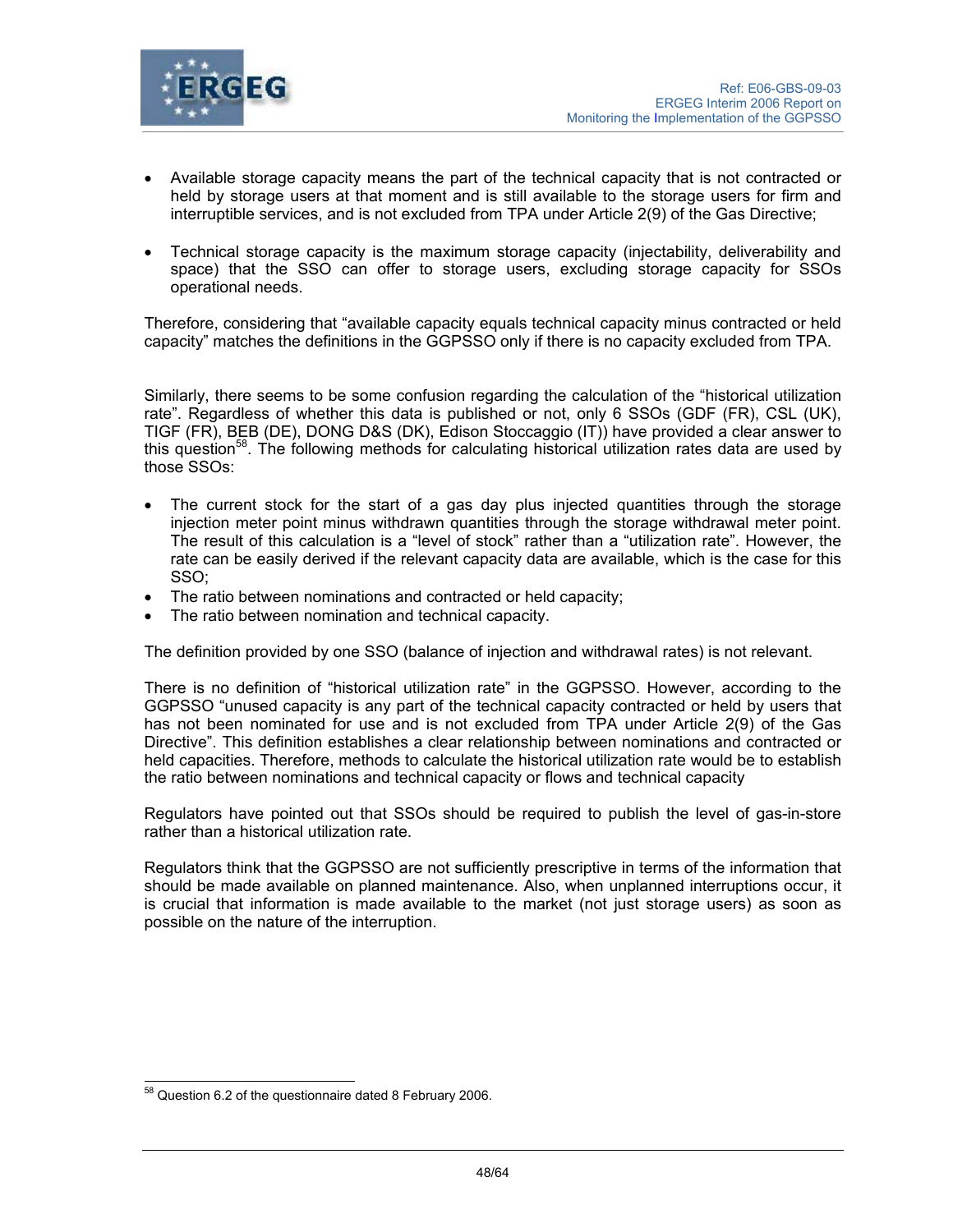

# **7.3.3 Overall assessment of compliance - Transparency requirements**

Progress has been made with regard to commercial information and capacity data. However, the average level of information is still far below what is required by the GGPSSO, in particular with regard to the aggregate use of storage. To make a complete assessment of this requirement storage users' views are necessary.

### *Commercial information*

There is more transparency on the commercial terms applied by European SSOs. However, there is still room for improvement to meet the GGPSSO requirements and the Directive. This would also concern some of the more detailed GGPSSO requirements, which are not necessarily reflected in national legislation. For instance, some SSOs should take steps to ensure that all the information is published not only in national language, but also in English, and that users have access to a storage tariff calculator.

### *Operational information*

Some SSOs use traffic lights. The GGPSSO explicitly require numerical data. Publishing the information using a system of traffic lights is not acceptable.

### *Capacity data*

Comparing with last year, a significant number of additional SSOs publish capacity data. However, these very important requirements may be implemented in the letter, but not always in the spirit of the GGPSSO. The data published by SSOs sometimes do not meet the GGPSSO definitions, and it is unclear that the information is published in a "timely manner" in order to meet users' needs.

#### *Aggregate use of storage*

Some progress has been made since the last monitoring exercise as 5 new companies publish this information. However 22 SSOs out of 31 do not publish aggregated inflows and outflows and historical utilization rates. 8 SSOs do not publish this information although they have more than three users.

Regarding the implementation of the "three-minus rule", the GGPSSO state that *"information should always be published by the SSO when three or more users have been allocated capacity by virtue of contractual or any other similar arrangements, excluding capacities the portion used for production operations and, excluding capacities reserved exclusively for transmission system operators in carrying out their functions"*. As stated in the previous monitoring report, **this clearly does not automatically exclude the publication of data when a SSO has less than three users. The non-publication is an option.** 

Where published, the data, again, are not always consistent and cannot be compared easily.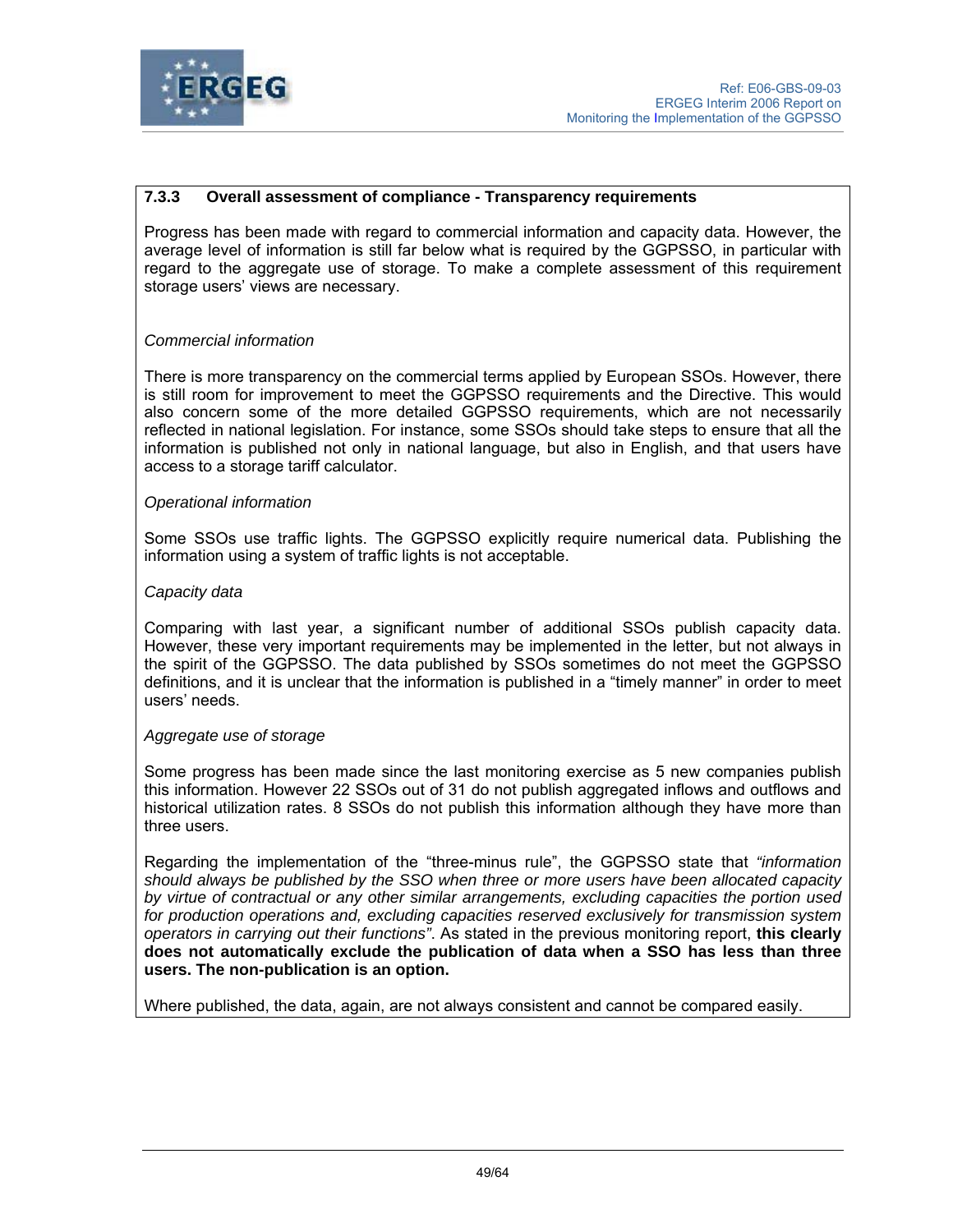

### **Questions to storage users**

- Commercial information
	- o How easily can you find commercial and technical information? For example, are there instances where information can only be accessed through a search engine, or where access entails compulsory registration, or the use of cookies?
	- $\circ$  Is the information available precise enough? Is it made available in a user-friendly way?
- Operational information
	- o Is the information available precise enough? Is it disclosed in a timely manner?
	- $\circ$  Should the definitions (capacity definitions) be reviewed to improve their specificity to help ensure consistency of application across the EU?
	- o Do you receive enough information on planned maintenance?
	- $\circ$  If unplanned interruptions have occurred, was the information made available in a way that has met your needs?
	- o Which improvements in the requirements would be useful?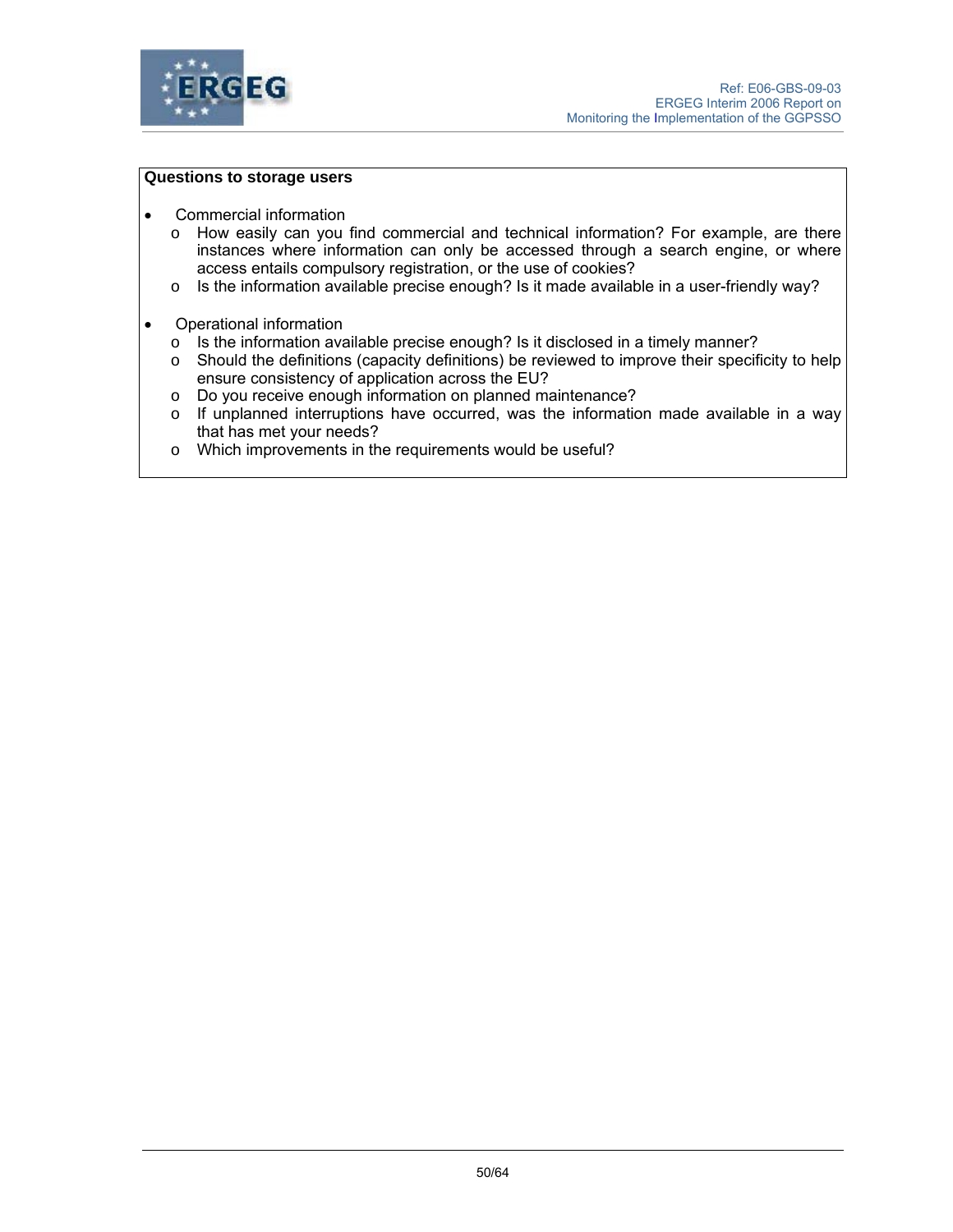

# **8 Secondary markets**

The first monitoring report stated that "Secondary markets are very important for the development of competition in storage services as they can help to improve the availability and use of storage capacity which is a prerequisite for the development of gas to gas competition - especially in cases of congested storage capacity."

The GGPSSO include the following requirements:

- 9.1: the SSO shall allow bundled and unbundled services to be freely tradable, (…), develop standardised contracts and procedures,(…) and recognize the transfer of rights (…). SSOs must allow the new owner to aggregate such storage capacity with its existing storage capacity (…)
- 9.2: Once there is a market demand SSOs shall provide cost-reflective services
- 9.3: SSOs shall meet the following timetable
	- o 1 April 2005: bulletin board without title transfer
	- o 1 April 2006: implementation of the other provisions to allow for title transfer. Where substantial IT developments are needed the implementation of the other provisions shall be no later than 1 December 2006

The first monitoring report concluded that "the development of secondary markets of storage capacities in the EU is still limited. This further reduces the use of storage capacity."

#### **8.1 Assessment of compliance against 9.1 (allow and facilitate bundled and unbundled services to be freely tradable)**

## **8.1.1 Trade of bundled and unbundled services**

The trade of bundled and unbundled services was required for 1<sup>st</sup> April 2005. On 1<sup>st</sup> April 2006:

- 22 SSOs say they have fully implemented this requirement: Stogit (IT), EON Ruhrgas (DE), MOL (HU), CSL (UK), VNG (DE), RWE Transgas (CZ), RWE DEA (DE), OMV(AT), BEB (DE), NAFTA (SK), EWE (DE), RWE Energy (DE), DONG (DK), RAG (AT), Fluxys (BE), SSE (UK), Edison Stoccaggio (IT), E.ON Avacon (DE), Gas Union (DE), EEG (DE), E.ON Thueringer (DE), BP (NL);
- 9 SSOs indicate they do not allow secondary trading or allow only trading of bundled services: Gaz de France DGI (FR)<sup>59</sup>, Wingas (DE)<sup>60</sup>, Enagas (ES)<sup>61</sup>, TIGF (FR)<sup>82</sup>, Bayerngas (DE)<sup>63</sup>, NAM (NL)<sup>64</sup>, swb Netze (DE), STEAG (DE), E.ON Hanse (DE).

 $\overline{a}$  $59$  Only trading of bundled services, this SSO will comply by the end of 2006.

 $60$  No answer.

 $61$  In Spain, secondary trading of capacity is not permitted by law.

 $62$  Only trading of bundled services, this SSO will comply by the end of 2006.

<sup>&</sup>lt;sup>63</sup> No secondary trading.

 $64$  NAM is looking into developing secondary trading between current users (there are currently 5).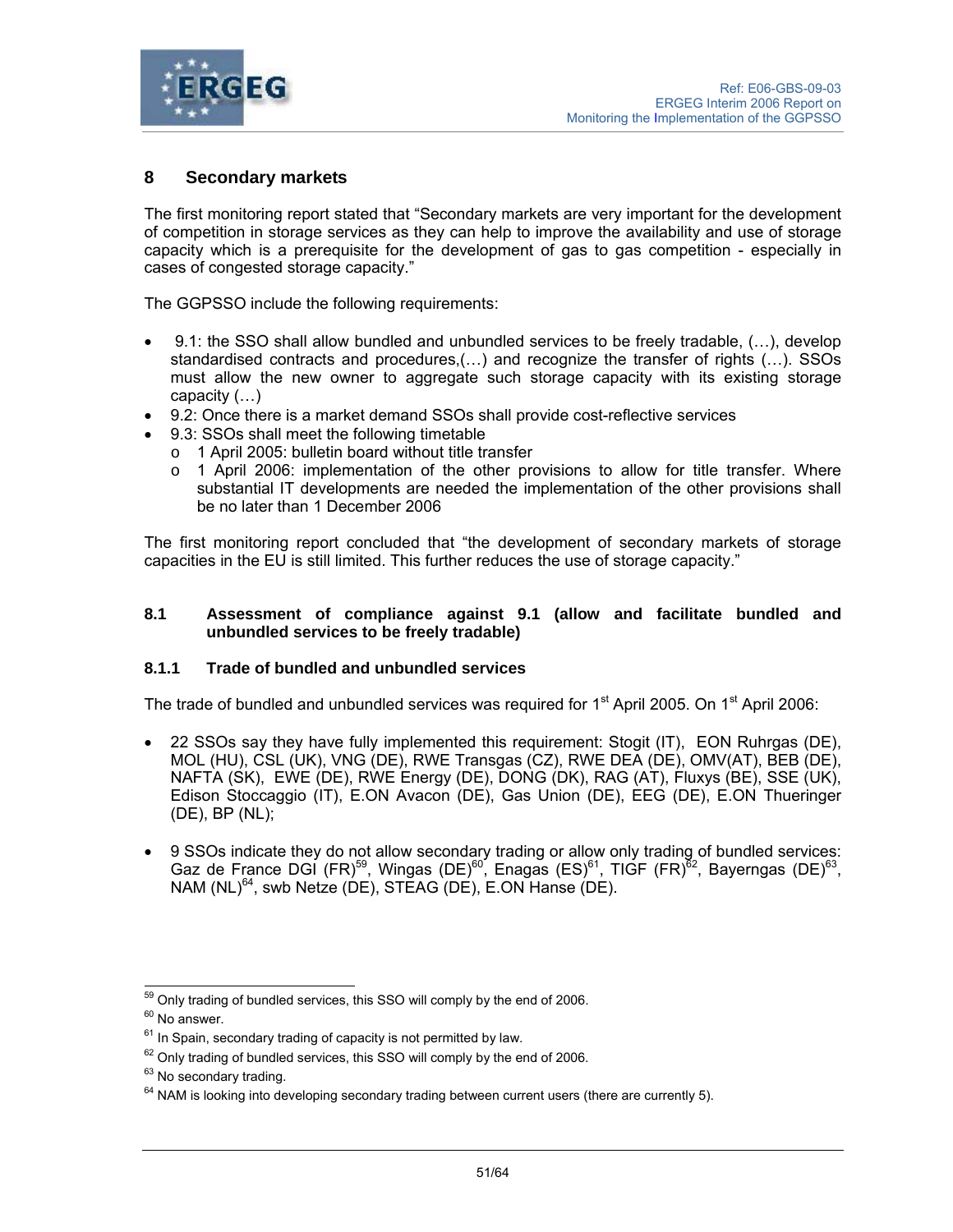

In Austria, RAG indicated that it prefers to concentrate on services in the primary market until the secondary market develops; OMV considers that since there is enough capacity on the primary market, no further steps are necessary to facilitate the development of secondary markets.

### *Comparison with the 2005 monitoring report results*

Three additional company allow the trade of bundled and unbundled services: EON Ruhrgas (DE), E.ON Avacon (DE) and EEG (DE).

## **8.1.2 Trade of gas in store**

The GGPSSO do not require explicitly to allow and facilitate secondary trading of gas in store. However, as the issue has been raised in several instances by storage users, the question was asked of SSOs in the 2006 questionnaire.

All SSOs allow to trade gas in store with the exception of 6 SSOs: Wingas (DE), swb Netze (DE), STEAG (DE), E.ON Thueringer (DE), Bayerngas (DE) and BP (NL)<sup>65</sup> have not answered.

# **8.1.3 Aggregation of capacity**

The GGPSSO also requested SSOs to allow the new owner to aggregate secondary storage capacity with its existing storage capacity operationally:

- 18 SSOs indicate that they comply: Stogit (IT), Gaz de France DGI (FR), EON Ruhrgas (DE), MOL (HU), CSL (UK), VNG (DE), OMV (AT), RWE DEA (DE), BEB (DE), NAFTA (SK), RWE Energy & KST (DE), RAG (AT), DONG (DK), SSE (UK), Edison Stoccaggio (IT), NAM (NL), EEG (DE), E.ON Thueringer (DE);
- 4 do not : Wingas (DE), TIGF (FR)<sup>66</sup>, Fluxys (BE)<sup>67</sup> and E.ON Avacon (DE)<sup>68</sup>;
- 7 have not answered: RWE Transgas (CZ), EWE (DE), Bayerngas (DE), swb Netze (DE), Gas Union (DE), STEAG(DE) and BP (NL)<sup>69</sup>.

#### **8.1.4 Implementation of standardized contracts and procedures**

With regard to the implementation of standardized contracts and procedures:

- 21 SSOs indicate that they comply: Stogit (IT), Gaz de France (FR), EON Ruhrgas (DE), MOL (HU), CSL (UK), VNG (DE), RWE Transgas (CZ), OMV (AT), BEB (DE), NAFTA (SK), EWE (DE), RWE Energy (DE), DONG (DK), Fluxys (BE), SSE (UK), Edison Stoccaggio (IT), Gas Union (DE), EEG (DE), E.ON Thueringer (DE), E.ON Hanse (DE), BP (NL);
- 3 SSOs indicate that they do not comply: Wingas (DE), Enagas (ES), RAG (AT);

 $\overline{\phantom{a}}$ 

 $^{65}$  This SSO indicated that it has no demand for this service.<br> $^{66}$  This SSO indicated that it will introduce it in 2006.

 $67$  This SSO indicated that it will introduce it in 2006.

<sup>&</sup>lt;sup>68</sup> This SSO indicated that it will introduce it in 2006.

<sup>&</sup>lt;sup>69</sup> This SSO indicated that it has no demand for this service.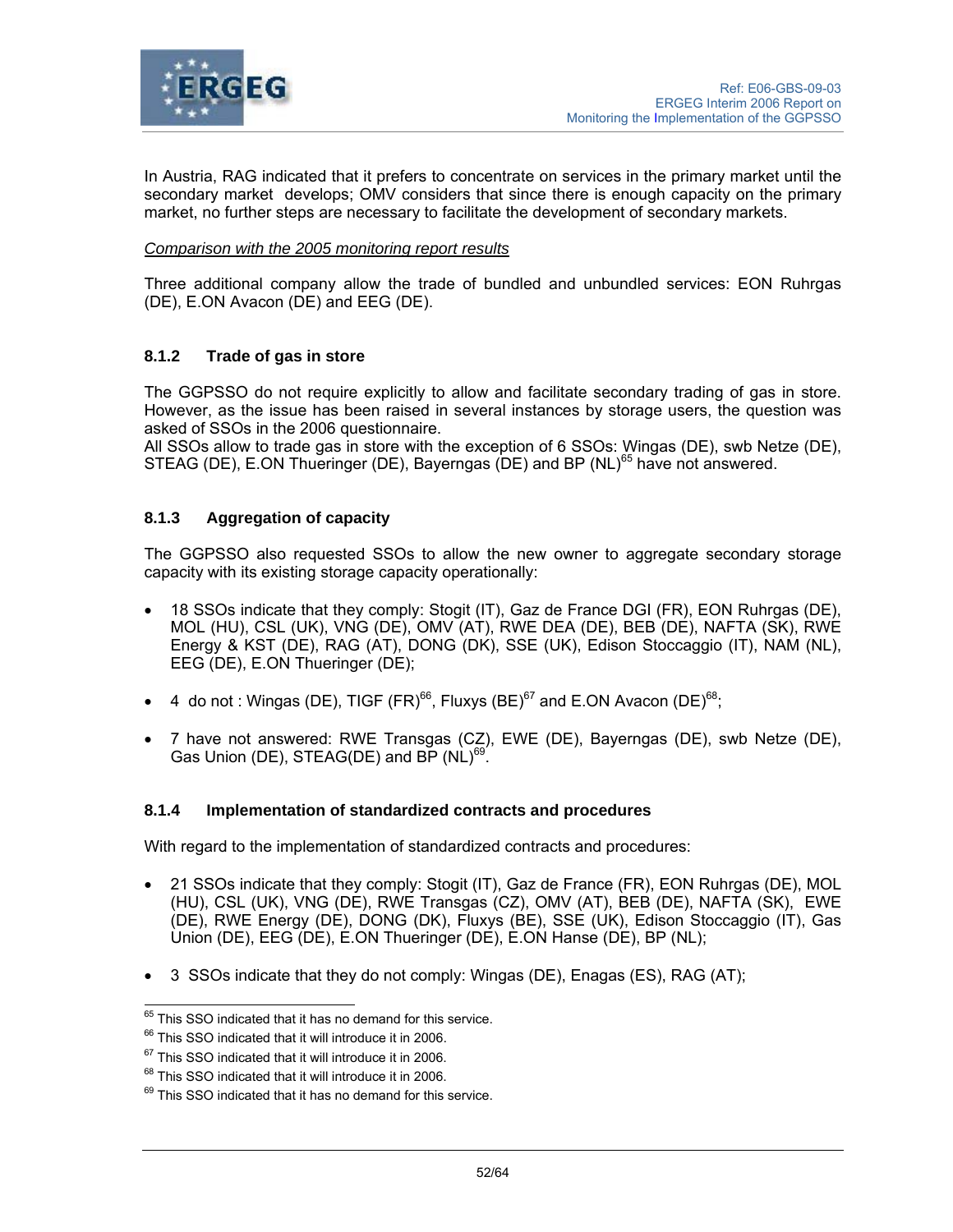

• 7 have not answered: TIGF (FR), RWE DEA (DE), Bayerngas (DE), NAM (NL), E.ON Avacon (DE), swb Netze (DE), STEAG (DE).

## *Comparison with the 2005 monitoring report results*

Trade of gas in store, aggregation of capacity and implementation of standardized contracts and procedures were not looked at in 2005.

### **8.1.5 Implementation of specific measures**

Most SSOs have not taken particular steps to facilitate secondary trading of storage capacity.

Recent steps taken by SSOs include :

- Gaz de France DGI (GDF) publishes user's reference subject to their authorization- so that potential buyers/sellers can easily be identified;
- VNG has launched a secondary storage internet capacity trading platform (STORE-X) on February 2006, around 15 users of this platform were recorded but no trade. Two other SSOs mentioned their willingness to participate to this system including E.ON Ruhrgas.

#### **8.2 Assessment of compliance against 9.2 (implementation of an electronic platform or a bulletin board)**

On 1<sup>st</sup> April 2006:

- Only 11 SSOs say that they have implemented this requirement: Gaz de France DGI (FR), E.ON Ruhrgas (DE), CSL (UK), VNG (DE), RWE Transgas (CZ), BEB (DE), NAFTA (SK), RWE Energy (DE), DONG (DK), SSE (UK) and NAM (NL).
- 15 SSOs do not have a bulleting board for secondary trading: Stogit (IT),Wingas (DE), MOL (HU), Enagas (ES), TIGF (FR), OMV (AT), EWE (DE), RAG (AT), Fluxys (BE), Edison Stoccaggio (IT), EEG (DE), STEAG(DE), E.ON Thueringer (DE), E.ON Hanse (DE), BP (NL). Fluxys (BE) has indicated that it would comply in 2007;
- 5 SSOs have not answered: RWE DEA (DE), Bayerngas (DE), E.ON Avacon (DE), swb Netze (DE), Gas Union (DE).

Stogit (IT) does not have any bulletin board due to new regulatory commitments. TIGF (FR) publishes the name of shippers, with their authorization, willing to exchange capacity on the secondary market (see above).

#### *Comparison with the 2005 monitoring report results*

Only one additional SSO allows the trade of bundled and unbundled services (NAFTA (SK)).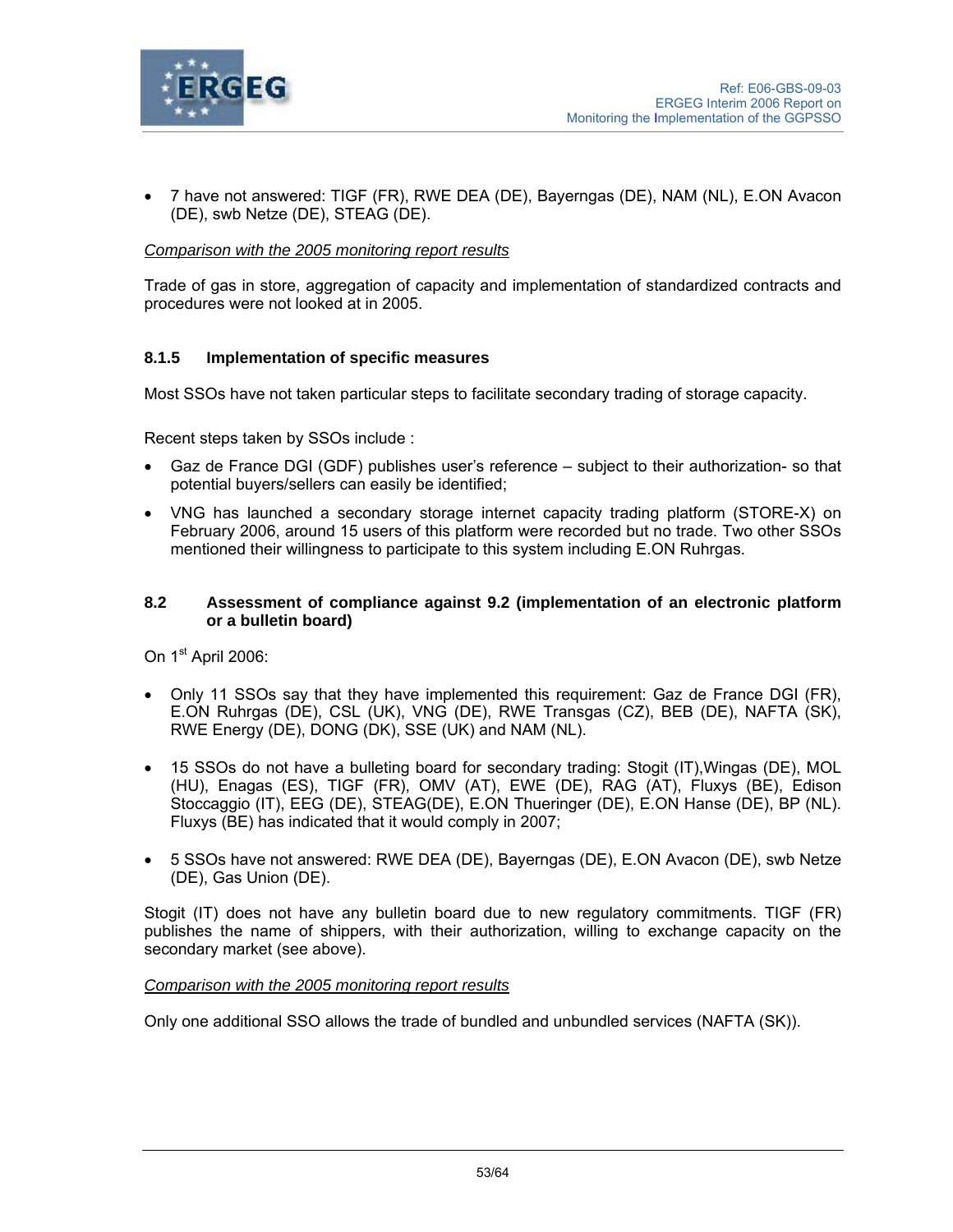

### **8.3 Assessment of compliance against 9.4 (full implementation of the other provisions to allow for title transfer)**

On 1<sup>st</sup> April 2006:

- 21 SSOs say that they have implemented this requirement: Stogit (IT), Gaz de France DGI (FR), E.ON Ruhrgas (DE), MOL (HU), CSL (UK), VNG (DE), RWE Transgas (CZ), RWE DEA (DE), BEB (DE), NAFTA (SK), RWE Energy (DE), DONG (DK), Fluxys (BE), SSE (UK), Edison Stoccaggio (IT), NAM (NL), EEG (DE), E.ON Thueringer (DE), E.ON Hanse (DE), OMV (AT), RAG (AT).
- 4 SSOs say that they have not implemented this requirement: Wingas (DE), Enagas (ES), TIGF  $(FR)^{70}$ , E.ON Avacon  $(DE)^{71}$ .
- 6 SSOs have not answered or have answered that the title transfer was not applicable: OMV (AT), EWE (DE), Bayerngas (DE), swb Netze (DE), Gas Union (DE), STEAG (DE), BP (NL).

# **8.4 Number of trades**

A very limited number of users traded capacity between 15 March 2005 and 8 March 2006: Stogit (IT) reported more than 20, Gaz de France DGI (FR), 6 users and 9 trades; E.ON Ruhrgas (DE), 4; MOL (HU), 2; CSL (UK), 10, Edison Stoccaggio (IT), 2; E.ON Hanse (DE), 1.

RWE Transgas (CZ), RWE DEA (DE), RWE Energy (DE), Bayerngas (DE) and BP (NL) did not answer or answered that the number of trades was unknown.

# **8.5 Input from NRAs' National Storage Reports**

In the first monitoring report, regulators stressed the importance of secondary trading to better meet storage users needs.

Regulators have pointed out the limited development of secondary markets (in most countries) and some possible reasons for this being the case:

- the gas market is not liquid enough;
- the law does not allow for secondary trading ;
- allocation rules in the primary market may impede secondary trading;
- some storage operators only allow secondary trade after being consulted;
- some SSOs see no need to promote secondary trading as they have available storage; capacity.
- some SSOs do not permit trade of gas in store.

 $\overline{a}$  $70$  TIGF (FR) plans to implement it by July 2006.

 $71$  E.ON Avacon (DE) plans to implement it by December 2006.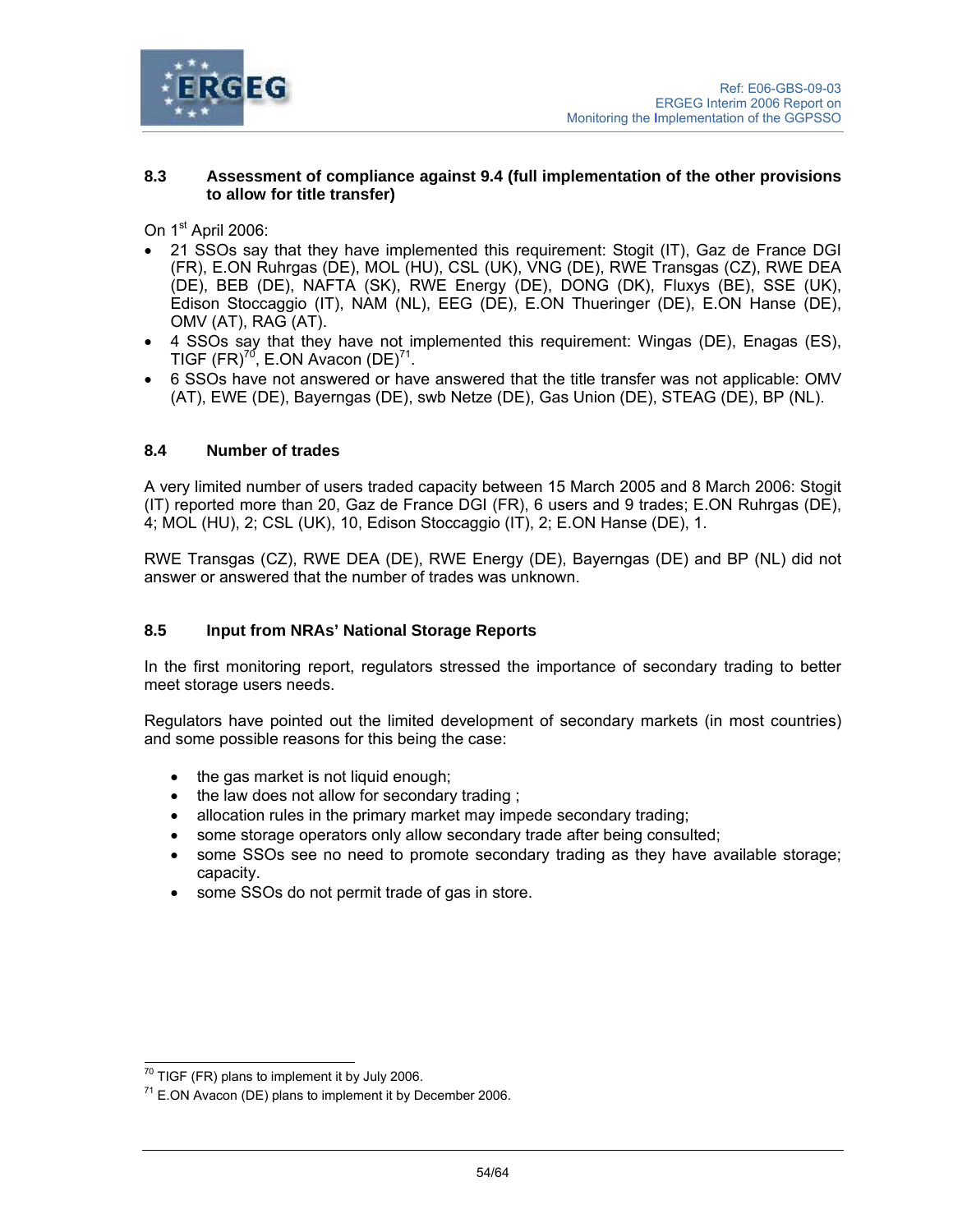

## **8.6 Overall assessment of compliance – Secondary markets**

In the last monitoring report, the regulators have stressed the importance of secondary markets, their limited development and the need to fulfil the GGPSSO requirements in this respect. These secondary markets are however still limited.

This lack of development can be explained by the small number of storage users in the primary market. However, SSOs must implement measures to facilitate secondary trading: companies having implemented an electronic platform or a bulletin board are still a minority although this measure facilitates greatly trade and is a requirement of the GGPSSO. In addition, some companies do not allow to trade gas in store that is a major impediment to capacity trading.

## **8.7 Questions for storage users**

- What are the main impediments to secondary trading and what can be the other requirements to favour its development?
- How can standardized contracts and procedures for the secondary market (where they exist) be improved?
- Are rules for trade of gas in store consistent with capacity trading? If not what can be changed in these rules?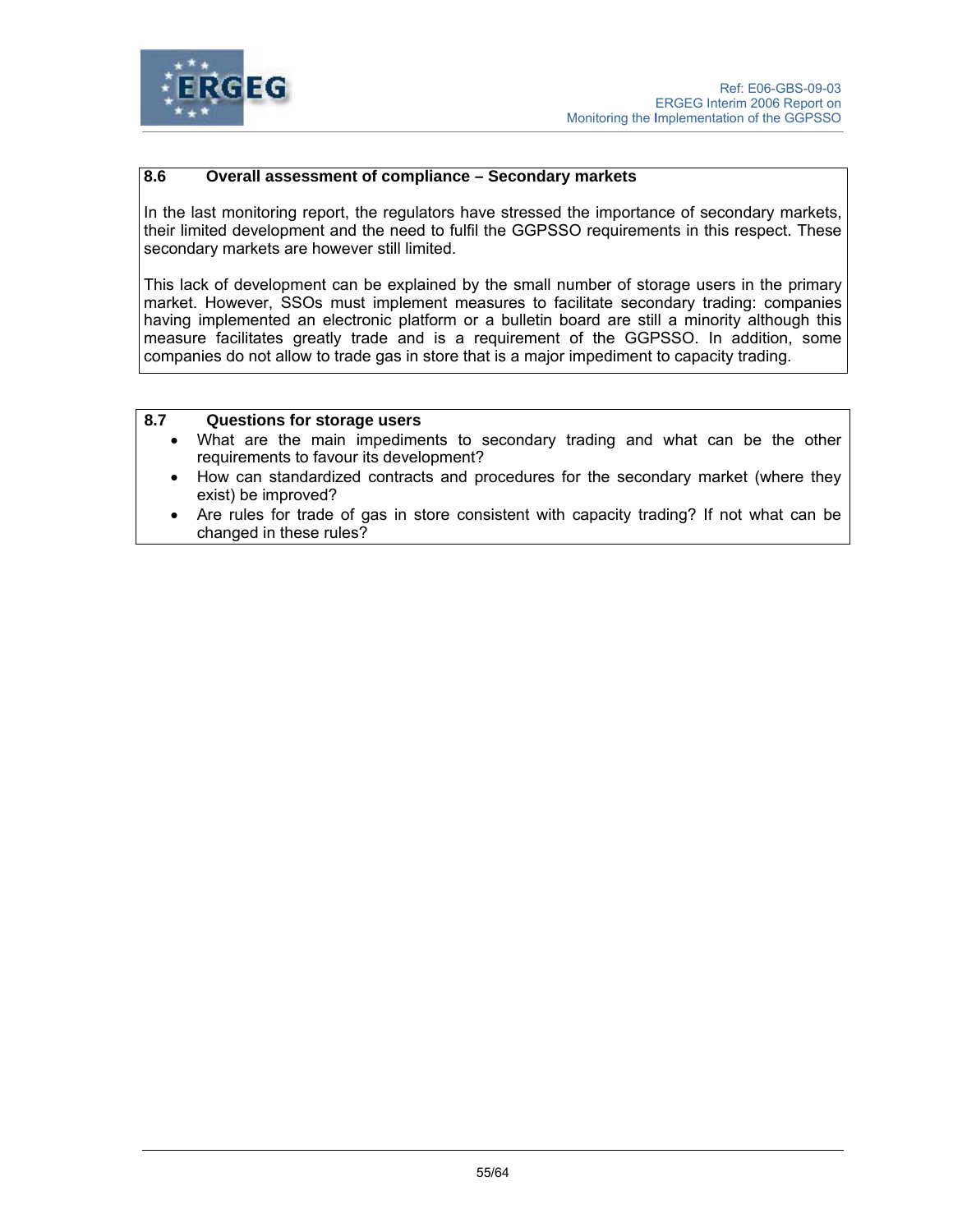

# **Annex 1 – IMPLEMENTATION OF THE GGPSSO BY OTHER SSOs NOT INCLUDED IN THE MONITORING REPORT**

# **a. Facilities exempt from TPA**

## **Latvijas Gaze (Latvia)**

Latvia meets the criteria of an emerging gas market, the Latvian parliament passed the Energy Law providing for postponement of market opening (including access to the storage) till January 1, 2010.

The Latvijas Gaze's answers to the 2006 questionnaire are presented hereafter:

- The Energy Law charges the Regulator to approve the code prepared by the system operator on utilization of the storage, which shall be objectively grounded, economically reasonable, fair, equal, open and accessible to all system users and candidates who request access to the respective system.
- No storage code and no storage contracts are in place in Latvia.
- There is no available capacity till December 31, 2015. Moreover, in order to meet growing demands it has been discussed possibility of expansion of the storage from 2.3 Bcm of working gas to 3.2 Bcm. If expansion will take place there might be available capacity, however there is no firm decision regarding expansion made.
- All tariffs (gas transmission, storage, distribution and sales) in Latvia are regulated and are available together with other relevant information on the web page of Public Service Regulation Commission and web page of Latvijas Gaze.
- There is no legal act that regulates capacity allocation mechanism, however, the priority for capacity allocation is for volumes of gas used for needs of Latvian customers because under current supply scheme in the period of the highest demand of gas (autumn, winter, spring) gas customers in Latvia can receive gas only from the storage and not from the pipeline.
- There had not been cases of contractual congestion and currently there are no plans for solutions. To avoid congestion situations in the future expansion of the storage in the future is considered

## **Transco LNG (UK)**

Transco LNG Storage operates 4 LNG facilities in the UK (2,807 GWh). Transco LNG Storage has an exemption from TPA provisions under national legislation (the Gas Act). For that reason, Transco LNG Storage is not included in the main analysis.

However Transco LNG responded both to the 2005 and 2006 questionnaires, which has allowed ERGEG to gather information on the SSO:

- Transco LNG has a standard storage contract. The last consultation regarding the contract, or Uniform network Code, dates back to some time, but users can raise a Modification Proposal to change terms at any time. The standard storage contract is approved by the Great Britain's NRA Ofgem;
- Capacity will be available from 1 May 2006, following the annual tender process held in March: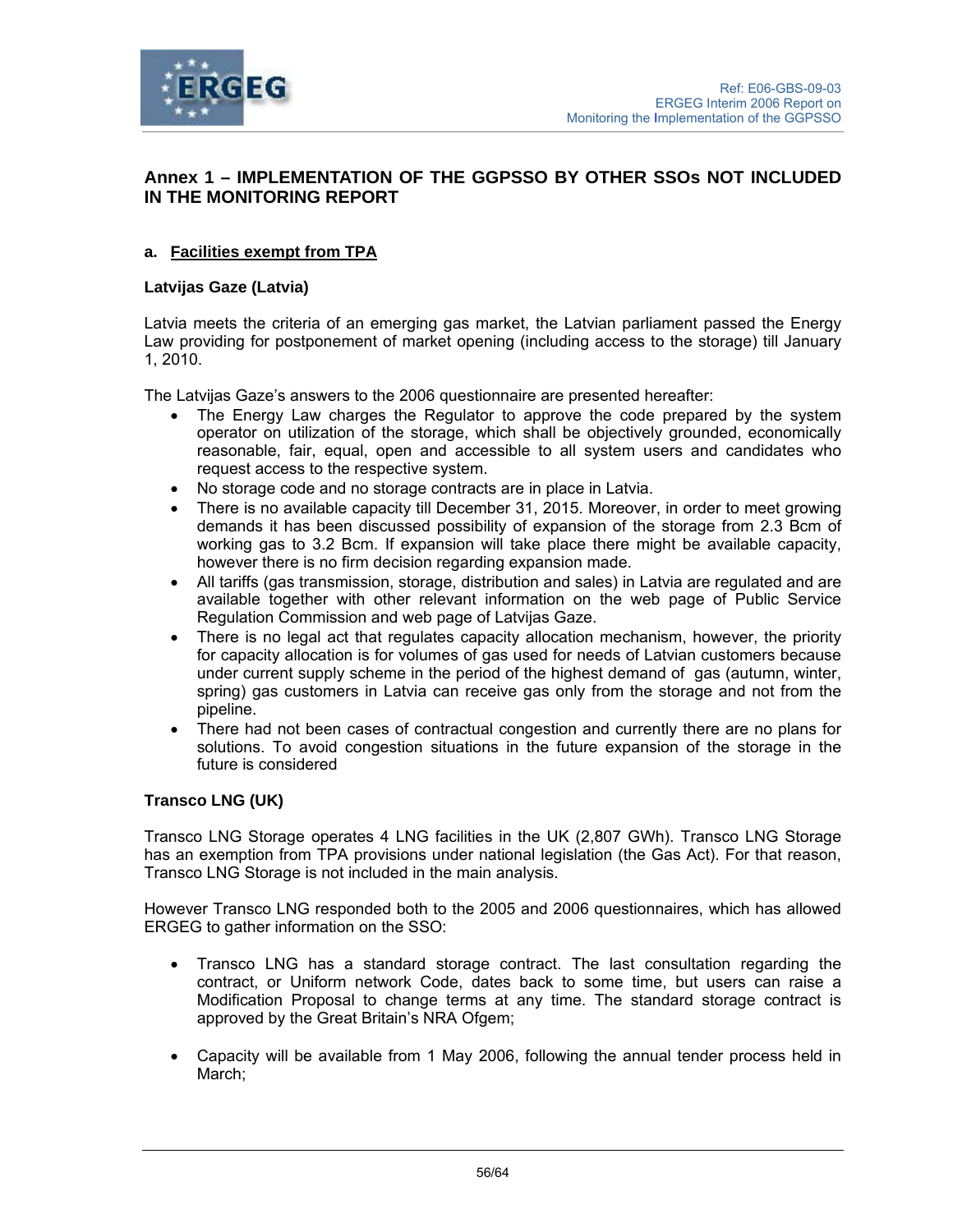

- Transco complies with the transparency requirements of the GGPSSO (all the data, including operational information, are published as required by the GGPSSO);
- Transco LNG offers all services required by the GGPSSO except short term services, which are however impossible to implement due to clearly defined technical constraints. Services offered are described in the Uniform Network Code and subject to consultation and regulatory approval;
- The capacity allocation mechanism is regulated and included in the Uniform Network Code approved by Ofgem. The TSO has the right to pre-emption in order to satisfy their Transporter obligations. The remaining capacity is offered to users via auctions;
- A Use-it-or-lose-it (UIOLI) mechanism is used to discourage hoarding and facilitate reutilisation and trade of storage capacity, and secondary trading via bulletin board is facilitated;
- Confidentiality is unlikely to be an issue as the SSO is completely separate from a supply and/or production company. In any case, databases are kept separate, a code of conduct and a compliance programme are implemented and the effectiveness of these arrangements are implemented by Ofgem:
- Transco LNG's, electronic bulletin board and efficient account management facilitate secondary trading. Transco LNG allows the title transfer for both bundled and unbundled capacities, allows the new owner of capacity to aggregate such capacity operationally, and allows trade of gas-in-store. The rules addressing secondary capacity trading are included in the Uniform Network Code, and are therefore published and approved by NRA Ofgem. During the year 15 March 2005 to 8 March 2006, there were 41 secondary capacity trades by 8 counterparties.

## **b. Facilities not yet fully operational**

## **Deutsche Essent (Germany)**

Deutsche Essent's facility is very new and was therefore not taken into account in the main analysis $72$ . However Deutsche Essent did answer the 2006 questionnaire, which allowed ERGEG to gather some information on the facility.

- Deutsche Essent is in the process of creating a standard storage contract which will involve proper consultation with users and will be forwarded to the German NRA BNetzA;
- capacity has been entirely booked by the facility's sole user until January 2010. The user has the option to extend its contract for another 5 years. currently zero;
- commercial terms and condition, as well as operational data required by the GGPSSO will be published on Essent's website as of 1 April 2006. Some information is confidential due to the "minus 3 users" rule;

 $\overline{a}$  $^{72}$  The facility is (also) connected to the Dutch grid and can be used for storage services in the Dutch market.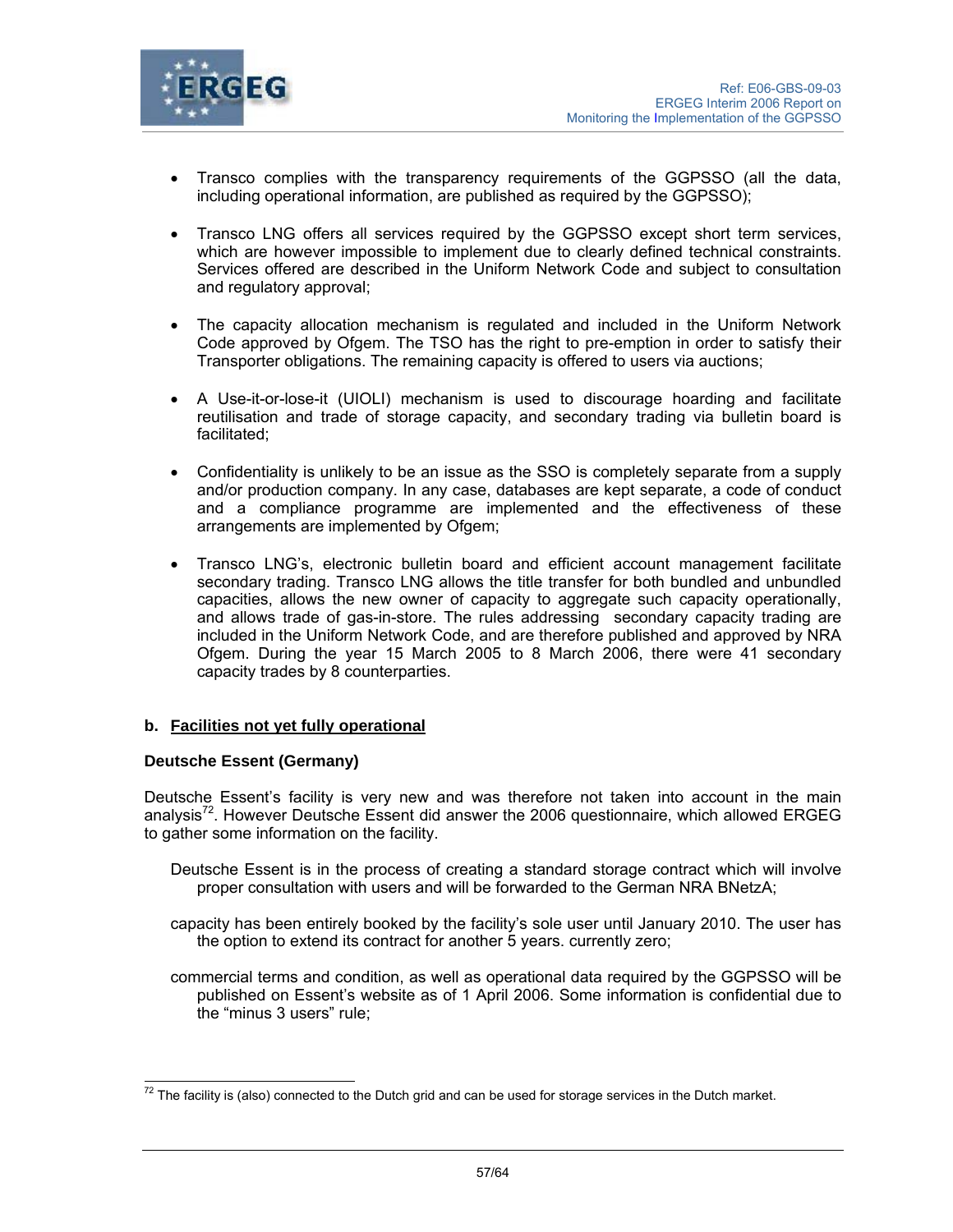

- Deutsche Essent offers all services required by the GGPSSO except for short term and interruptible services. Essent's facility is small (maximum working capacity of 186 mcm), which it states would make the offer of all services disproportional; the facility is also very new;
- for capacity allocation, Deutsche Essent uses the "allocate as nominated" rule; since Deutsche Essent only has one customer which has booked capacity until 2010, it does not use priority rules;
- although a code of conduct has not yet been implemented, Deutsche Essent plans on implementing the code of conduct currently being developed by GSE; this code of conduct will cover the obligations to have separate databases and to develop IT systems separately and the prohibition on passing privileged information to affiliates; a compliance officer will be put in place to supervise the code of conduct;
- Deutsche Essent does not allow title transfer for both bundled and unbundled capacities, does not allow the new owner of such capacity to aggregate capacity operationally, and does not allow trade of gas-in-store; rules for secondary capacity trading are still under construction and for the time being secondary capacity trading has not begun.

## **E.ON Gas Sverige (Sweden)**

E.ON Gas Sverige, referred to as Sydkraft AB in the first monitoring report, is the holder of the only storage facility in Sweden at Skallen (8.5 mcm of working gas).As was reported in the first monitoring report, Skallen was initially used as a demonstration facility due to some measurements and availability problems. It is planned to open for effective commercial use on 1 May 2006. E.ON Gas Sverige therefore has not made any changes in their routines and implementation regarding the GGPSSO up until 1 April 2006. After the commercial opening of the storage E.ON Sverige has stated that they, as far as possible considering the size of the storage, will act according to the GGPSSO and to improve services. Tariffs for access to the storage facility will be regulated ex-post by STEM, Sweden's national regulatory authority.

## **c. National legislation regarding storage not yet finalised**

## **POGC (Poland)**

On 3 May 2005 new legislation providing the TPA rule in the field of storage services entered into force in Poland. The act also authorized the Minister of the Economy to determine in secondary legislation specific terms and conditions of functioning of the gas sector. This ordinance has not been drafted so far and therefore the conditions referring to the use of storage capacities are not defined in detail at this stage.

On the 1st February 2006, POGC was granted a license for storage activities. The company, however, does not yet have the status of Storage System Operator, as specifies in the Energy Law. POGC has contracts for "gas delivery to the client gate", it does not provide storage services on the basis of separate contracts. Currently, the preparatory works necessary to establish an internal division responsible for storage are done. The company is also working on storage code and standard storage contract.

The answers to the 2006 questionnaire are presented hereafter:

• POGC is a main player in production, import and trade of natural gas in Poland. The SSO is not a separate legal entity yet. Databases are not kept separate.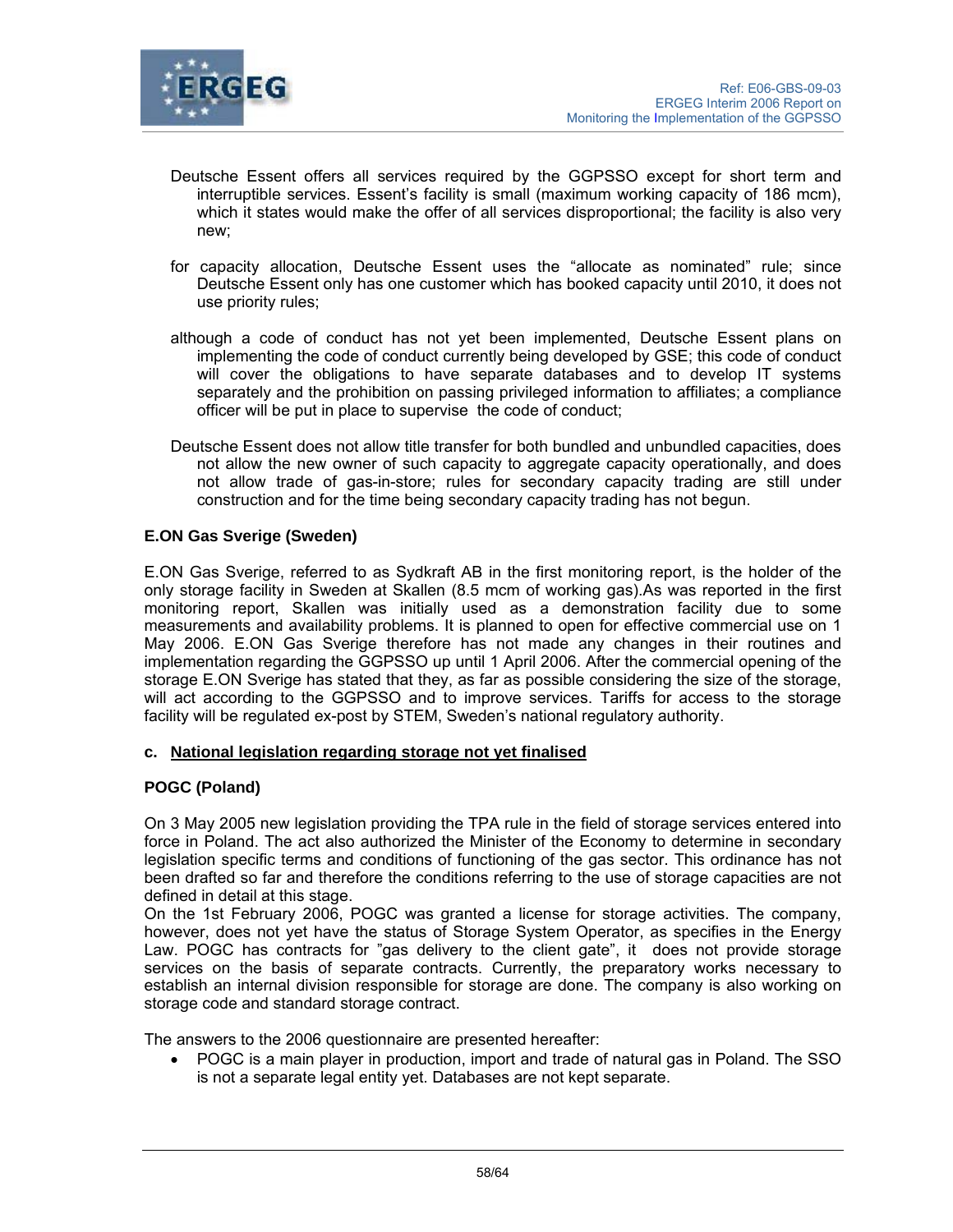

- All storage capacity is used for gas production processing and for the needs of POGC's clients who signed contracts for "gas delivery to the client gate".
- There is no standard storage contract/storage code yet. Up till now there were no consultations with users on this subject.
- There is no capacity allocation mechanism. Although there is no standard storage contract, in case of physical congestion the following suctions are adopted: interruptible supply contracts and reductions in supplies to large customers according to contractual arrangements.
- In January 2006, POGC SA filed a tariff application with the Energy Regulatory Office (national regulatory authority) which specified a bundled service tariff. The tariff was approved on the  $17<sup>th</sup>$  of March and will be valid tiil the end of December 2006.
- There is no secondary market yet.\*

### **d. GGPSSO may not apply to facilities**

#### **Nova Naturgas (Sweden)**

Nova Naturgas is the owner of a transmission pipeline and thus holds line-pack. The new Swedish Natural Gas Act entered into force on 1 July 2005 and line-pack is now equal to storage according to Swedish legislation. However, Nova Naturgas argues that the GGPSSO are not adjusted for the specificities of line-pack and the Swedish market model, and that some of the questions in the questionnaire therefore are irrelevant and that some of the answers might be misleading if these circumstances are not taken into consideration. Nova Naturgas therefore was not taken into account in the main analysis. However, Nova Naturgas answered both the 2005 and 2006 questionnaire, which has enabled ERGEG to gather some information on the SSO.

- Access to Nova Naturgas' storage system is provided on a regulated basis; as of 1 March 2006, there was one user;
- Nova Naturgas has a standard storage contract which involved an open consultation with a sort of public announcement;
- technical capacity amounts to 3.5 mcm. Some of this capacity may be available;
- commercial terms and conditions are published on Nova Naturgas' website; the publication of operational data is the responsibility of the System Balance Provider and Nova Naturgas therefore considers related questions not applicable; some data is confidential due to the "minus 3 users" rule;
- Nova Naturgas offers bundled services and injection/withdrawal possible at any time; there are no minimum capacity thresholds for these services and the services are not separately charged; the other services required by the GGPSSO would not be consistent with the balancing regime of the interconnected gas system and are not applicable in the case of linepack; users were last consulted with regard to services in December 2005;
- Nova Naturgas communicates available capacities on a daily basis to the System Balance Provider, which offers capacity to individual Balance Providers; a first come first served mechanism designed by the System Balance Provider and subject to open consultation is applied to allocate capacity. In case of congestion a pro-rata mechanism designed by the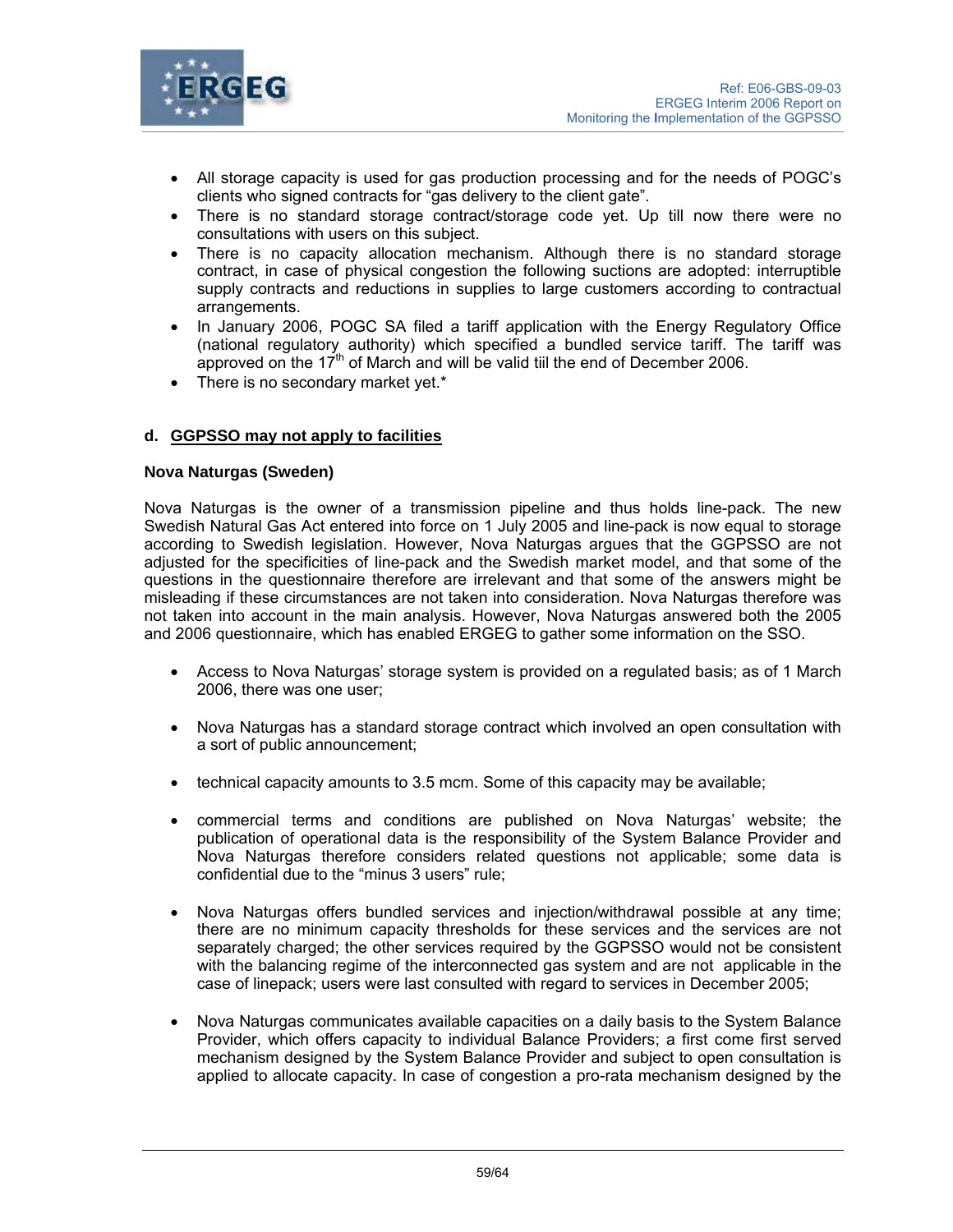

System Balance Provider is applied; Nova Naturgas considers questions concerning the release of unused day-ahead capacity as not applicable;

- Nova Naturgas has a code of conduct covering the obligation to keep databases related to storage separate and monitored by a relevant NRA; Nova Naturgas states that the question of whether privileged information is passed to affiliates is not applicable;
- Nova Naturgas states that questions concerning the development of secondary markets are not applicable.

## **Exxon Mobil (Germany)**

There are doubts as to whether Exxon Mobil Production Deutschland, to which the questionnaire was addressed, or any of its affiliates, is a storage operator in the sense of the GGPSSO or of the Directive.

Exxon Mobil Production Deutschland provides technical services to SSOs and pipeline operators, but has neither the function nor the legal responsibility to operate a storage facility in a commercial role.

Exxon Mobil Gasspeicher Deutschland has stakes in 5 storage facilities, but:

- its share of the first facility in Dotlingen is used exclusively for production operations and is therefore exempt from TPA under the terms of the Directive;
- all of the capacity at the three facilities Exxon Mobil Gasspeicher Deutschland has a stakes in at Reitbrook, Breitbrunn and Eggstatt has been leased to third parties – the latter own most or all of the equipment necessary for operation of the facilities, and Exxon Mobil is prohibited from using the equipment or the leased facilities;
- the entire capacity at the Exxon Mobil Gasspeicher Deutschland's Schmidhausen facility has also been leased to a third party, which operates the facility in a commercial sense.

#### **Gaz de France Produktion Exploration Deutschland (Germany)**

Although Gaz de France Produktion Exploration Deutschland participated in last year's monitoring exercise, it failed to answer the 2006 questionnaire.

Gaz de France Produktion Exploration Deutschland considers itself a technical site manager, not a storage system operator in terms of the GGPSSO. It states that the specific usage of the storage facility - not least of all in terms of a possible sale of unused capacity to third parties - is entirely at the discretion of its contractual partner, who therefore holds the actual power of disposition over the storage facility.

#### **Gasspeicher Hannover (Germany)**

Gasspeicher Hannover states that its storage is not technically and/or economically necessary for providing efficient access to the system for the supply of customers, and therefore by definition not subject to the scope of article 19 Dir 2003/55/EC and section 28 of the Energy Industry Act (EnWG). In addition its storage is also used by the shareholders for fulfilling obligations under the German Energy Industry Act (EnWG) and the Gas Network Access Order (GasNZV) as well as in connection with production operations.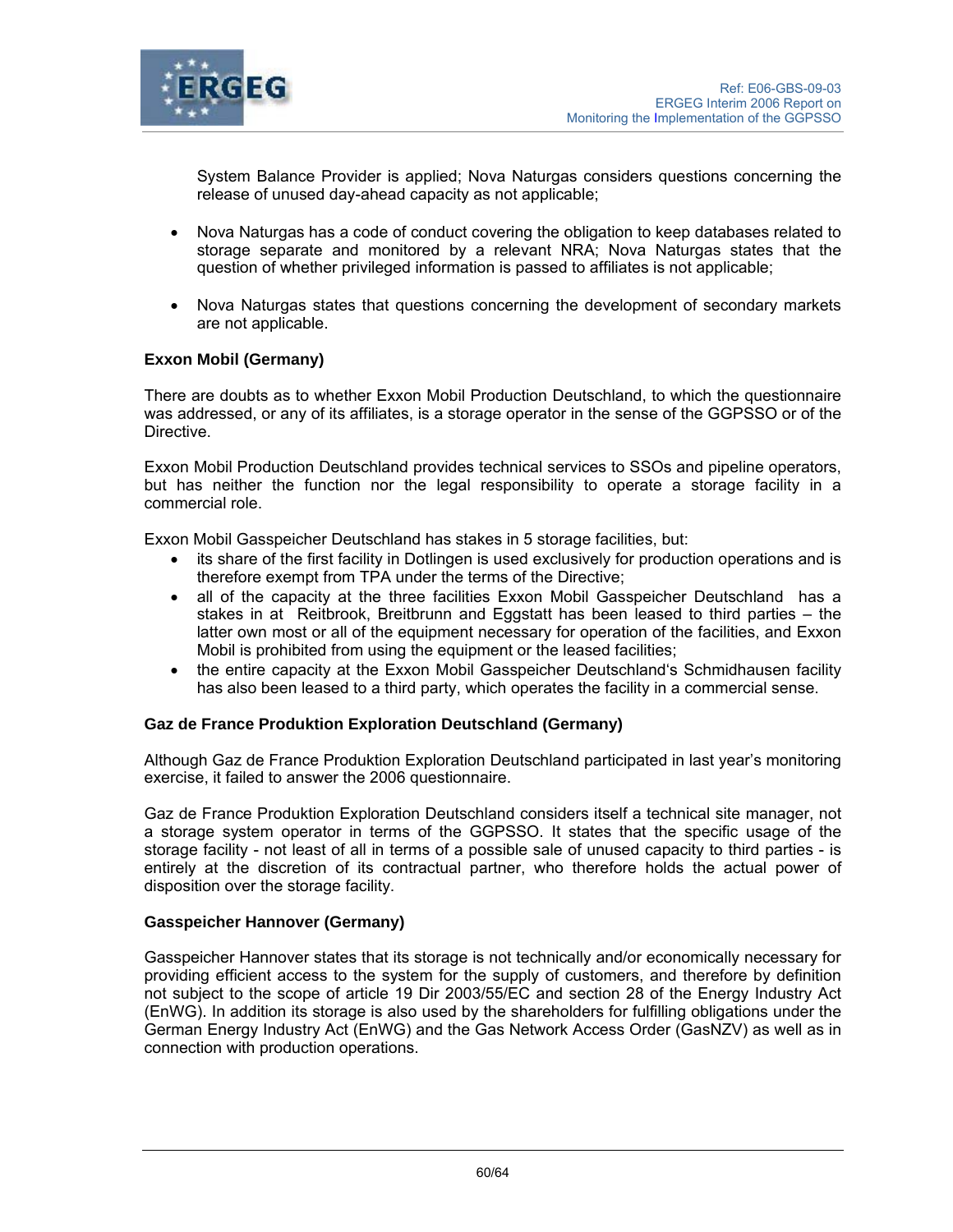

## **e. Other reasons for exclusion from the main analysis**

#### **Statoil (Germany)**

Statoil explained that it was unable to answer the questionnaire due to time constraints. It stated that the questionnaire would be completed by the end of March 2006. No answer has yet been received.

### **Gasag (Germany)**

Although Gasag (Germany) participated in last year's monitoring exercise, it failed to answer the 2006 questionnaire.

Gasag (Germany) considers that it is not obliged to comply with the GGPSSO that have no binding force. It also plans to provide storage access as far as possible, subject to the restrictions caused by the ongoing storage accident that hit its facility last year.

### **N-ERGIE (Germany)**

N-ERGIE jointly operates an underground gas storage facility (pore storage) with E.ON Ruhrgas under an "ownership in common" arrangement as defined in the German Civil Code. EON Ruhrgas owns a two-thirds interest in the storage facility, with the remaining third owned by N-ERGIE. Use of the facility is also split two-third/one-third between EON Ruhrgas and N-ERGIE. Technical operation and maintenance services are carried out by E.ON Ruhrgas AG, which is thus responsible for maintaining the performance of the storage facility and all technical aspects of storage operations.

N-ERGIE states that it will satisfy the legal requirements of section 28 of the German Energy Industry Act in respect of its share of the above-mentioned storage facility, taking account of the above-mentioned framework conditions. It adds that the implementation of additional requirements arising from the GGPSSO is currently being examined, also in consideration of N-ERGIE's agreements with E.ON Ruhrgas AG regarding the common gas storage facility.

When presented with the 2005 and 2006 questionnaires, N-ERGIE asked to be provided with version in German, inter alia for reasons of legal certainty. A German version of the questionnaire could not be provided, and as a result N-ERGIE answered neither the 2006 nor the 2005 questionnaire.

#### **Stadtwerke Kiel (Germany)**

Stadtwerke Kiel AG states that it was not involved in the process of agreement of the GGPSSO and does not currently observe these (non-binding) guidelines. Stadtwerke Kiel AG adds that it has very little available storage capacity (approx.  $35$  million m<sup>3</sup>) and that the implementation of the GGPSSO with their demanding requirements as regards publication and storage access would, at present, cause substantial costs for the company and be economically unreasonable. Stadtwerke Kiel AG points out that information on capacities available at its Kiel-Rönne storage facility and the main terms and conditions for storage access as required under section 28(3) of the German Energy Industry Act have been published on its website at www.stadtwerkekiel.de/Business/Gasspeicherung).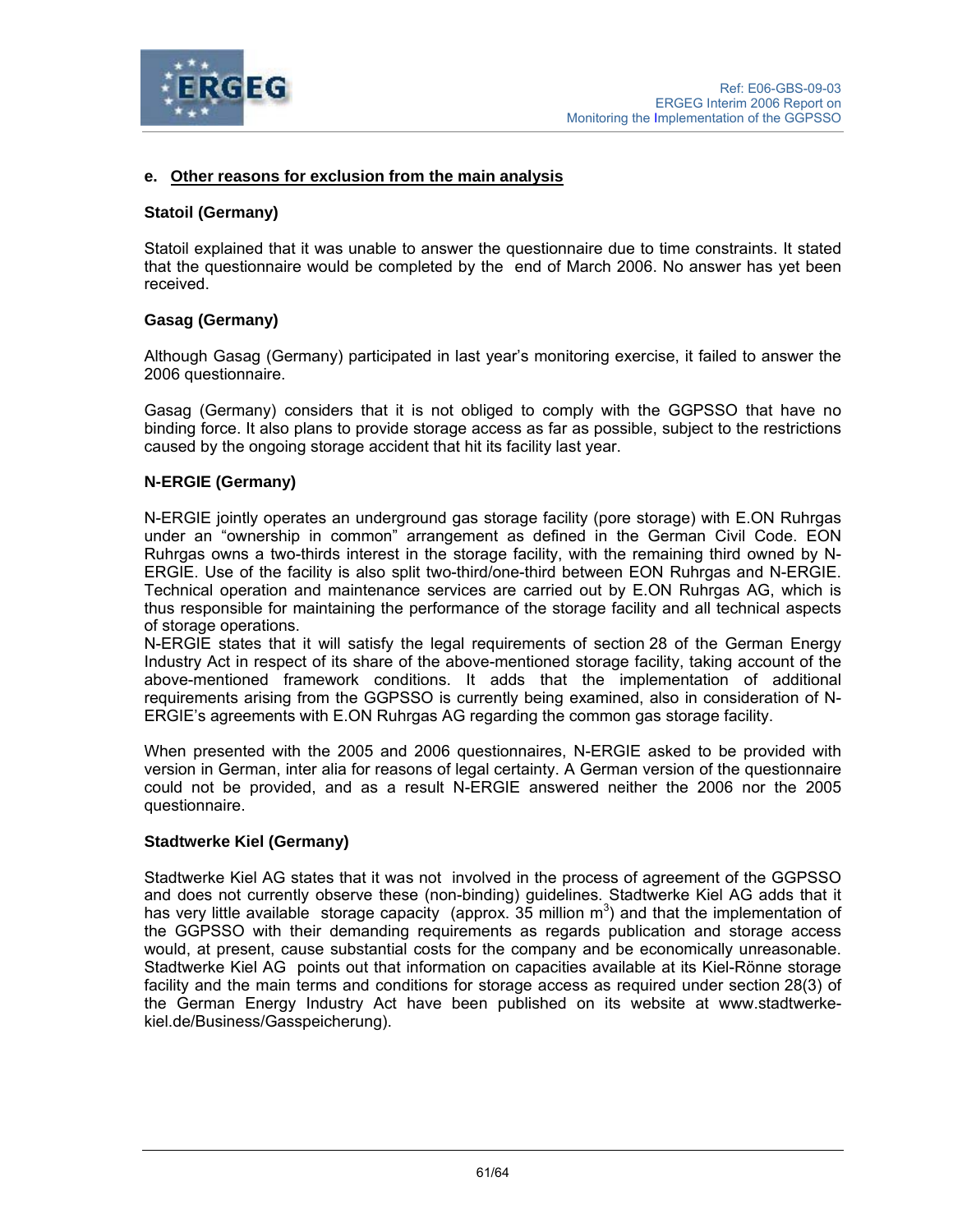

Because Stadtwerke Kiel AG did not answer the 2006 questionnaire it was impossible to include it in the main analysis. However Stadtwerke Kiel AG participated in last year's monitoring exercise and thus answered the 2005 questionnaire. This has allowed ERGEG to obtain a picture of the SSO's compliance with the GGPSSO , at a least as of 15 March 2005. At that time:

- access to storage was provided on a negotiated basis and there were less than 3 users;
- Stadtwerke Kiel AG was a legally unbundled entity and was in the process of preparing a document setting out terms and conditions for sue of storage by affiliates as well as a standard storage contract produced in consultation with users. - consultations consisted of bilateral contacts with some users;
- there was no available capacity;
- Stadtwerke Kiel AG offered bundled services but neither a service including an obligation to allocate gas that has been nominated nor injection/withdrawal possible at any time (the latter due to technical constraints); services were not separately charged; users were consulted with regard to the menu of services via bilateral contacts with some users, bilateral contacts with all users and prospects, as well as open consultation processes involving some kind of public announcement; users were allowed to pool nominations with a view to overcoming potential capacity thresholds, and email platforms for nominations, bookings and transfers of capacity rights had been developed;
- the capacity allocation mechanism used was a first-committed-first-served mechanism designed by the SSO, subject to bilateral consultation with users; in case of congestion, a pro-rata mechanism designed by the SSO and still under construction was to be applied; Stadtwerke Kiel AG offered all unused capacities on interruptible basis;
- Stadtwerke Kiel AG kept databases related to storage separate, and had a prohibition on passing privileged information onto affiliates; Stadtwerke Kiel AG was in the process of establishing a code of conduct supervised by a compliance officer; confidentiality arrangements were monitored via external audits and the SSO and supply affiliates operated from separate buildings;
- Main commercial conditions were not published but available free of charge, while operational data was for the most part neither published nor available free of charge; rte commercial sensitivity of information was cited as the main reason for non publication of data;
- Measures to facilitate secondary capacity trading were still in preparation and not implemented yet.

#### **Pozagas (Slovakia)**

This SSO did not send the updated 2005 questionnaire including the answers needed for the monitoring exercise.

- Pozagas indicates that a storage Code has been developed in consultation with users. Before its approval in October 2005, Slovak regulator placed draft of storage Code on internet and allowed public discussion.
- the capacity allocation mechanism is based on an order of priority.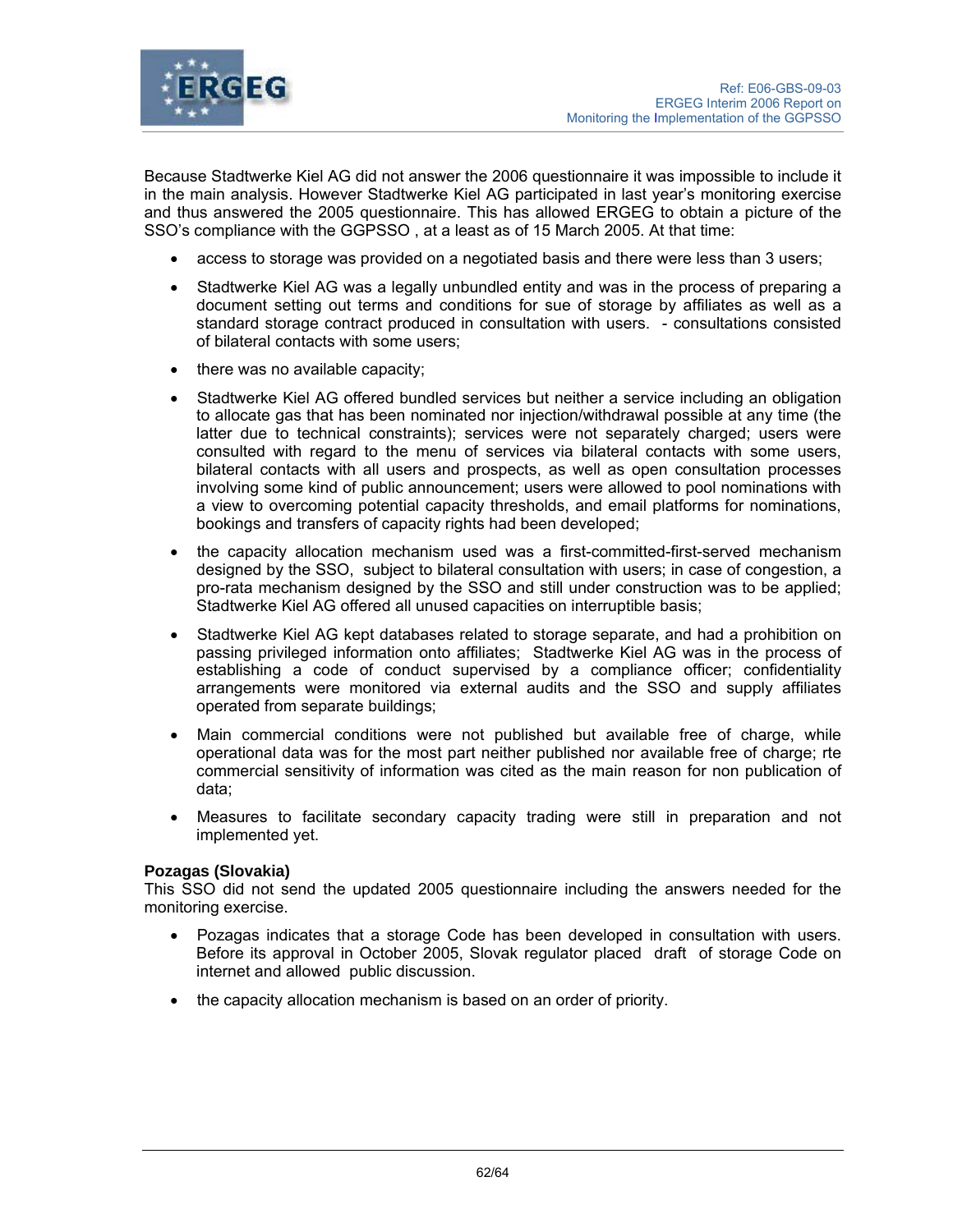

# **Annex 2 – LIST OF RESPONSES**

#### **Responses received from NRAs**

BNETZA (Germany) AEEG (Italy) CRE (France) DTE (Netherlands) HEO (Hungary) OFGEM (United Kingdom) E-Control (Austria) ERU (Czech Republic) ERO (Poland) CNE (Spain) DERA (Denmark) CREG (Belgium) STEM (Sweden) RONI (Slovak Republic) $^{73}$ 

#### **Responses received from SSOs**

*31 SSOs in the scope of the monitoring report:* Stogit (Italy) Gaz de France DGI (France) E.ON Ruhrgas (Germany) Wingas (Germany) MOL (Hungary) CSL- Centrica Storage Ltd (United Kingdom) Enagas (Spain) TIGF- Total Infrastructures Gaz France (France) VNG – Verbundnetz Gas (Germany) RWE Transgas (Czech Republic) RWE DEA (Germany) OMV Gas GmbH (Austria) BEB Speicher (Germany) NAFTA (Slovak Republik) EWE (Germany) RWE Energy & KST/ Stassfurt storage facility (Germany) DONG D&S (Denmark) RAG (Austria) Fluxys (Belgium) SSE Hornsea (United Kingdom) Edison Stoccaggio (Italy) Bayerngas (Germany) NAM- Nederlandse Aardolie Maatschappij /Grijpskerk storage facility (Netherlands) E.ON Avacon (Germany) swb Netze (Germany) Gas Union (Germany) EEG – Erdgas Erdöl (Germany) STEAG (Germany) E.ON Thüringer Energie AG (Germany)  $\overline{a}$ 

 $^{73}$  The input from the National Storage Report will be incorporated at a later stage.